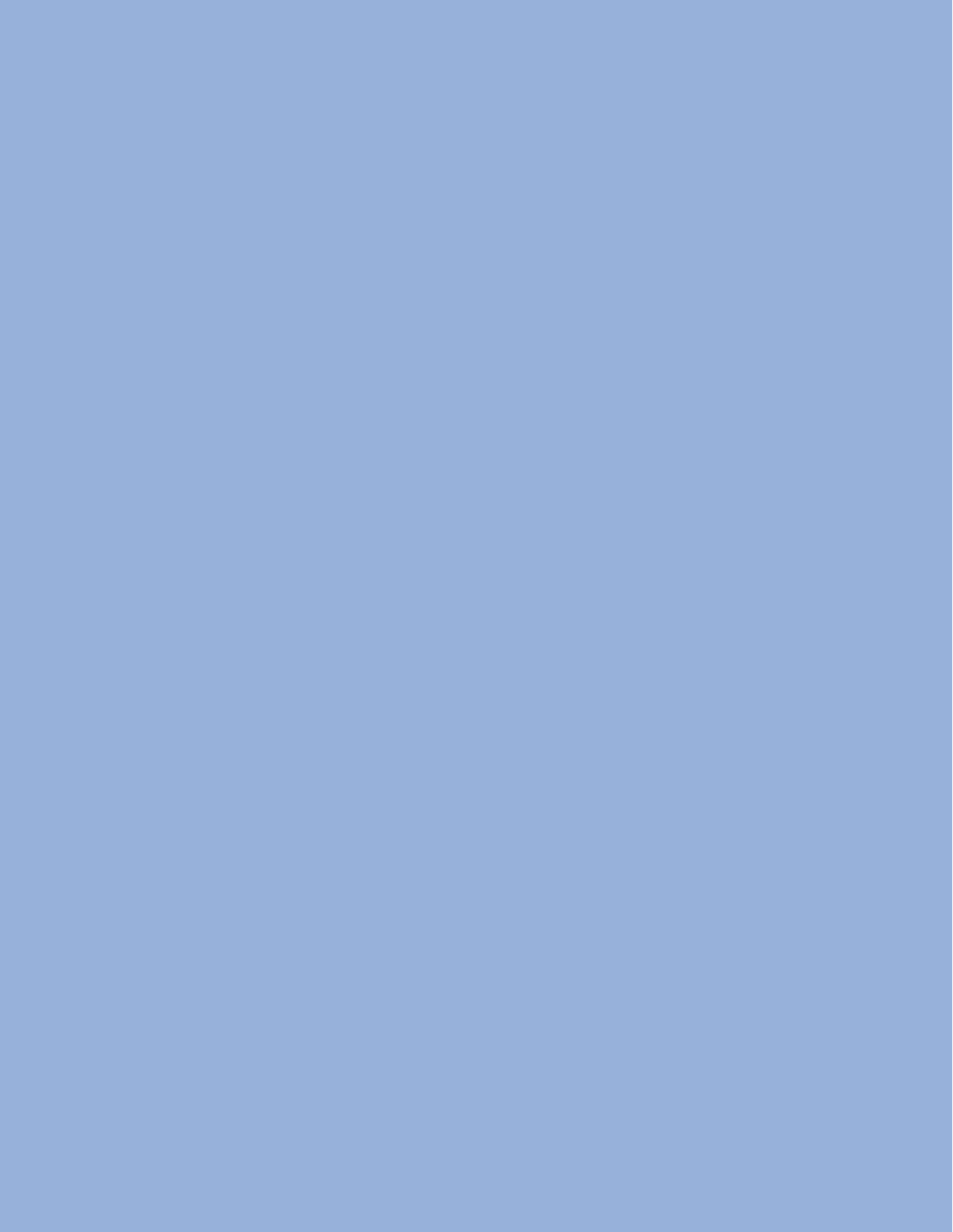

# The Origins<br>of the Financial Crisis

**Martin Neil Baily, Robert E. Litan, and Matthew S. Johnson**

The Initiative on Business and Public Policy provides analytical research and constructive recommendations on public policy issues affecting the business sector in the United States and around the world.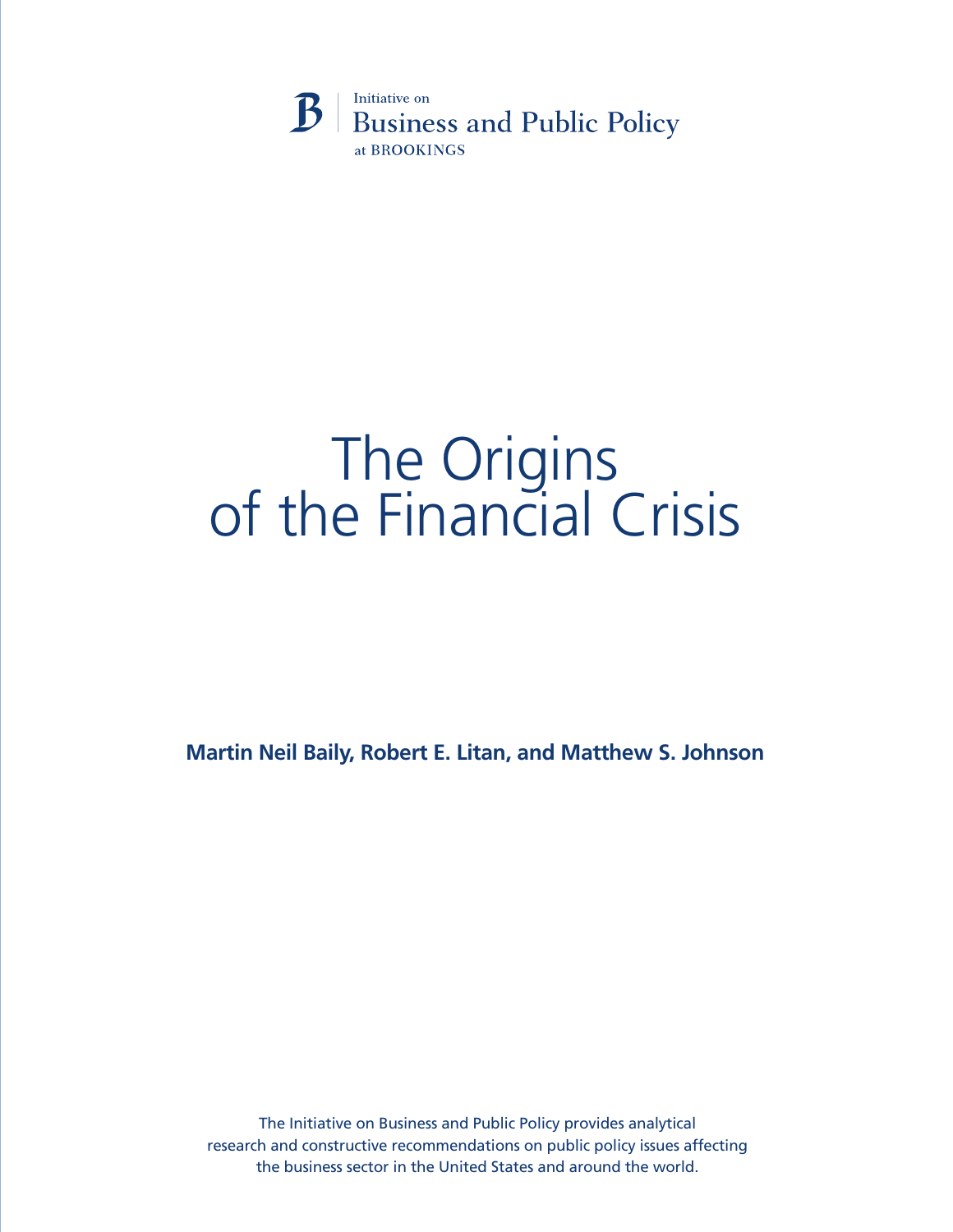# **CONTENTS**

| <b>Summary</b>                                                                              | $\overline{7}$  |
|---------------------------------------------------------------------------------------------|-----------------|
| Introduction                                                                                | 10 <sup>°</sup> |
| Housing Demand and the Perception of Low Risk in Housing Investment                         | 11              |
| The Shifting Composition of Mortgage Lending and the Erosion of<br><b>Lending Standards</b> | 14              |
| Economic Incentives in the Housing and Mortgage Origination Markets                         | 20              |
| Securitization and the Funding of the Housing Boom                                          | 22              |
| More Securitization and More Leverage-CDOs, SIVs, and<br><b>Short-Term Borrowing</b>        | 27              |
| <b>Credit Insurance and Tremendous Growth in Credit Default Swaps</b>                       | 32              |
| <b>The Credit Rating Agencies</b>                                                           | 34              |
| Federal Reserve Policy, Foreign Borrowing and the Search for Yield                          | 36              |
| <b>Regulation and Supervision</b>                                                           | 40              |
| The Failure of Company Risk Management Practices                                            | 42              |
| The Impact of Mark to Market                                                                | 43              |
| Lessons from Studying the Origins of the Crisis                                             | 44              |
| <b>References</b>                                                                           | 46              |
| <b>About the Authors</b>                                                                    | 47              |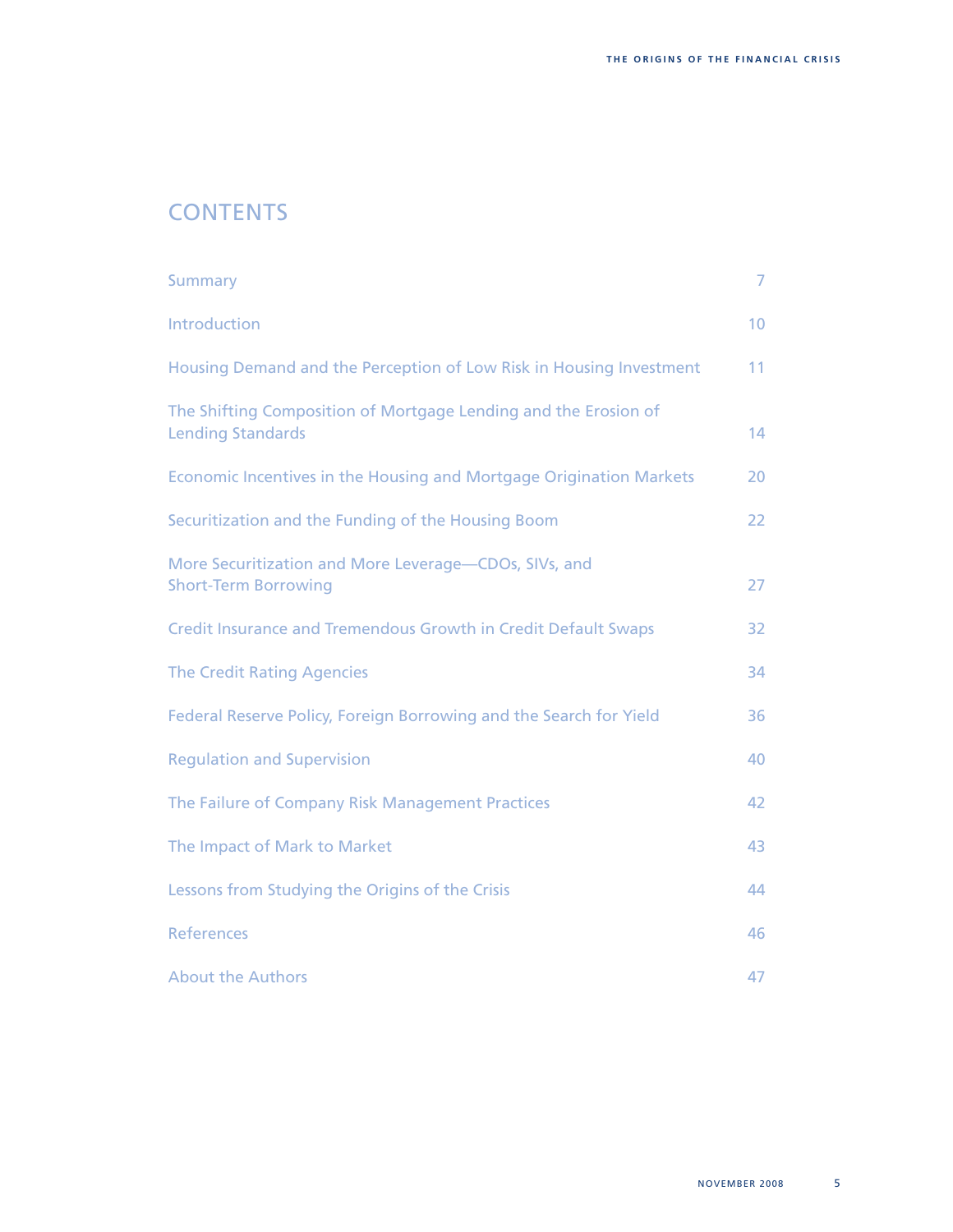# SUMMARY

he financial crisis that has been wreaking<br>havoc in markets in the U.S. and across the<br>world since August 2007 had its origins in an<br>asset price bubble that interacted with new kinds of he financial crisis that has been wreaking havoc in markets in the U.S. and across the world since August 2007 had its origins in an financial innovations that masked risk; with companies that failed to follow their own risk management procedures; and with regulators and supervisors that failed to restrain excessive risk taking.

A bubble formed in the housing markets as home prices across the country increased each year from the mid 1990s to 2006, moving out of line with fundamentals like household income. Like traditional asset price bubbles, expectations of future price increases developed and were a significant factor in inflating house prices. As individuals witnessed rising prices in their neighborhood and across the country, they began to expect those prices to continue to rise, even in the late years of the bubble when it had nearly peaked.

The rapid rise of lending to subprime borrowers helped inflate the housing price bubble. Before 2000, subprime lending was virtually non-existent, but thereafter it took off exponentially. The sustained rise in house prices, along with new financial innovations, suddenly made subprime borrowers — previously shut out of the mortgage markets attractive customers for mortgage lenders. Lenders devised innovative Adjustable Rate Mortgages (ARMs) — with low "teaser rates," no down-payments, and some even allowing the borrower to postpone some of the interest due each month and add it to the principal of the loan — which were predicated on the expectation that home prices would continue to rise.

But innovation in mortgage design alone would not have enabled so many subprime borrowers to access credit without other innovations in the socalled process of "securitizing" mortgages — or the pooling of mortgages into packages and then selling securities backed by those packages to investors who receive pro rata payments of principal and interest by the borrowers. The two main government-sponsored enterprises devoted to mortgage lending, Fannie Mae and Freddie Mac, developed this financing technique in the 1970s, adding their guarantees to these "mortgage-backed securities" (MBS) to ensure their marketability. For roughly three decades, Fannie and Freddie confined their guarantees to "prime" borrowers who took out "conforming" loans, or loans with a principal below a certain dollar threshold and to borrowers with a credit score above a certain limit. Along the way, the private sector developed MBS backed by nonconforming loans that had other means of "credit enhancement," but this market stayed relatively small until the late 1990s. In this fashion, Wall Street investors effectively financed homebuyers on Main Street. Banks, thrifts, and a new industry of mortgage brokers originated the loans but did not keep them, which was the "old" way of financing home ownership.

Over the past decade, private sector commercial and investment banks developed new ways of securitizing subprime mortgages: by packaging them into "Collateralized Debt Obligations" (sometimes with other asset-backed securities), and then dividing the cash flows into different "tranches" to appeal to different classes of investors with different tolerances for risk. By ordering the rights to the cash flows, the developers of CDOs (and subsequently other securities built on this model), were able to convince the credit rating agencies to assign their highest ratings to the securities in the highest tranche, or risk class. In some cases, so-called "monoline" bond insurers (which had previously concentrated on insuring municipal bonds) sold protection insurance to CDO investors that would pay off in the event that loans went into default. In other cases, especially more recently, insurance companies, investment banks and other parties did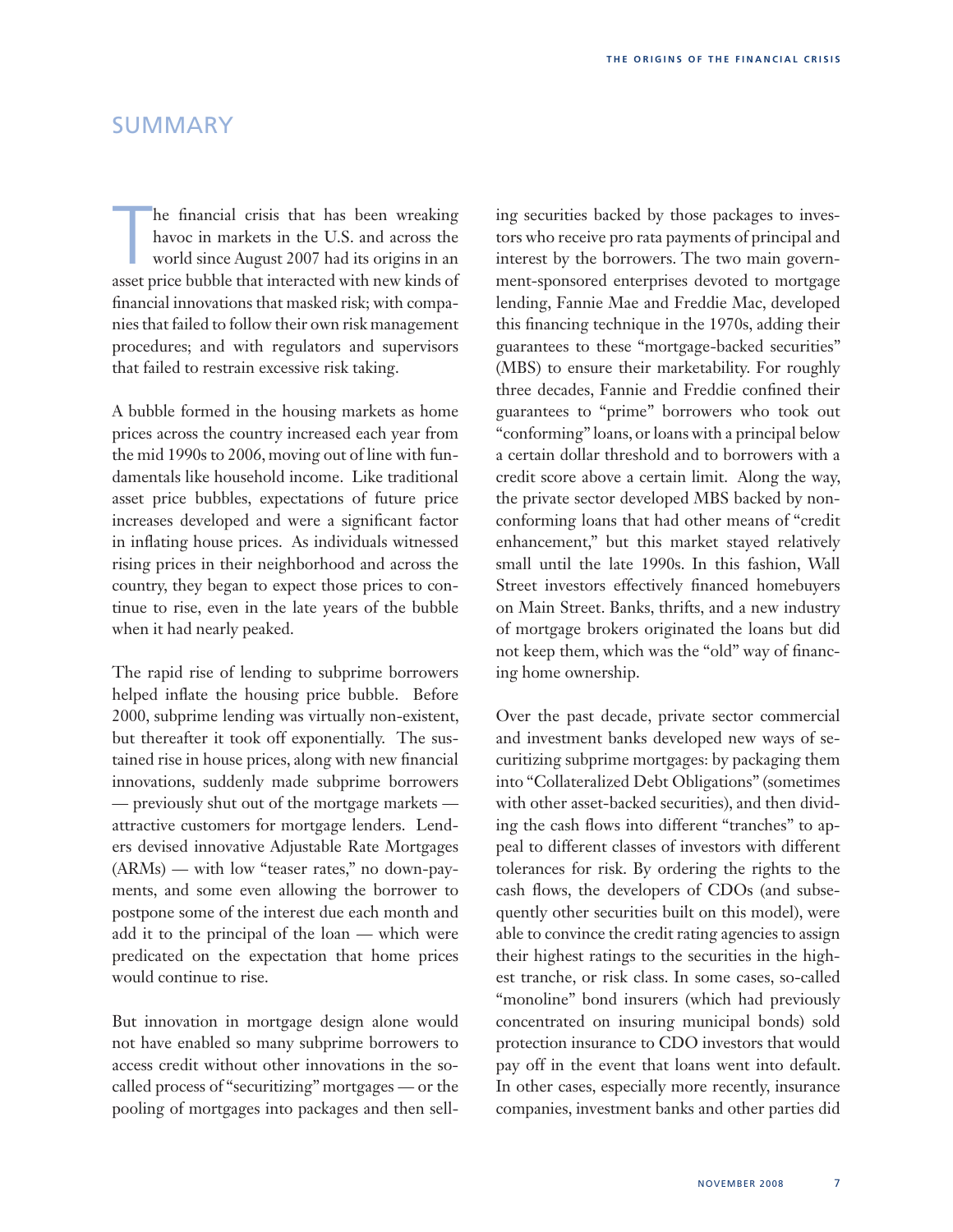the near equivalent by selling "credit default swaps" (CDS), which were similar to monocline insurance in principle but different in risk, as CDS sellers put up very little capital to back their transactions.

These new innovations enabled Wall Street to do for subprime mortgages what it had already done for conforming mortgages, and they facilitated the boom in subprime lending that occurred after 2000. By channeling funds of institutional investors to support the origination of subprime mortgages, many households previously unable to qualify for mortgage credit became eligible for loans. This new group of eligible borrowers increased housing demand and helped inflate home prices.

These new financial innovations thrived in an environment of easy monetary policy by the Federal Reserve and poor regulatory oversight. With interest rates so low and with regulators turning a blind eye, financial institutions borrowed more and more money (i.e. increased their leverage) to finance their purchases of mortgage-related securities. Banks created off-balance sheet affiliated entities such as Structured Investment Vehicles (SIVs) to purchase mortgage-related assets that were not subject to regulatory capital requirements Financial institutions also turned to short-term "collateralized borrowing" like repurchase agreements, so much so that by 2006 investment banks were on

average rolling over a quarter of their balance sheet every night. During the years of rising asset prices, this short-term debt could be rolled over like clockwork. This tenuous situation shut down once panic hit in 2007, however, as sudden uncertainty over asset prices caused lenders to abruptly refuse to rollover their debts, and over-leveraged banks found themselves exposed to falling asset prices with very little capital.

While *ex post* we can certainly say that the systemwide increase in borrowed money was irresponsible and bound for catastrophe, it is not shocking that consumers, would-be homeowners, and profitmaximizing banks will borrow more money when asset prices are rising; indeed, it is quite intuitive. What is especially shocking, though, is how institutions along each link of the securitization chain failed so grossly to perform adequate risk assessment on the mortgage-related assets they held and traded. From the mortgage originator, to the loan servicer, to the mortgage-backed security issuer, to the CDO issuer, to the CDS protection seller, to the credit rating agencies, and to the holders of all those securities, at no point did any institution stop the party or question the little-understood computer risk models, or the blatantly unsustainable deterioration of the loan terms of the underlying mortgages.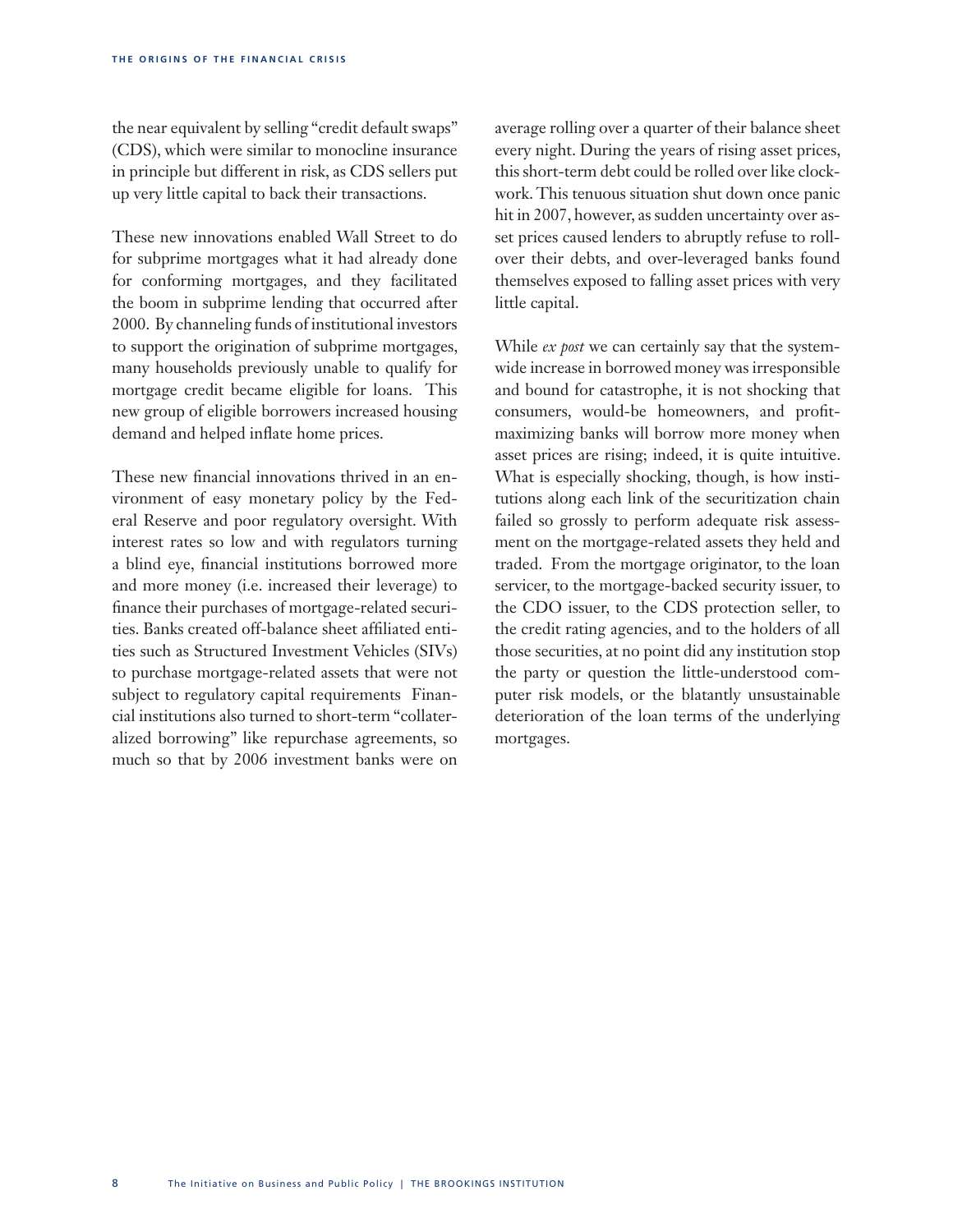A key point in understanding this system-wide failure of risk assessment is that each link of the securitization chain is plagued by asymmetric information – that is, one party has better information than the other. In such cases, one side is usually careful in doing business with the other and makes every effort to accurately assess the risk of the other side with the information it is given. However, this sort of due diligence that is to be expected from markets with asymmetric information was essentially absent in recent years of mortgage securitization. Computer models took the place of human judgment, as originators did not adequately assess the risk of borrowers, mortgage services did not adequately assess the risk of the terms of mortgage loans they serviced, MBS issuers did not adequately assess the risk of the securities they sold, and so on.

The lack of due diligence on all fronts was partly due to the incentives in the securitization model itself. With the ability to immediately pass off the risk of an asset to someone else, institutions had little financial incentive to worry about the actual risk of the assets in question. But what about the MBS, CDO, and CDS holders who did ultimately hold the risk? The buyers of these instruments had every incentive to understand the risk of the underlying assets. What explains their failure to do so?

One part of the reason is that these investors — like everyone else — were caught up in a bubble mentality that enveloped the entire system. Others saw the large profits from subprime-mortgage related assets and wanted to get in on the action. In addition, the sheer complexity and opacity of the securitized financial system meant that many people simply did not have the information or capacity to make their own judgment on the securities they held, instead relying on rating agencies and complex but flawed computer models. In other words, poor incentives, the bubble in home prices, and lack of transparency erased the frictions inherent in markets with asymmetric information (and since the crisis hit in 2007, the extreme opposite has been the case, with asymmetric information problems having effectively frozen credit markets). In the pages that follow, we tell this story more fully.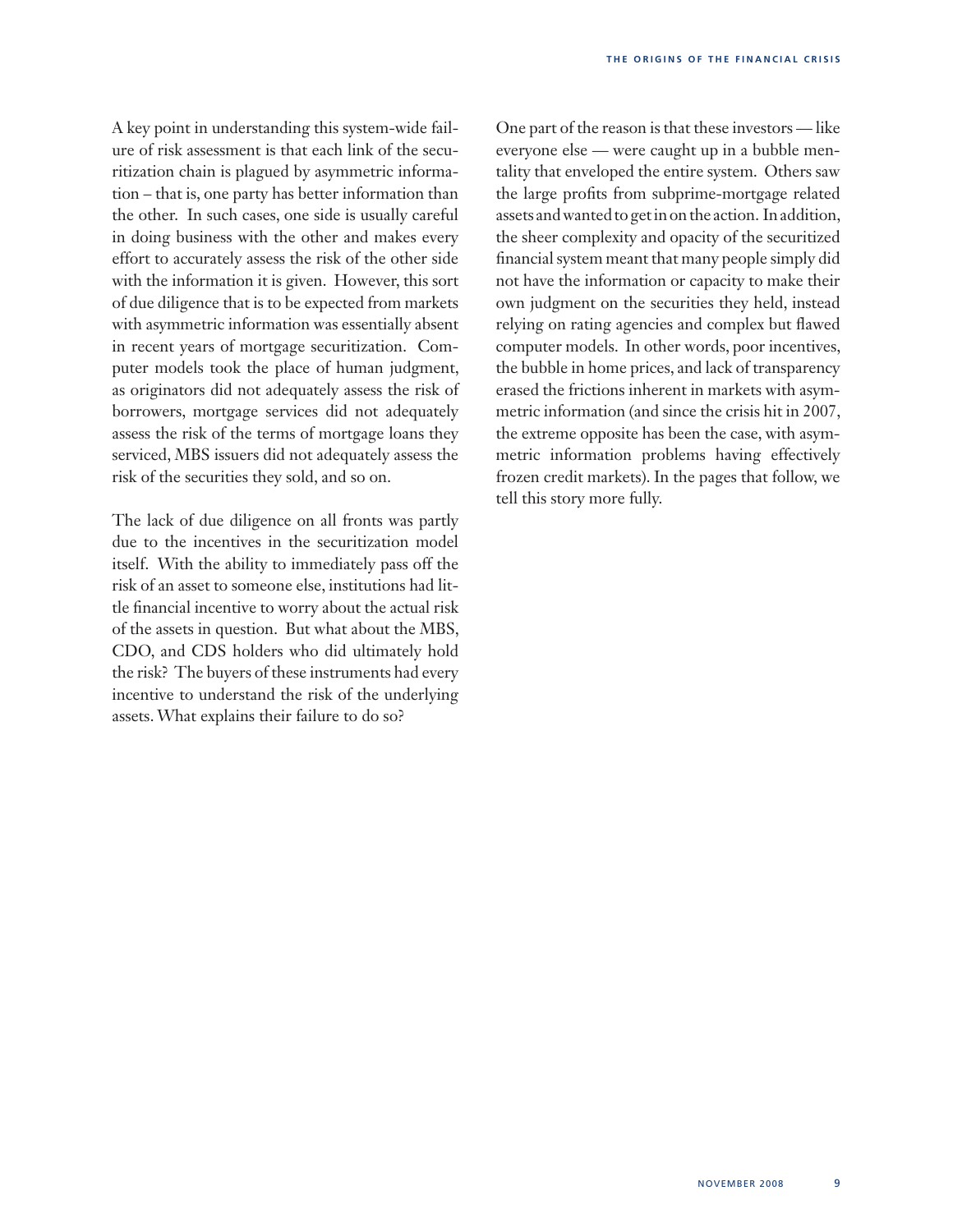# INTRODUCTION

he financial crisis that is wreaking havoc in financial markets in the U.S. and across the world has its origins in an asset price bubble that interacted both with new kinds of financial inhe financial crisis that is wreaking havoc in financial markets in the U.S. and across the world has its origins in an asset price bubble novations that masked risk, with companies that failed to follow their own risk management procedures, and with regulators and supervisors that failed to restrain excessive taking. In this paper, we attempt to shed light on these factors.<sup>1</sup>

The paper is organized as follows: the first section addresses the bubble that formed in home prices over the decade or so up to 2007 and the factors that affected housing demand during those years. The following sections address: the shifting composition of mortgage lending and the erosion of lending standards; economic incentives in the housing and mortgage origination markets; securitization and the funding of the housing boom; the innovations in the securitization model and the role of leveraged financial institutions; credit insurance and growth in credit default swaps; the credit rating agencies; federal reserve policy and other macroeconomic factors; regulation and supervision; the failure of company risk management practices; and the impact of mark to market accounting. The paper concludes with a preview of subsequent work in the Fixing Finance series by describing some lessons learned from studying the origins of the crisis.

<sup>1.</sup> There exists much literature that also seeks to explain the events leading up to the crisis. Also see Ashcraft and Schuermann (2008), Calomiris (2008), Gerardi, Lenhart, Sherlund, and Willen (2008). Gorton (2008), Demyanyk and Hemert (2008), among many others.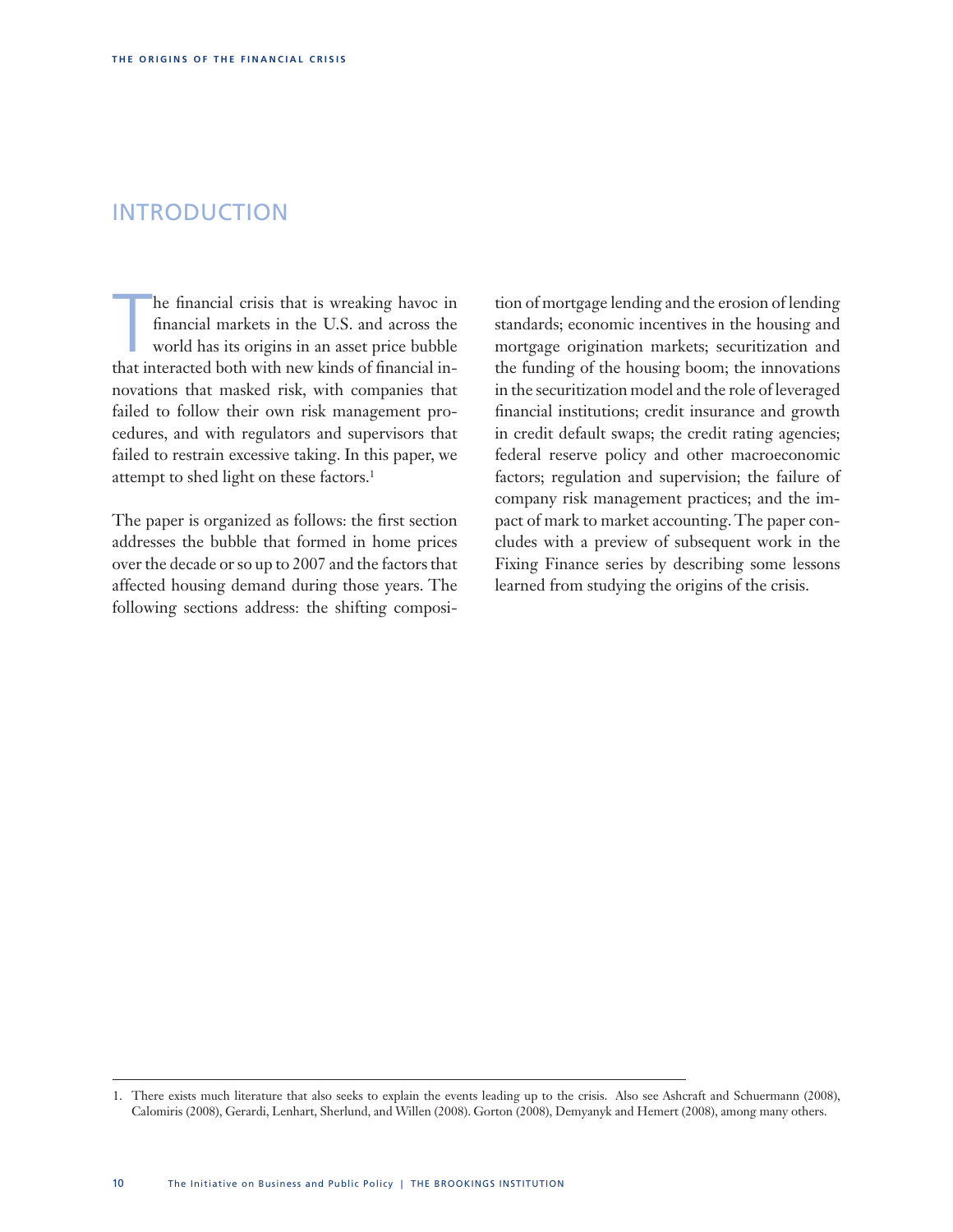# **Housing Demand and the Perception of Low Risk in Housing Investment**

he driving force behind the mortgage and financial market excesses that led to the current credit crisis was the sustained rise in house prices and the perception that they could go nohe driving force behind the mortgage and financial market excesses that led to the current credit crisis was the sustained rise in house where but up. Indeed, over the period 1975 through the third quarter of 2006 the Office of Federal Housing Enterprise Oversight (OFHEO) index of house prices hardly ever dropped. Only in 1981-82 did this index fall to any significant extent—5.4 percent—and that was the period of the worst recession in postwar history. From 1991 through the third quarter of 2007, the OFHEO house price index for the U.S. showed increases in every single quarter, when compared to the same quarter in the prior year. Rates of price increase moved above 6 percent in 1999, accelerating to 8 and then 9 percent before starting to slow at the end of 2005. Karl Case and Robert Shiller (2003) report that the overwhelming majority of persons surveyed in 2003 agreed with or strongly agreed with the statement that real estate is the best investment for long-term holders. Respondents expected prices to increase in the future at 6 to 15 percent a year, depending on location.

The continuous advance of nominal house prices has not always translated into real price increases, after taking into account general inflation.

Figure 1 shows that, between 1975 and 1995, real home prices went through two cyclical waves: rising after 1975, falling in the early 1980s, and then rising again before falling in the early 1990s. From 1975 until 1995, housing did increase faster than inflation, but not that much faster. After the mid 1990s, however, real house prices went on a sustained surge through 2005, making residential real estate not only a great investment, but it was also widely perceived as being a very safe investment.<sup>2</sup>

A variety of factors determine the demand for residential housing, but three stand out as important in driving price increases. The first factor was just described. When prices rise, that can increase the pace of expected future price increases, making the effective cost of owning a house decline. The expected capital gain on the house is a subtraction from the cost of ownership. As people witness price increases year after year — and witness those around them investing in homes — a "contagion" of expectations of future price increases can (and did) form and perpetuate price increases. The second is that when household income rises, this increase allows people to afford larger mortgages and increases the demand for housing. Over the period 1995-2000, household income per capita rose substantially, contributing to the increased demand. However, Figure 1 shows that the increase in house prices outpaced the growth of household income starting around 2000. One sign that house prices had moved too high is that they moved ahead much faster than real household income. People were stretching to buy houses.<sup>3</sup>

The third factor is interest rates. After soaring to double digits and beyond in the inflationary surge of the 1970s and early 1980s, nominal rates started to come down thereafter, and continued to trend down until very recently. Real interest rates (adjusted for inflation) did not fall as much, but they fell also. From the perspective of the mortgage market, nominal interest rates may be more relevant than real rates, since mortgage approval typi-

<sup>2.</sup> The Case-Shiller Index is also widely used to measure housing prices. It has a broadly similar pattern to the one shown here, but does not go back as far historically.

<sup>3.</sup> The relation between household income and housing demand is not exact. See, for example, Gallin (2004). For a more in-depth and disaggregated look at the ratio of home prices to income over the past decades, see Case et al (2008). Shiller (2008) shows that for over 100 years (from as far back as 1880 to the early 1990s), house prices moved proportionally to fundamentals like building costs and population. The subsequent boom was out of line with each of these fundamentals.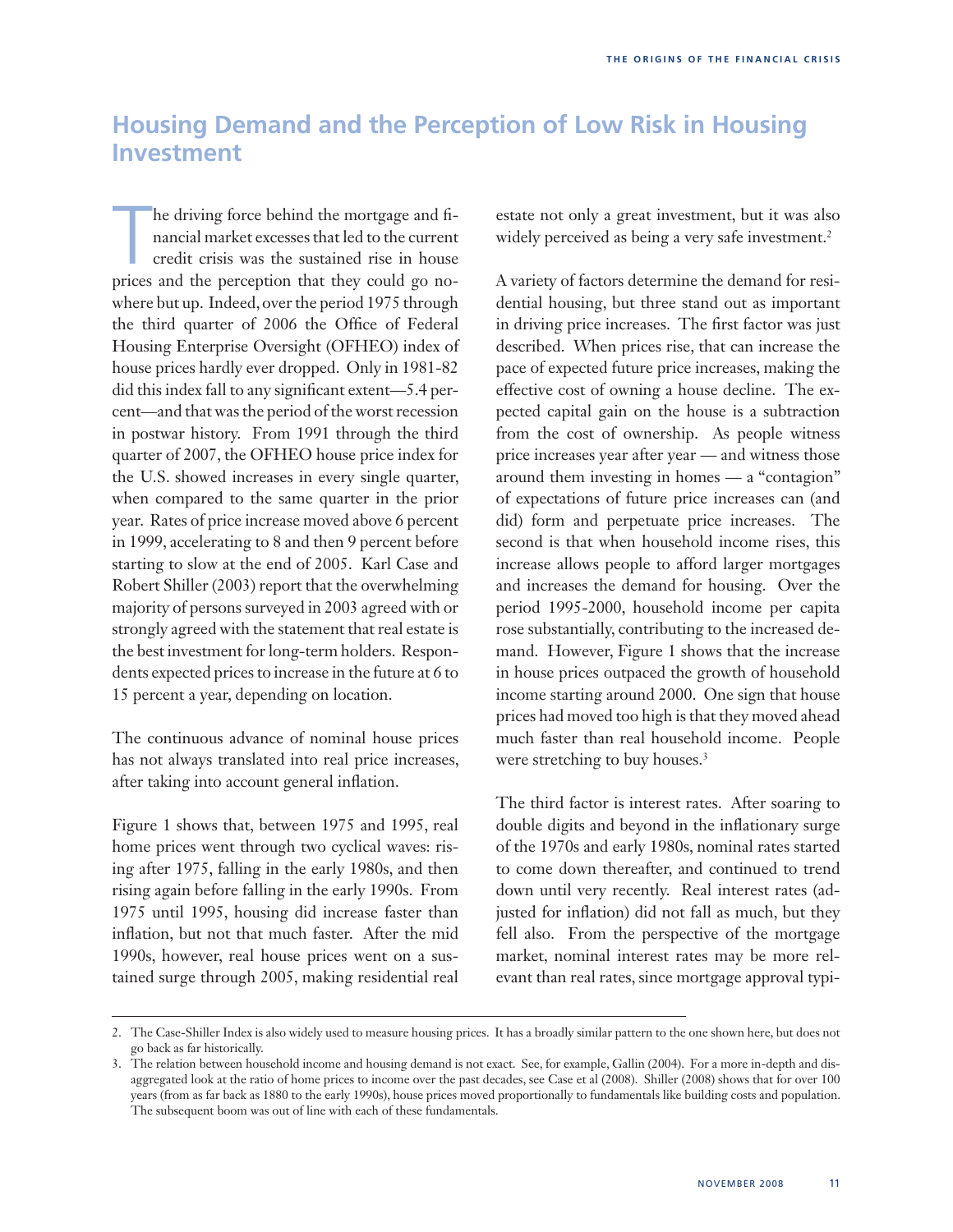

**Figure 1: Real Home Prices and Real Household Income (1976=100); 30-year Conventional Mortgage Rate**

Source: OHFEO; Federal Reserve; Bureau of the Census. Home Prices and Income are deflated by CPI less Shelter.

cally depends upon whether the borrower will be able to make the monthly payment, which consists mostly of the nominal interest charge. Regardless, with both real and nominal interest rates lower than they had been for many years, the demand for mortgage-financed housing increased.

Asset price bubbles are characterized by a self-reinforcing cycle in which price increases trigger more price increases, but as the level of asset prices moves increasingly out of line with economic fundamentals, the bubble gets thinner and thinner and finally bursts. At that point the cycle can work in reverse as people hurry to get rid of the asset before prices fall further (see Box 1). This was the pattern of the dot com bubble of the late 1990s, when investors were enthralled by the promise of new technologies and bid up the prices of technology stocks beyond any reasonable prospect of earnings growth. There were some crashes of particular stocks and finally

prices of most technology stocks plunged. In the case of the housing bubble, prices in some markets moved so high that demand was being choked off. Eventually, suspicions increased that price rises would slow down, which they did in 2005, and that prices would ultimately fall, which happened in 2007 according to both the Case-Shiller and the OFHEO indexes.4

The rise in housing prices did not occur uniformly across the country, a fact that must be reconciled with our story of the origins of the bubble. If there were national or international drivers of the price boom, why did these not apply to the whole market? In some parts of the country there is ample land available for building, so that as mortgage interest rates fell and house prices started to rise, this prompted a construction boom and an increase in the supply of housing. Residential housing starts increased from 1.35 million per year in 1995 to 2.07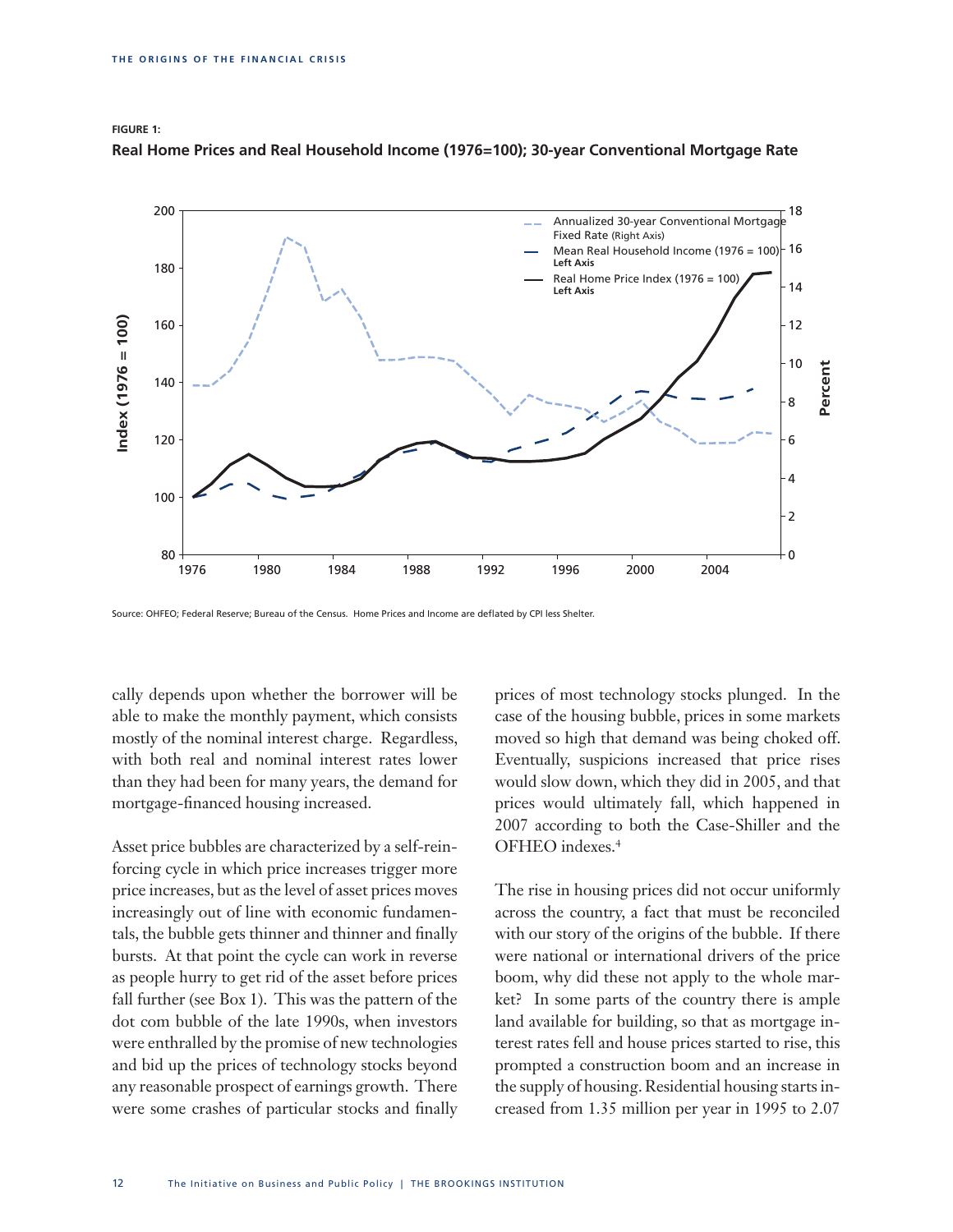million in 2005, with 1.52 of the two million built in the south and west. Demand growth outstripped supply, however, in very fast growing areas like Las Vegas and in California and East Coast cities where zoning restrictions limited the supply of land. In the Midwest, there was only a modest run up in house prices because the older cities that were dependent on manufacturing were losing jobs and population. So the answer to the puzzle is that while the factors encouraging price increases applied broadly (especially the low interest rates), the impact on prices and the extent to which a bubble developed also depended largely on local conditions.<sup>5</sup>

An additional note on this issue comes from looking at other countries. The decline of interest rates was a global phenomenon and most of the advanced countries saw corresponding rises in housing prices.6 For example, home prices in the UK rose nearly 70 percent from 1998 to 2007. In some of these countries, there have been subsequent price declines, suggesting a price bubble like that in the U.S. In general, the experience of other countries supports the view that the decline in mortgage interest rates was a key factor in triggering the run up of housing prices (see Green and Wachter (2007)).

<sup>4.</sup> The Case-Shiller index started to decline a little earlier than OFHEO and has fallen by substantially more. That is to be expected since the Case-Shiller 10-city index follows the markets that have seen big price declines.

<sup>5.</sup> As an illustration, Case et al (2008) show that the behavior of the ratio of home prices to per capita income varied substantially across cities, rising substantially in metropolitan areas like Miami and Chicago but staying relatively flat in cities like Charlotte and Pittsburgh.

<sup>6.</sup> Germany is the exception, where there was a huge building boom following reunification, resulting in an oversupply of housing.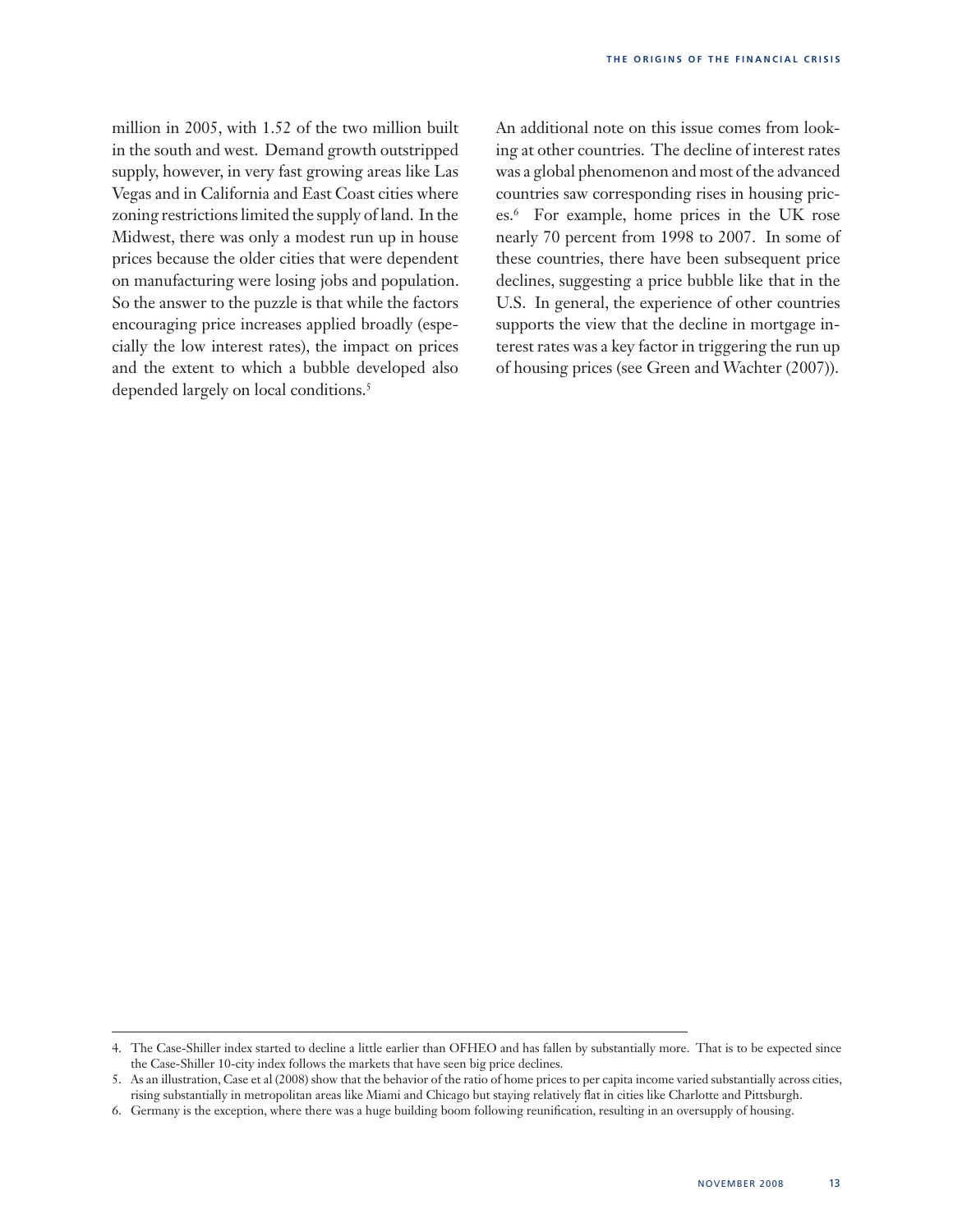# **The Shifting Composition of Mortgage Lending and the Erosion of Lending Standards**

s the economy recovered from the 2001 re-<br>cession, the expansion of mortgage lending<br>was in conformable and other prime mort-<br>games but as the boom proceeded a larger free. cession, the expansion of mortgage lending was in conformable and other prime mortgages, but as the boom proceeded, a larger fraction of the lending was for so-called "non-prime" lending that consists of subprime, Alt-A and home equity lending. The definition of what constitutes a "subprime" borrower is not precise, but it generally refers to a borrower with a poor credit history (i.e. a FICO score below 620 or so) that pays a higher rate of interest on the loan. Alt-A borrowers, deemed a bit less risky but not quite prime, had better credit scores but little or no documentation of income. Figure 2 illustrates the recent shift into "nonprime" lending. In 2001 there were \$2.2 trillion worth of mortgage originations, with 65 percent of these in the form of conventional conforming loans and Federal Housing Administration (FHA) and Department of Veterans Affairs (VA) loans. An additional 20 percent were prime jumbo mortgages,

issued to those with good credit buying houses that were too expensive to be conforming, meaning that 85 percent of originated loans in 2001 were prime quality. There was a huge expansion of mortgage lending over the next couple of years, and in 2003 nearly \$4 trillion worth of loans were issued, but the share of prime mortgages remained steady at 85 percent as the volume of conformable mortgages soared.

The total volume of mortgage lending dropped after 2003, to around \$3 trillion a year in 2004-06 but the share of subprime and home equity lending expanded greatly. Prime mortgages dropped to 64 percent of the total in 2004, 56 percent in 2005 and 52 percent in 2006, meaning that nearly half of mortgage originations in 2006 were subprime, Alt-A or home equity. It is clear that there was a significant change in lending patterns apparent in the composition of loans going back to 2004.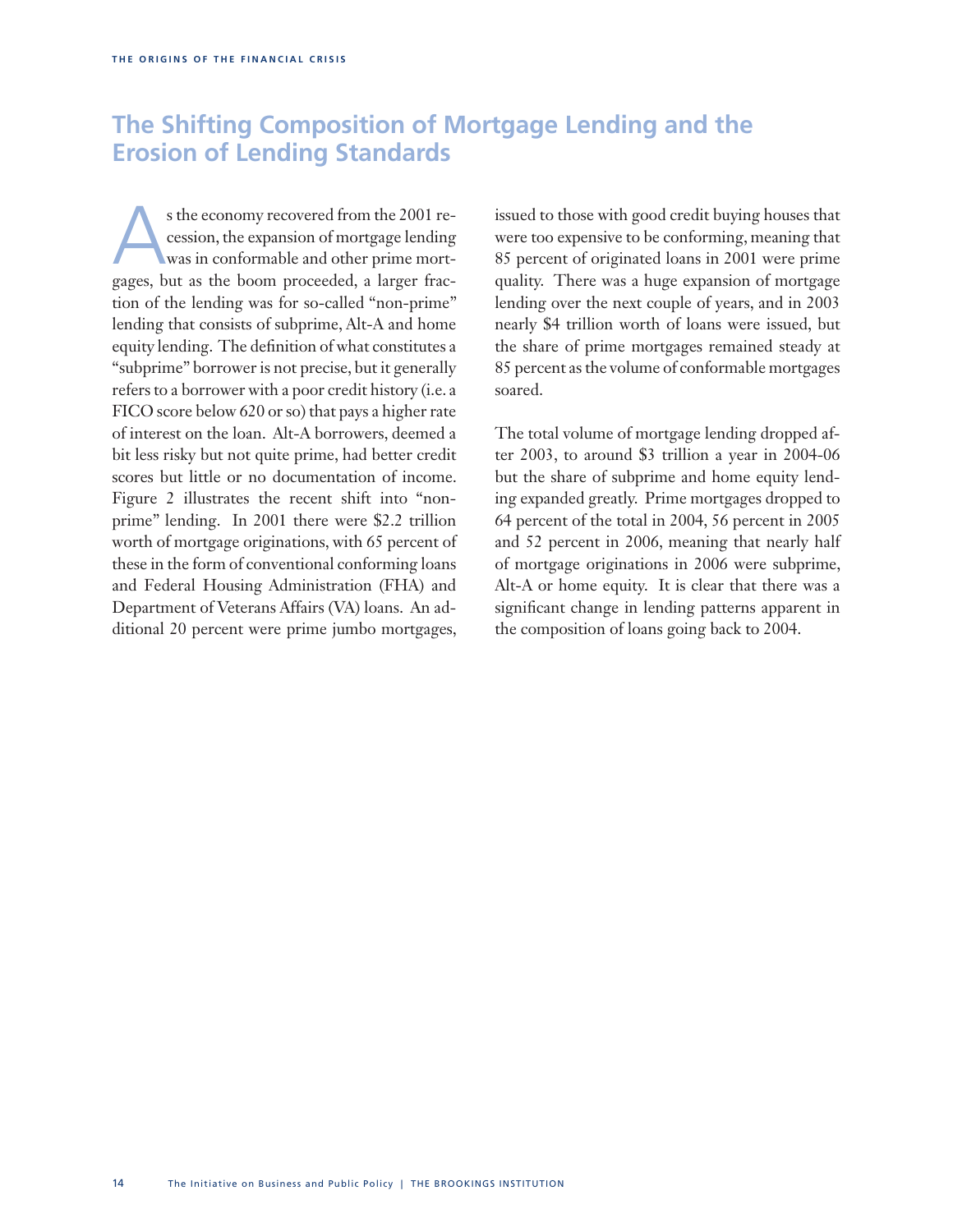

# **Figure 2: Total Mortgage Originations by Type: with share of each product; billions, percent**

Source: Inside Mortgage Finance. HEL is Home Equity Loan.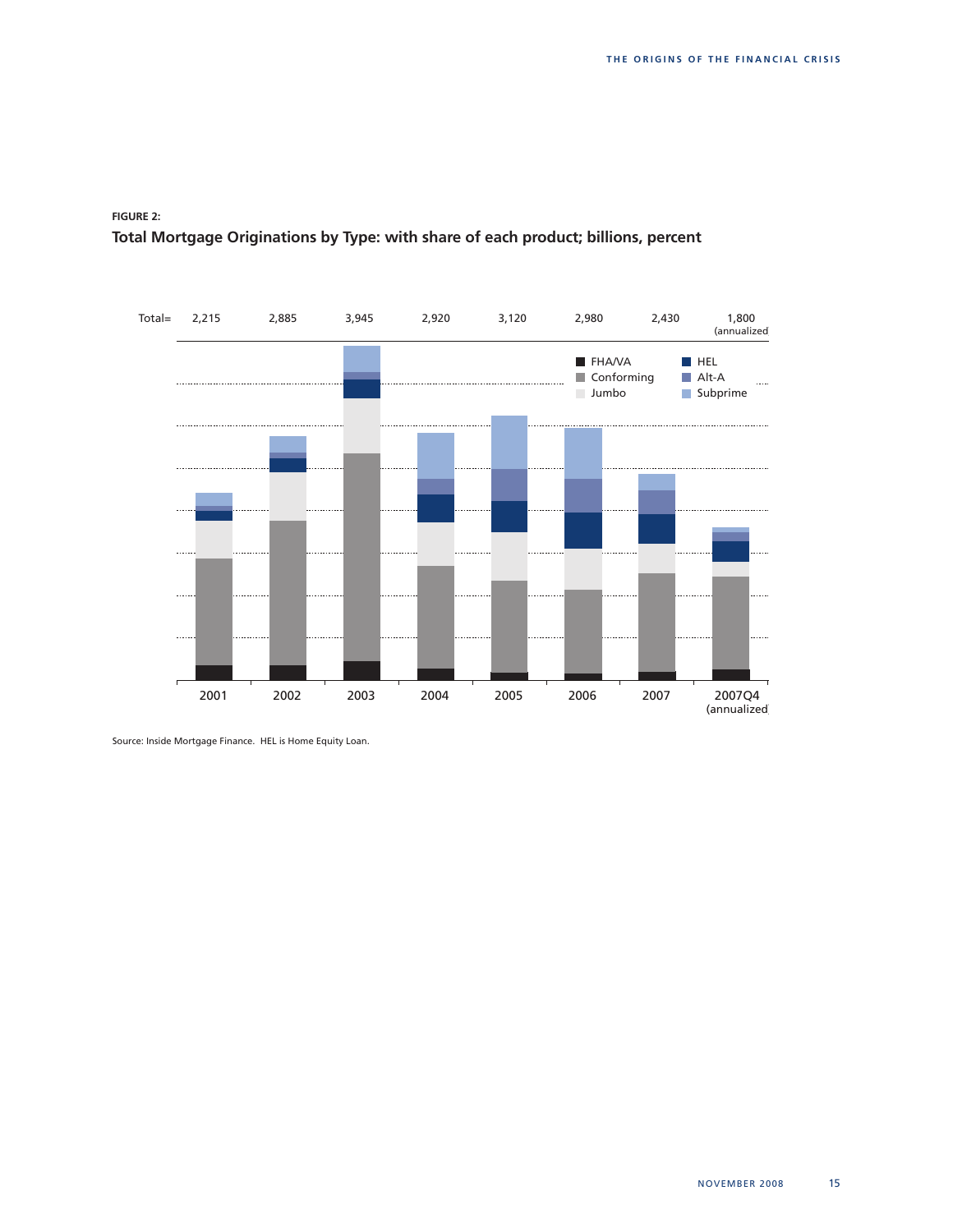### **Box 1: The Mortgage Boom in the Context of Theories of Bubbles**

The events leading up to the current crisis were very much in line with some common theories on how bubbles form. For example, Bikhchandani, Hirshleifer and Welch (1992) developed a theory on why rational people exhibit herding behavior that can lead to a bubble. Bikhchandani et al constructed a game theory model where individuals base their decisions both on their own judgment and on the actions of others. If an individual observes everyone around her choosing one way, she may conclude they are all correct, even if she herself may believe the opposite is true. The authors refer to this phenomenon – where by observing the actions of others, an individual discards her own judgment – as an "information cascade." In a marketplace where individuals observe the actions of others, herding behavior may trump the judgment of rational individuals. This kind of "social contagion" can go a long way in describing how homeowners, mortgage originators, holders of mortgage-backed securities, regulators, ratings agencies – indeed everyone – could get swept up in a bubble that *ex post* was clearly bound to burst.

Another bubble theory that had received attention in the press was developed by the economist Hyman Minsky, who argued that financial markets are inherently unstable, and he developed a theory of a bubble cycle that aptly describes the recent bubble in housing markets. Minsky theorized that a bubble had five steps. Step 1 was displacement: investors start to get excited about something – whether it be dot-com companies, tulip bulbs in 17th century Holland, or subprime mortgages. Step 2 is a boom: speculators begin to reap high returns and seeing their returns, more investors enter the market. Step 3 is euphoria: as more and more people crowd into the market, lenders and banks begin to extend credit to more dubious borrowers and lower lending standards (i.e. lend to borrowers with no documentation of income, or offer loans with high loan to value ratios), financial engineers create new instruments through which they can increase their exposure to the market (i.e. CDOs, CDS), and there is a general desperate surge by new participants to get "a piece of the action." Indeed, Step 3 could be largely framed in terms of the "information cascades" and the herding behavior it entails.

Step 4 is profit-taking: the bubble reaches its peak, and smart investors cash out of the market. This profit-taking unleashes the final step, which is Panic. Once the bubble begins to contract, pessimism immediately replaces exuberance, and investors try to get rid of their now ill-fated assets as quickly as possible. In the context of the current crisis, banks see their asset values plummet and see their lenders refuse to rollover debt, forcing them to de-leverage even further to make good on their liabilities. A socalled "Minsky moment" occurs when banks and lenders are forced to fire-sell even their safe assets in order to pay off their outstanding liabilities.

Minsky went even further in a 1992 piece where he outlined his "financial instability hypothesis" and argued market economies will inevitably produce bubbles. When times are good, banks will increase the riskiness of their assets to capture high returns, and they will borrow more and more to finance and increase the profitability of these assets. Minsky's view is that financial markets are inherently unstable.

There is, of course, an alternative, efficient markets view, which says that individuals are independent-minded investors, and that asset prices reflect information that is known to everyone. It follows that the aggregate market is wiser than any one individual. In that view, excessive risk taking is not an inherent outcome of markets, but rather is a moral hazard problem that is the responsibility of government policies that insure deposits and bail out banks that get into trouble. While failures of government policy contributed to what happened, we judge that failures by private market participants were at the heart of this crisis, a viewpoint expressed by Alan Greenspan in Congressional testimony on October 23, 2008.

Robert J. Shiller has studied speculative bubbles, analyzing stock market and other asset price cycles, based upon "irrational exuberance" in markets. He wrote about the risks of a real estate bubble well before the crisis hit and offers an analysis of the current crisis in Shiller (2008).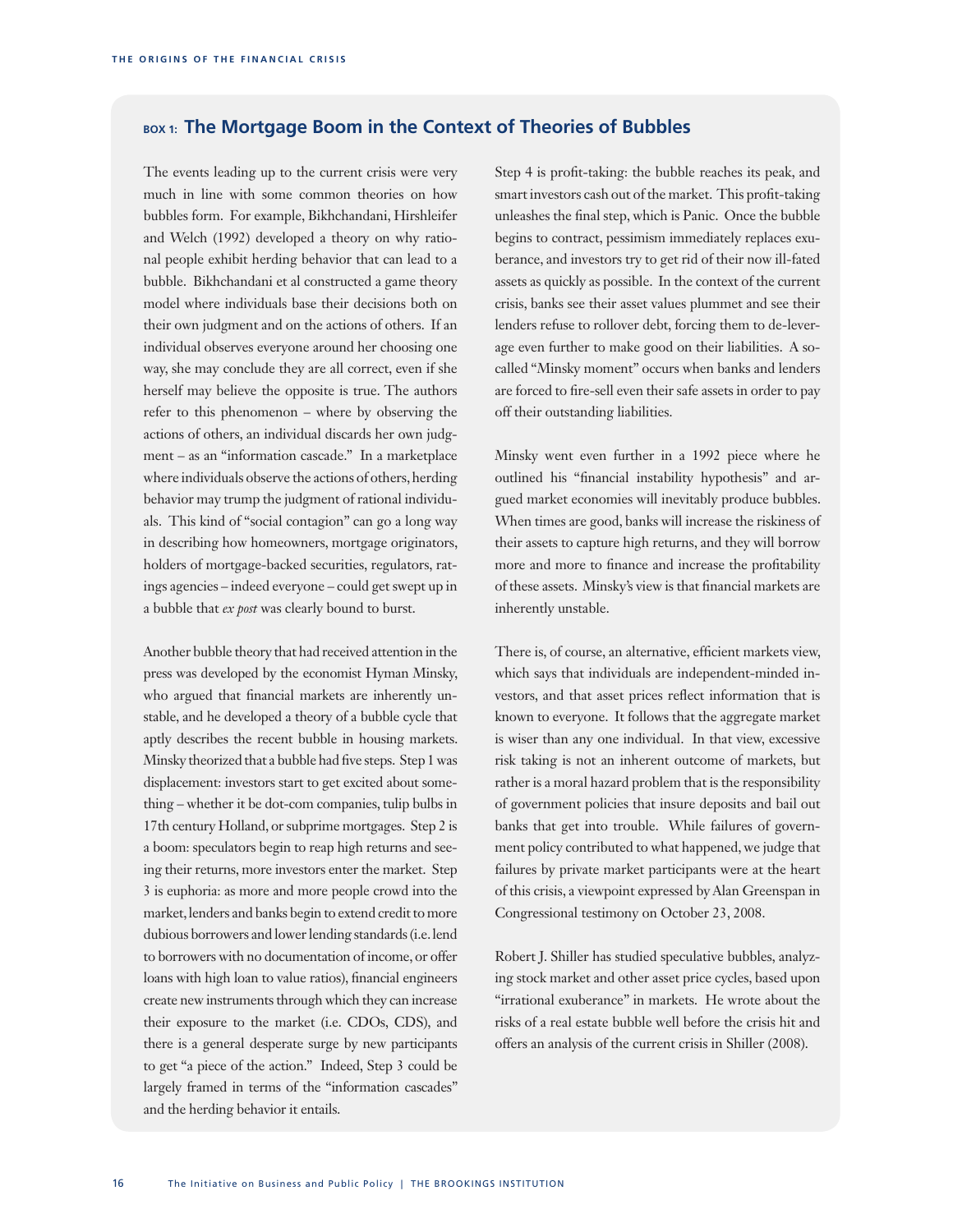The period of 2001-07 was one of rather modest growth in household income, but household consumption continued to grow as the personal saving rate, already low, continued to decline. Americans were tapping into the rising wealth they had in their homes in order to finance consumption. Greenspan and Kennedy (2007) estimate that homeowners extracted \$743.7 billion in net equity from their homes at the peak of the housing boom in 2005 — up from \$229.6 in 2000 and \$74.2 in 1991. The increase in house prices allowed a borrowing spree. The spree was largely financed by a boom in Home Equity Loans (illustrated in Figure 2) that allowed homeowners to borrow against the rising value of their home.7 In addition, there was an expansion of loans to lower-income, higher-credit risk families, including from the Government Sponsored Enterprises, Fannie and Freddie, as they sought to expand home ownership for the benefits it brings in terms of sustaining neighborhoods.

There was a deterioration in lending standards generally dated to 2004 or 2005. Families that lacked the income and down payment to buy a house under the terms of a conforming mortgage were encouraged to take out a mortgage that had a very high loan to value ratio, perhaps as high as 100 percent (often using second or even third mortgages), meaning that they started with no initial equity — and thus no true financial stake — in the house Such borrowing typically requires a rather high interest rate and high monthly payment, one that likely violates the usual rules on the proportion of household income needed to service the debt. Originators got around this problem by offering Adjustable Rate Mortgages (ARMs), which had low initial payments that would last for two or three years, before resetting to a higher monthly amount. These so-called "teaser" interest rates were often not that low, but low enough to allow the mortgage to go through.<sup>8</sup> Borrowers were told that in two or three years the price of their house would have increased enough to allow them to re-finance the loan. Home prices were rising at 10 to 20 percent a year in many locations, so that as long as this continued, a loan to value ratio of 100 percent would decline to 80 percent or so after a short time, and the household could re-finance with a conformable or prime jumbo mortgage on more favorable terms.

There is a lively industry in the United States that offers guides for people who want to make money by buying residential real estate and then re-selling it at a profit. The Miami condominium market was a favorite place for real estate speculation as investors bought condos at pre-construction prices and then sold them after a short time at a profit. Speculative demand—buying for the purpose of making a short-term profit—added to overall housing demand.<sup>9</sup>

By their, nature fraudulent practices are hard to assess in terms of the volume of outright fraud, but based on press reports and interviews, it seems clear that shading the truth and outright fraud became important in the real estate boom (and in the subsequent bust). According to the Financial Crimes Enforcement Network, the number of reported cases of mortgage fraud increased every year since the late 1990s, reaching nearly 53,000 in 2007, compared with roughly 3,500 in 2000.10 Some borrowers lied about their income, whether or not they were going to live in the house they were buying, and the extent of their debts. Credit scores can be manipulated, for example, by people who become signatories on the credit accounts of friends or relatives with good credit ratings. Without having to make regular payments on a loan themselves, they

<sup>7.</sup> Indeed, Home Equity Loans have boomed since the 1980s, when banks first began to advertise them to homeowners as a way to "extract wealth" from their homes. See Louise Story, "Home Equity Frenzy was a Bank Ad Come True," *The New York Times*; August 15, 2008.

<sup>8.</sup> As mortgage rates are typically linked to the Federal Funds rate, the loose monetary policy during 2001-2004 helped keep these ARM rates down at an "unnaturally" low level.

<sup>9.</sup> Since pretty much anyone who buys a house factors in the expected capital gain on the house, everyone is subject to speculative demand. The reference here refers to people or companies that bought houses they did not intend to live in or use as vacation homes.

<sup>10.</sup> Taken from Barth and Yago (2008)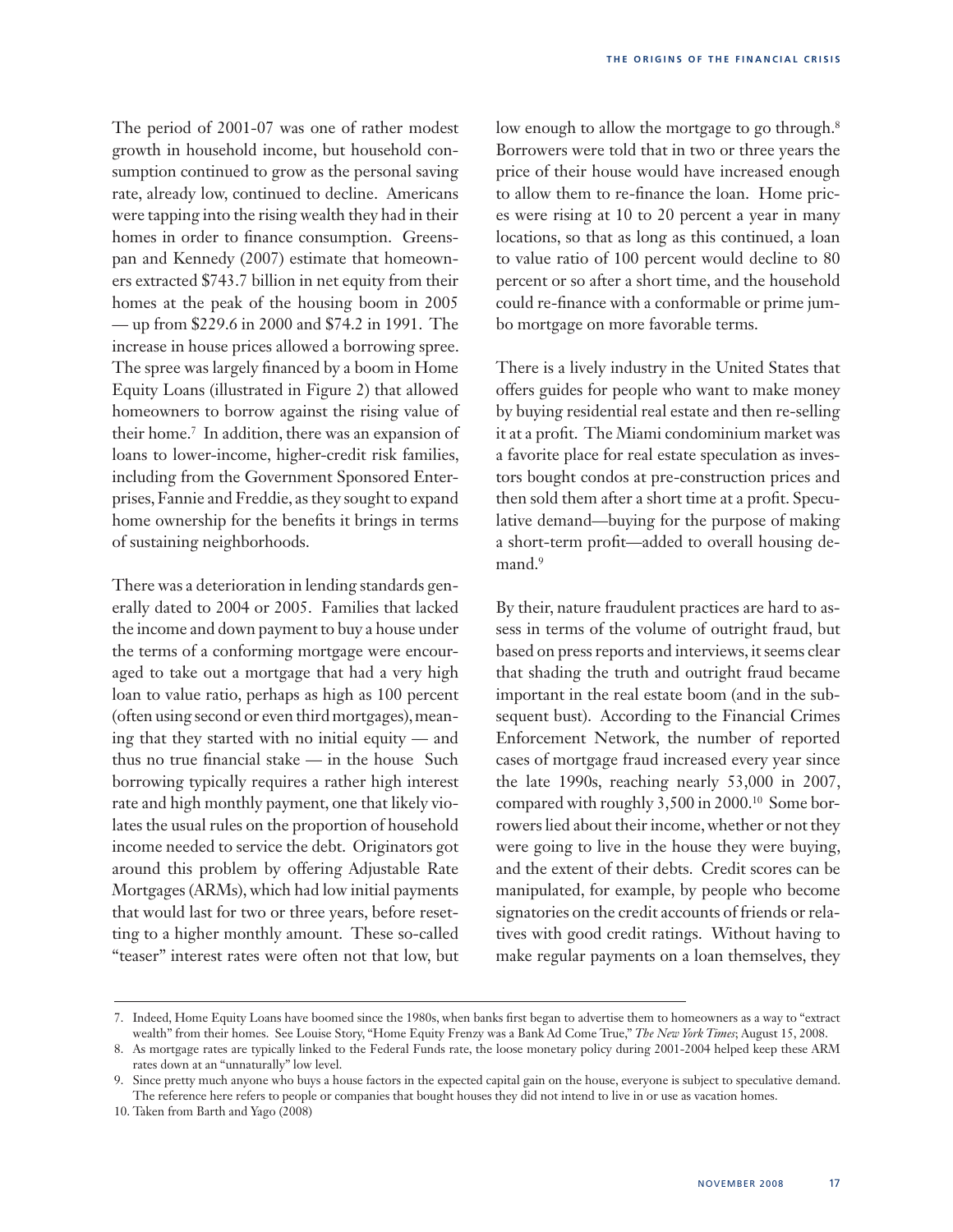can acquire the high credit rating of the other person. Another fraudulent practice occurred with speculators. Mortgage lenders want to know if a household will actually occupy a house or unit being purchased; or if it will be rented out or re-sold. This knowledge affects the probabilities of default or of early repayment, both of which can impose costs on the lender. We do not know how many delinquent mortgages are on properties that are not owner-occupied, but we have heard figures in the 40 to 50 percent range.

Misrepresentation by borrowers and deceptive practices by lenders were often linked together. A mortgage broker being paid on commission might lead the borrower through an application process, suggesting places the borrower might change the answer or where to leave out damaging information. Sometimes the line will be fuzzy between a situation where broker helps a family navigate the application process so they can buy a house they really can afford, and a situation where the broker and the applicant are deliberately lying.

Looking at the data, the deterioration in lending standards over the course of the boom is remarkable. The share of subprime loans originated as ARMs jumped from 51 to 81 percent from 1999 to 2006; for Alt-A loans, the share jumped from 6 to 70 percent during the same time period. A similar deterioration happened in combined loan to value ratios (the CLTV combines all liens against a property): the average CLTV ratio for originated subprime loans jumped from 79 to 86 percent. Furthermore, the share of full-doc subprime originations fell from 69 to 58 percent; for Alt-A loans it dropped from 38 to 16 percent.<sup>11</sup>

Figure 3 provides further illustration of the shift into riskier lending as the boom progressed. It shows the proportion of mortgage originations for home purchase that were made based on interest only or negative amortization loan provisions ("refis" are excluded from this data). Someone borrowing with an interest-only loan pays a slightly lower monthly payment because there is no repayment of principal. Since the principal repayment in the first few years of a mortgage are usually very small, this is not a big issue in the short run, although the impact mounts up over the years. A negative amortization loan goes even further, and borrowers do not even pay the full amount of the interest accruing each month, so the outstanding balance rises over time. Such a mortgage might make sense for families whose incomes are rising over time and where home prices are rising, but it adds a significant amount of risk for both borrower and lender.

In summary, the boom in mortgage borrowing was sustained by low interest rates and easier lending practices. As households cashed in the wealth in their property for consumption, less credit-worthy families were able to buy houses, and speculators purchased property in hopes of making money by reselling them. The increasingly lax lending standards are characteristic of classic behavior during bubbles. Fraud, lack of due diligence, and deceptive practices occurred on both sides of the mortgage transactions, but as long as house prices continued to rise at a good pace, the whole structure could continue, and even the fraud and deception were buried as people were able to refinance and were unlikely to default on their mortgages and lose the equity (if they had any) that they had built up.

With the benefit of hindsight we can look back and see that some of the innovative mortgage products have contributed to the default mess we have now. However, we would like to note that this analysis is not meant to be construed as a call to restrict financial innovations. There were substantial benefits to those who used the products properly. Young families often face a tough situation in trying to buy a home. They are at an early stage in their careers, earning moderate incomes while they have the expenses of young children. Owning a home

<sup>11.</sup> Data taken from Ashcraft and Schuerman (2008). The drop in the share of full-doc loans for Alt-A loans is relatively unsurprising, as Alt-A loans were by definition made to borrowers with little or no documentation of income.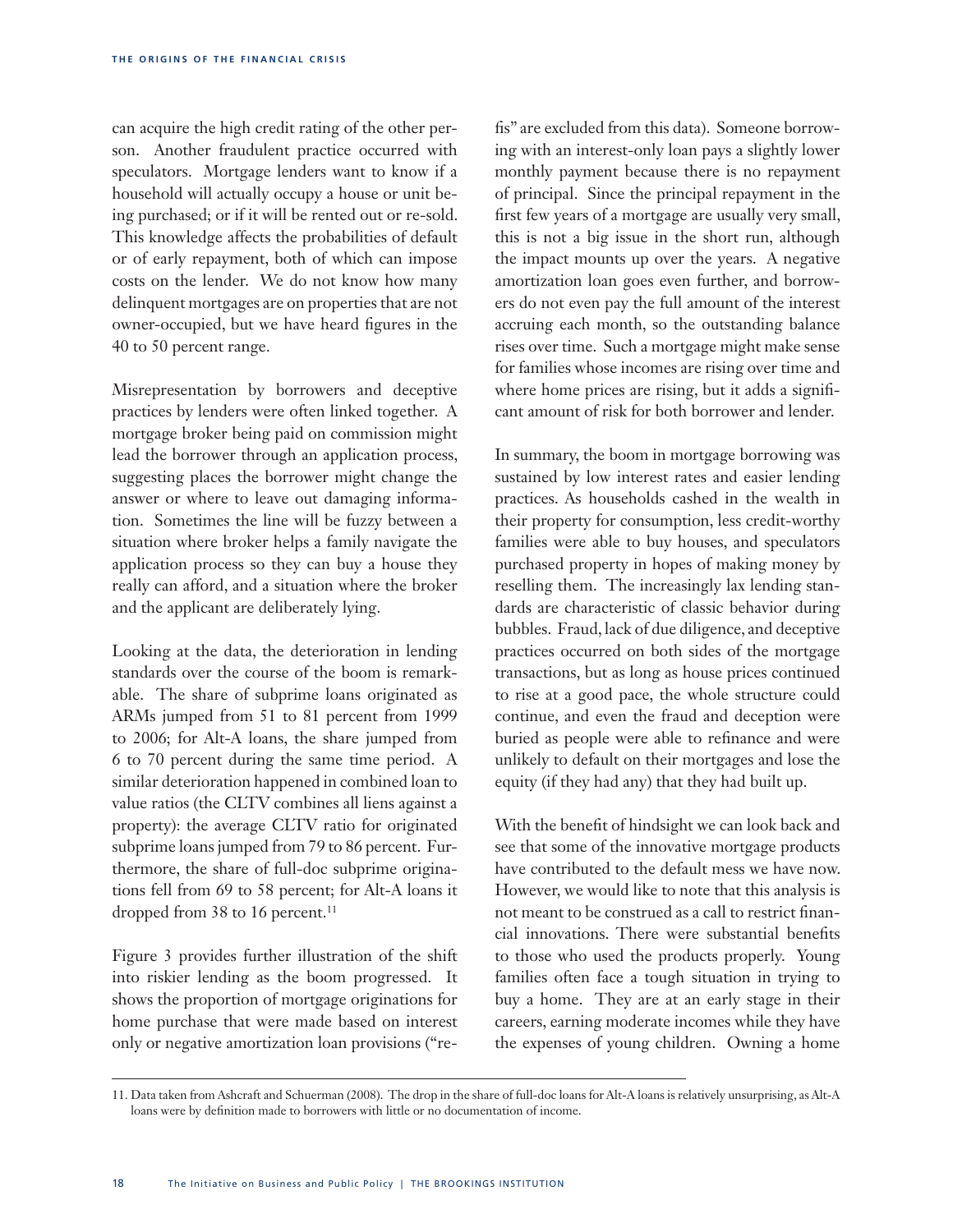### **Figure 3:**

2000 2001 2002 2003 2004 2005 2006 0 5 10 15 20 25 30 35 2 1 4 6 25 29 23

**Interest-Only and Negative Amortization Loans,** *Share of Total Mortgage Originations Used to Purchase a Home (excludes refis): 2000-2006; percent*

in a good neighborhood with good schools is a very desirable and natural wish, but many families lack the down payment necessary and the monthly mortgage payment may be out of reach, especially in high-cost regions such as California or the East Coast. Based on their expected lifetime family income, they can afford a house, but at this early stage of their life-cycle, they are liquidity constrained. Some such families rely on older family members

for help, but not all can do this. Mortgages with low payments for the first few years and low down payments provide a way to deal with this problem. Lending standards need to be restored to sanity in the wake of the mortgage crisis, but that should not mean, for example, the abolition of adjustable rate mortgages or low down payments for borrowers with the right credit.

Source: Credit Suisse (2007), LoanPerformance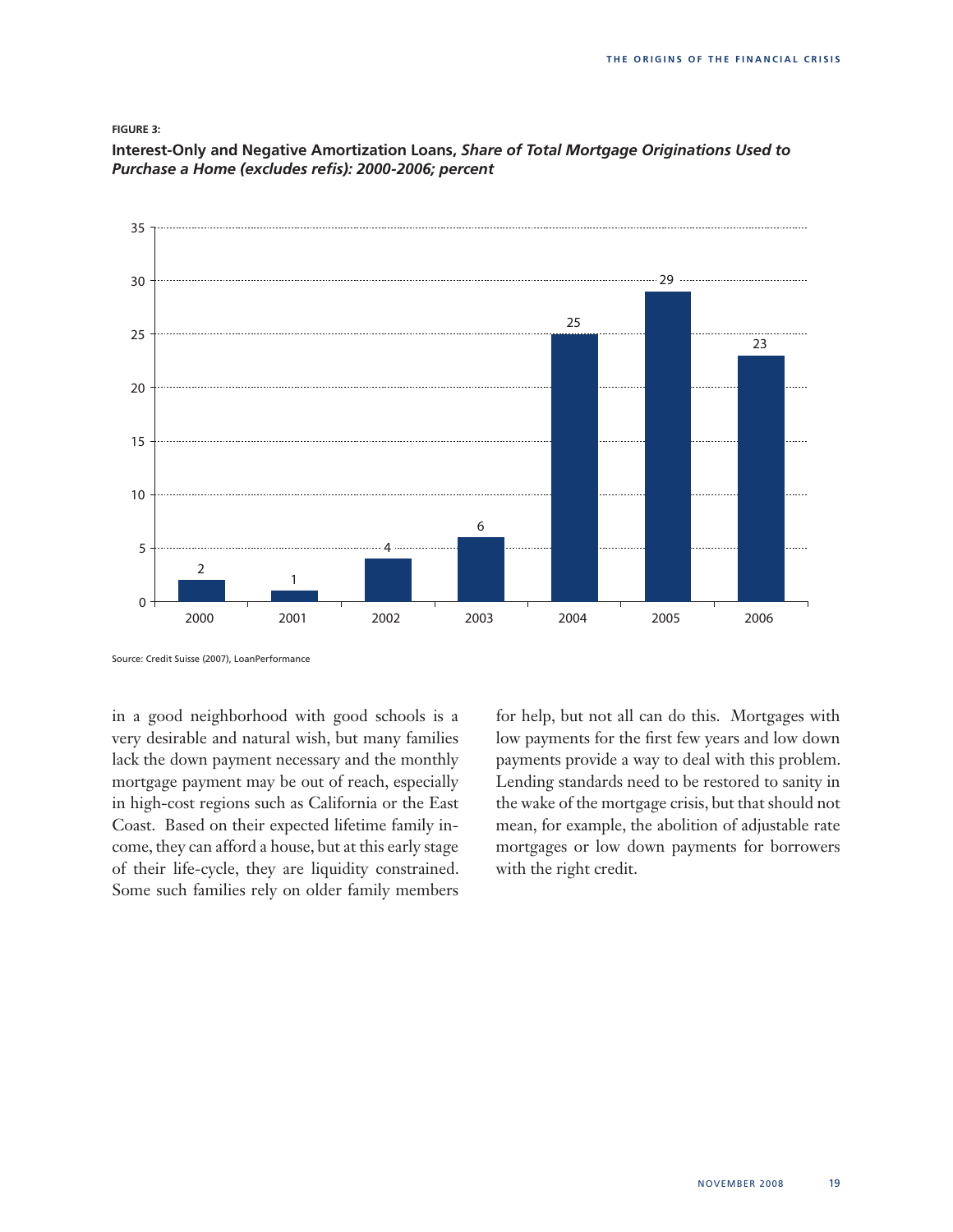# **Economic Incentives in the Housing and Mortgage Origination Markets**

he legal and institutional arrangements that<br>prevail in the U.S. housing market produced a<br>pattern of incentives that contributed to what<br>happened. First, there are important protections he legal and institutional arrangements that prevail in the U.S. housing market produced a pattern of incentives that contributed to what given to households. These vary by state, but in many states it is possible to repay a mortgage early without penalty. This option meant that households were encouraged to take out mortgages with terms that looked good in the short run, but were unfavorable in future years. They expected to refinance later on better terms, and without incurring a pre-payment penalty.

In some states the mortgage contract is "without recourse to the borrower," meaning that if a household stops paying on a mortgage and goes into default, the lender can seize the house (the collateral on the loan) but cannot bring suit to recover losses that are incurred if the sale of the property does not yield enough to pay off the mortgage and cover the selling and legal costs. In principle, this encourages households to walk away when they are unable or unwilling to cover a mortgage payment. This can be an important protection for families facing unemployment or unexpected medical expenses, but it can lead to abuse by borrowers and encourage overborrowing. In a significant percentage of defaults in the current crisis, borrowers are simply mailing in the keys to the house and are not even contacting the lender to try and work out a settlement that would avoid default. There is debate about the importance of this issue. On the one hand, there are reports that the states that have had the most problem with mortgage defaults are the ones that are non-recourse to the borrower. On the other hand, lenders rarely find it profitable to pursue defaulting borrowers—big bank suing poor family in trouble is not a situation most banks want to take to a court.

The most perverse incentive in the mortgage origination market though, is the ability of originators to immediately sell a completed loan off their books to another financial institution. Currently, most mortgage loans are originated by specialists and brokers who do not provide the funding directly. One institution provides the initial funding of the mortgage but then quickly sells it off to another financial institution, where either it is held on a balance sheet or packaged with other mortgages to be securitized (see below).12 The key issue here is that the institution that originates the loan has little or no financial incentive to make sure the loan is a good one. Most brokers and specialists are paid based on the volume of loans they process. They have an incentive to keep the pace of borrowing rolling along, even if that meant making riskier and riskier loans.

Mian and Sufi (2008) provide evidence that many of largest increases in house prices 2001-2005 (and subsequently large crashes in prices and foreclosures 2005-07) happened in areas that experienced a sharp increase in the share of mortgages sold off by the originator shortly after origination, a process they refer to as "disintermediation" (but is synonymous to the first stage of securitization, which we discuss shortly). These areas were also characterized by high "latent demand" in the 1990s, meaning that a high share of risky borrowers had previously been denied mortgage applications. The "disintermediation" process, by allowing originators to pass off the risk of their loans, increased the supply of credit and encouraged them to lend to risky borrowers who previously were ineligible for loans (the authors also find that these areas experienced relatively high delinquency rates once house prices began to fall after 2004). Thus, by increasing the availability of credit to riskier borrowers, disintermediation increased housing demand and house prices during the boom

<sup>12.</sup> Mortgage sales contracts often allowed the buyer to "put" back the mortgage to the seller for a limited period, a year or two. But in an era of rising housing prices and thus low delinquencies, originators did not view these "puts" as a serious risk.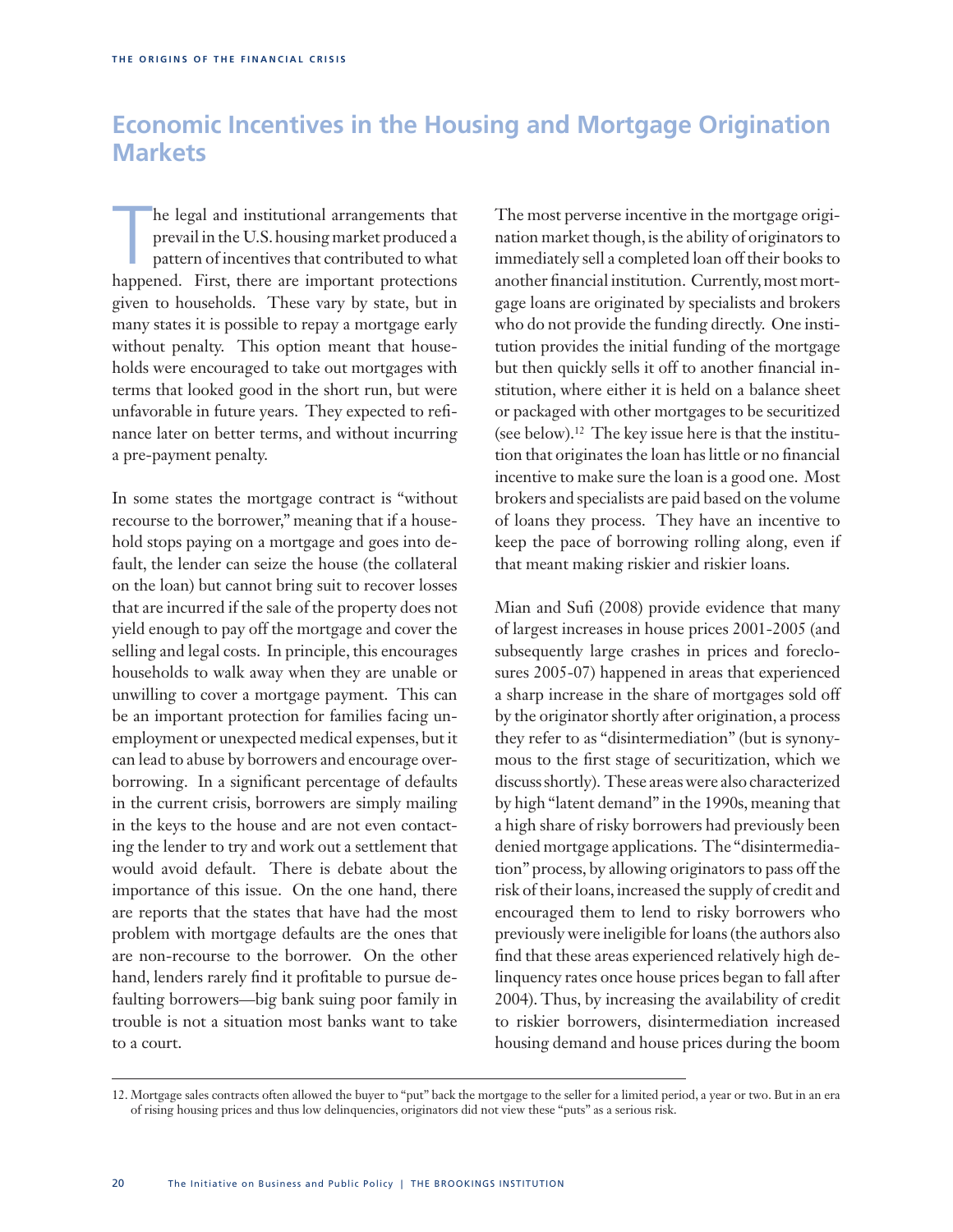years. The authors find that some of these areas that experienced high house price appreciation did so despite experiencing negative relative income and employment growth over the period. Miam and Sufi (2008) thus show empirically that the ability to securitize subprime mortgages was key factor in inflating the housing bubble.

The adverse incentives in the originate-to-distribute model for mortgages occur in other markets where there is asymmetric information—when one party to the transaction knows more than the other. For example, most drivers know little about mechanical issues, so when they have a problem with their car they take it to an auto mechanic. That mechanic will know much more about the cause of the difficulty than the owner, so he or she can tell the owner that there are expensive problems that must be fixed, even if that is not the case. The mechanic has an economic incentive to exaggerate problems in order to make a profit on the repair. This does not necessarily tell you that there is a market failure, however, because there are market responses to information asymmetries—people in business for a long time want to develop a reputation for honesty and reliability. Publications like Consumer Reports or services like Angie's List can be used to find quality products and services. In the mortgage origination market, there were similar market responses to the asymmetric information. There were provisions intended to provide information to and protect the interests of the ultimate holders of the default risk. For example, anyone selling a mortgage loan had to provide information on the credit score of the borrower, the loan to value ratio, and other information that the buyer of the mortgage could use to assess its value. Many of the originating financial institutions had been providing mortgages for many years and had built up reputations for sound practices.

Unfortunately, the market responses to asymmetric information in the mortgage market did not solve the problem. It is somewhat puzzling why this was the case in the secondary market where mortgages were re-sold. One would have expected that the institutions that ultimately ended up with the default risk knew about the incentive problems in the origination process and would have taken the necessary steps to counteract them. It is hard to get a full answer as to why they did not, but the key issue is the one given earlier. The long upward movement of house prices convinced nearly all stakeholders that these prices had nowhere to go but up, so the level of monitoring and the standards of lending in mortgage origination eroded. Default rates had remained low for many years and so there did not seem to be much risk involved. Another issue, as we will discuss below, is that the securitization process created an enormous gap between the origination of the loan and the investors who ultimately held the underlying risk, making sound risk analysis extremely difficult.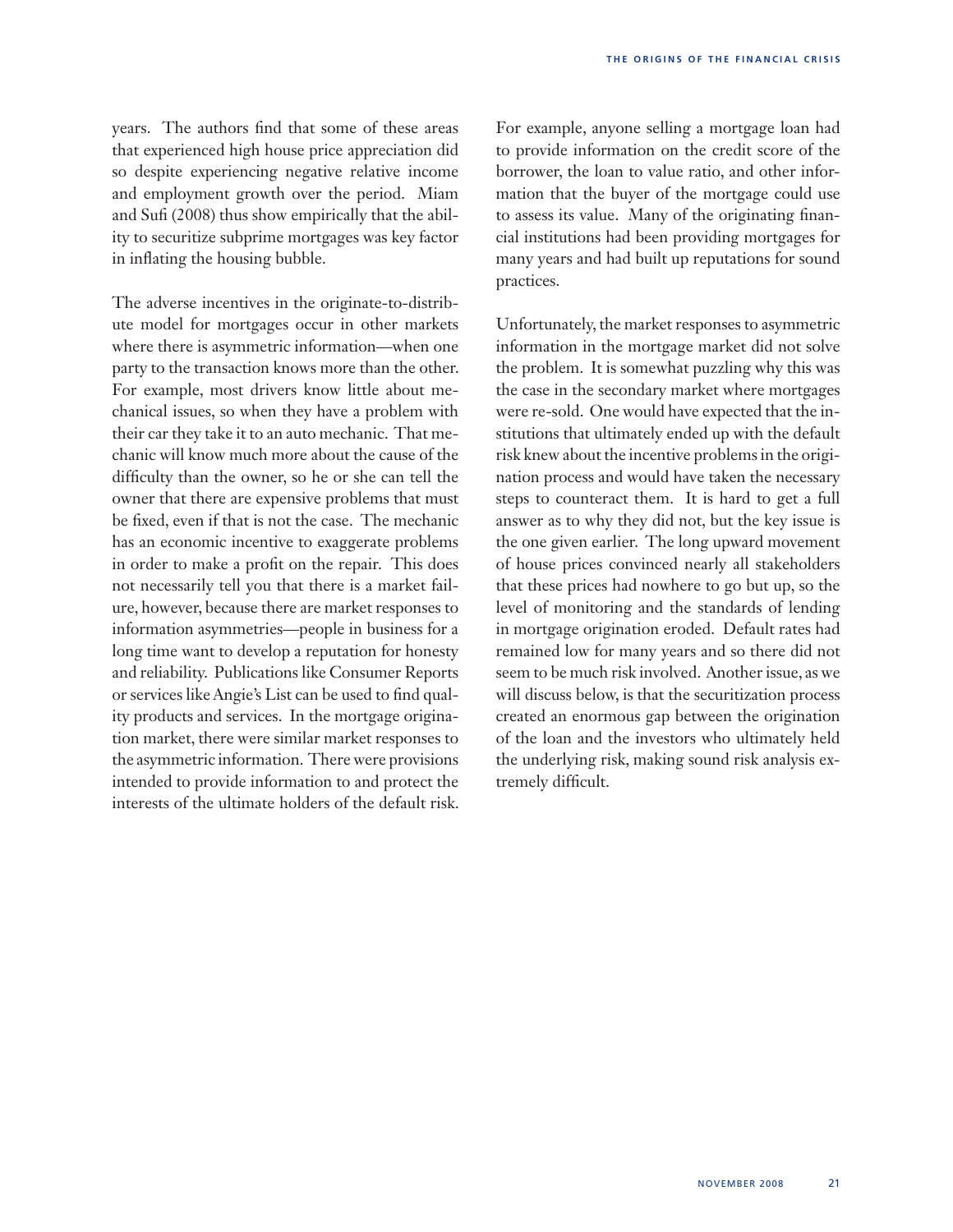# **Securitization and the Funding of the Housing Boom**

**I** n the old model, mortgage loans were made by Savings & Loans institutions (S&Ls) and the funds for them came from the savings deposits of retail customers. The S&Ls themselves vetted the mortgages and took on the three risks involved: the risk of default; the risk of pre-payment (which reduces returns); and the risk of changes in interest rates. By keeping a stake in the health of their loans, originators had a financial incentive to monitor their quality and investigate whether or not the borrower could feasibly repay the mortgage. However, it was also quite expensive for these institutions to keep loans on their books, and it limited the volume of loans they could originate.

This system broke down in the S&L crisis of the mid-1980s for complex reasons that link to the era when financial institutions and interest rates were much more heavily regulated.13 To oversimplify, the crisis stemmed from both interest rate risk and default risk. As market interest rates rose, the S&Ls had to pay higher rates on their deposits but could not raise the rates on their stock of mortgages by enough to compensate. They tried to avoid insolvency by investing in much riskier assets, including commercial real estate that promised higher returns but then suffered serious default losses. Because of regulations limiting interstate banking, the mortgage portfolios of the S&Ls were geographically concentrated, which made them riskier—the residential mortgage markets in Texas and California suffered high default rates in the 1980s. There were also some fraudulent practices at that time; for example in the Lincoln Savings collapse, the CEO Charles H. Keating was convicted and served time in jail. In response to the losses in the S&Ls, the federal government created

the Resolution Trust Corporation to take the assets off the banks' books, and then sold them off. In the process, there were large losses that were covered by taxpayers — roughly \$150 billion.

Securitization was seen as a solution to the problems with the S&L model, as it freed mortgage lenders from the liquidity constraint of their balance sheets. Under the old system, lenders could only make a limited number of loans based on the size of their balance sheet. The new system allowed lenders to sell off loans to a third-party, take it off their books, and use that money to make even more loans. The Government Sponsored Enterprises (GSEs), notably Fannie Mae and Freddie Mac, were created by the federal government in 1938 and 1970, respectively, to perform precisely this function: the GSE's bought mortgage loans that met certain conditions (called "conforming loans") from banks in order to facilitate mortgage lending and (theoretically) lower mortgage interest rates.14

The GSEs initially funded their mortgage purchases by issuing bonds, but they were pioneers in securitization — or where a pool of geographically dispersed mortgages is re-packaged and sold as mortgagebacked securities (MBS) to investors (see box 2 below). Freddie Mac issued the first ever modern mortgage backed security in June 1983. The returns of an MBS reflect the returns on the underlying mortgage pool. Those who held the GSE-issued MBS took on some of the risks, notably the interest rate risk. Importantly, however, the GSEs retained the default risk of the mortgages that underlined the MBS they sold. They guaranteed investors against default losses and pre-payment losses (by including a guarantee fee

<sup>13.</sup> One of these was the result of regulation (Regulation Q) that limited the interest rate that S&Ls could pay on their deposits and led depositors to withdraw funds when market rates rose. That regulation, in an era of double digit market interest rates, exposed the thrifts to a massive potential outflow of funds in the 1979-1981 period, which was avoided when Congress lifted Regulation Q. But even after this occurred, the loss in asset value on the S&Ls balance sheets meant that most had little or no capital at risk.

<sup>14.</sup> There are different estimates of the extent to which the GSEs provided lower interest rates for borrowers. Most suggest the impact on mortgage rates is fairly small. See Passmore, Shurland and Burgess (2006), for example. Presumably without the GSEs, other financial institutions would have had a bigger role.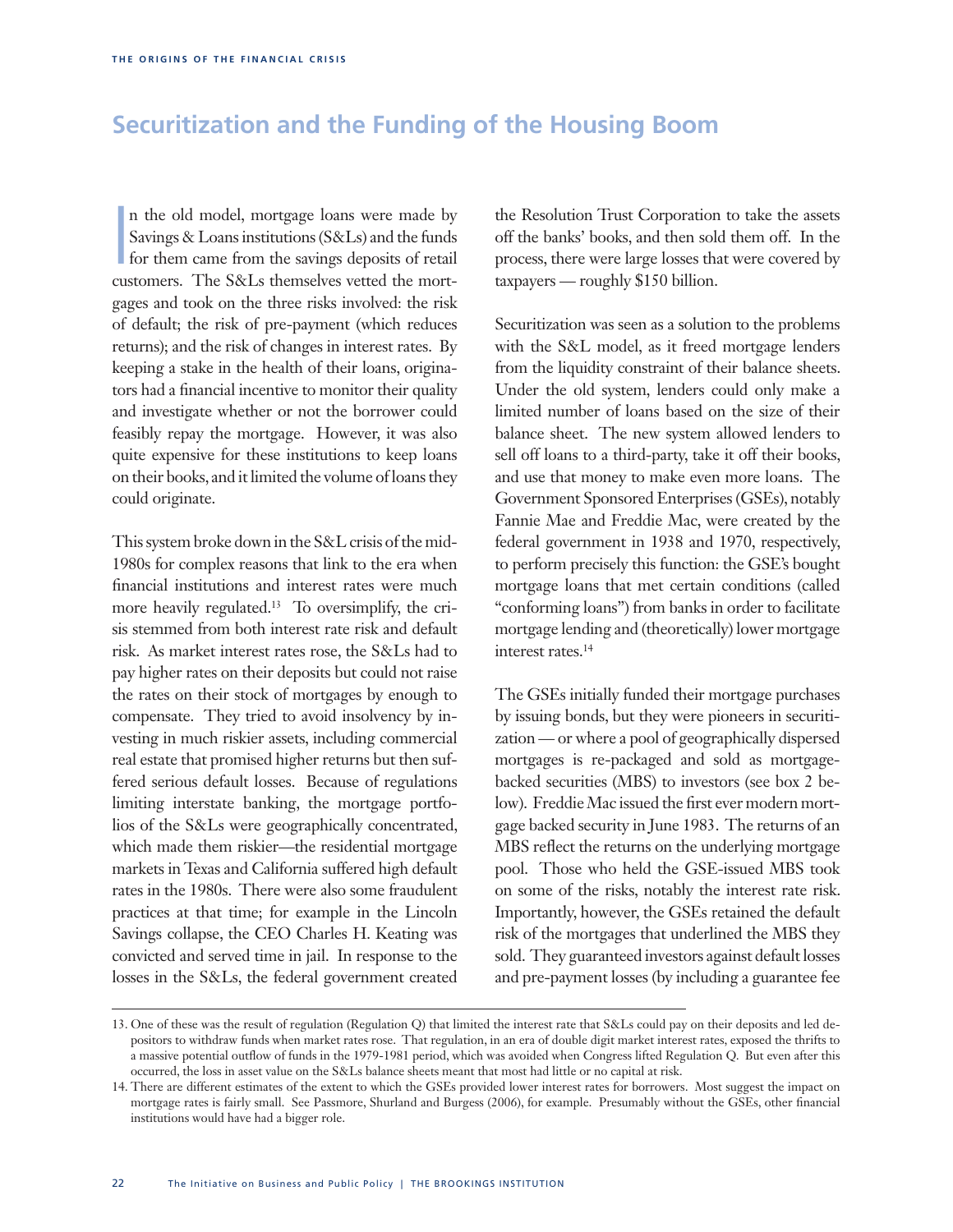in the price of the MBS), or at least losses above an expected amount built into the rate of return of the MBS when it was issued. Investors in GSE-issued MBS were thus shielded from the default risk of the underlying loans.

The GSEs could then either sell the MBS on the open market, or they could issue their own bonds, use the revenue to buy the MBS and hold them on their own books. They could also buy MBS issued by private institutions to further increase the size of their books. They earned a profit because they earned a higher interest return on the mortgage assets than they would pay on the bonds that they have issued. This has some similarity to the S&L model, except that Fannie and Freddie can hold much larger pools of mortgages that are geographically dispersed. In addition, the GSEs were seen as implicitly guaranteed by the federal government (a guarantee that has since become explicit) so they paid only a few basis points above Treasury yields on their bond issuance. This implicit government backing lowered their cost of borrowing and allowed them to inflate their balance sheets enormously. Over the years, this line of business was very profitable for the GSEs, and the size of their internally-held mortgage portfolios ballooned until they faced regulatory restrictions pushed by Alan Greenspan, then Federal Reserve Chairman, and others.

The GSEs have been major participants in the mortgage market and by 2008, Fannie and Freddie held or guaranteed \$5.4 trillion in mortgage debt. The Treasury was forced to nationalize them in September 2008 and guarantee their liabilities because they would otherwise have been driven into bankruptcy. Fannie and Freddie combined had nearly \$5.5 billion in losses in the first two quarters of 2008, according to their statements. How did they get into trouble? Mostly because they behaved like so many other people and believed that default rates were stable and predictable and that, at most, there would be only regional price declines and not national price declines. When the price bubble burst, they faced much higher default rates than expected and they did not have enough capital to cover their losses. Their unstable "government sponsored" status allowed them to skirt around capital requirements, and they became overleveraged – indeed their leverage ratio in 2007 was estimated to be over twice that of commercial banks.<sup>15</sup>

In part, their problems also came from their efforts to meet the affordable housing goals set by Congress. Congress pushed them to provide more loans to lowincome borrowers to justify the capital advantage they had because of the implicit federal guarantee. The rules under which they operated required that they not buy subprime whole loans directly. But they faced no limits on the amount of subprime MBS they could buy from private issuers that they then kept on their books. Indeed, the two of them bought between \$340 and \$660 billion in private-label subprime and Alt-A MBS from 2002-2007.16 The losses they now face on their mortgage portfolio include both prime mortgages and the lower quality mortgages on their books. House prices have fallen so much that even many prime mortgages are defaulting.

 Many have pointed to the GSEs as one of the main, culprits in the financial crisis because the implicit government guarantee allowed them to inflate their balance sheets by borrowing at below-market rates. Is this perception correct? Starting in 2004, they did begin to buy riskier loans in the face of pressure from Congress, but this was late in the game, after private subprime lending had already taken off. Further, while the GSEs purchased private-label subprime MBS to hold on their books, they by no means "led the charge." For example, in 2002 Fannie Mae purchased just over 2 percent of private-label subprime and Alt-A MBS. In 2004, once the market was already booming, it bought 10 percent of the total, and in 2007 it bought 4.5 percent.17 Fannie and Freddie did not catalyze the market for subprime MBS; rather, they started to hold such mortgages in the pools they purchased, perhaps because of shareholder pressure or to regain market share.

<sup>15.</sup> Greenlaw et al (2008), page 35.

<sup>16.</sup> OFHEO (2008). The wide range is because data for Freddie Mac's purchases of subprime and Alt-A MBS only goes back to 2006, so its purchases are estimated 2002-2005.

<sup>17.</sup> The data for Freddie Mac's purchases of subprime MBS does not go back as far, but it is probable that Freddie played a bigger role than Fannie in the market. In 2006 and 2007, for example, Freddie bought 12 percent of all subprime MBS issued in those years.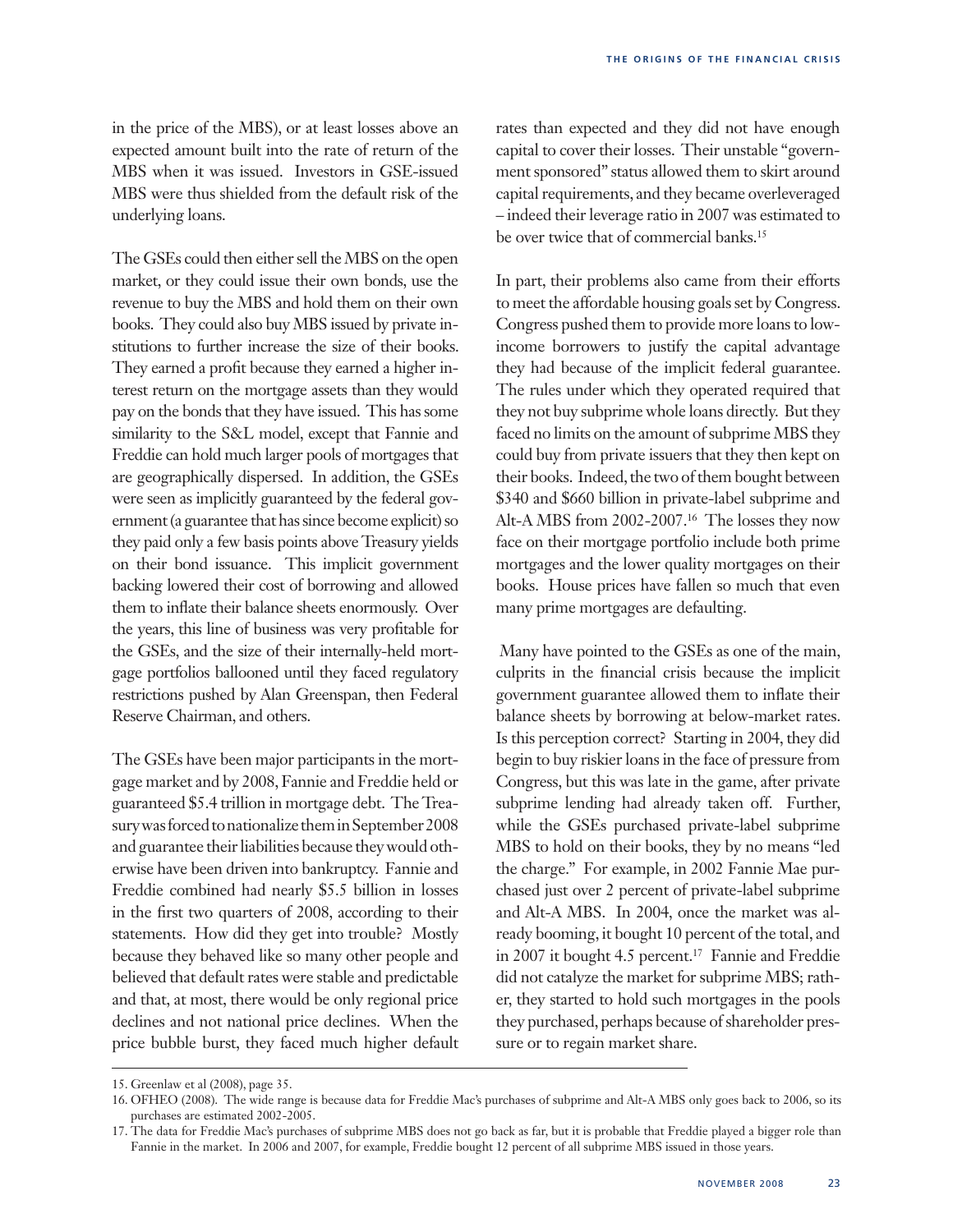### BOX 2: The Anatomy of an MBS

Figure 4 illustrates the way that MBS repackaged mortgage loans in order to increase the funds available to the mortgage market, as well as to generate fees for the re-packagers. While some of the underlying mortgages would inevitably default, they are selected from geographically diverse areas which, it was once believed, would protect the health of the overall pool from any local default shocks; prior to the current turmoil in housing markets, there had never been a housing downturn on a national scale. Still, an asset based on a simple pool of subprime mortgages would carry a credit rating below or well below AAA.

Rather than sell one asset based on the entire pool, though, an MBS issuer could issue securities with varying risk and return by tranching the securities into different groups based on exposure to the underlying risk of the pool. After buying the receivables of thousands of mortgage loans, an issuer then transfers them to what is called a Special Purpose Vehicle (SPV), an off-balance sheet legal entity, which "holds" the receivables in a pool and issues the securities. The securities are typically separated into senior, mezzanine (junior), and non-investment grade (equity) tranches. A senior tranche has preferred claim on the stream of returns generated by the mortgages; once all the senior tranche securities are paid, the mezzanine holders are paid next, and the equity tranche receive whatever is left. A portion of the mortgages can go into delinquency, but various forms of protection should mean there is still enough income coming into the pool to keep paying the holders of at least the senior tranche. Thus, the holders of the senior tranche have an asset that is less risky than the underlying pool of mortgages, and they were deemed so safe that credit rating agencies were willing to give them AAA ratings.

The safety of a senior tranche, or any tranche, mainly depends on two concepts (other than the health of the mortgage loans themselves): the degree of *subordination* under it and the level of *credit enhancement* in the MBS.18 Subordination of a tranche refers to the total size of the tranches junior to it. The higher the subordination, the safer the tranche. If, for example 75 percent of a set of MBS is senior, then the senior tranche benefits from 25 percent of subordination, plus any over-collateralization.19 Over-collateralization, or when the face value of the mortgage assets in the pool is higher than the face value of the re-packaged securities, is a form of credit enhancement used to reduce the exposure of the debt investors to the underlying risk of the pool. The over-collateralized part of the MBS is the "equity" tranche, as its holders are the first to lose money in case of default and receive whatever money is "left over" if there are below-than-expected defaults. If, for example, 1.5 percent of an MBS is equity, then 1.5 percent of mortgage payments can default before the most junior debt tranche incurs any losses.

Another important form of credit enhancement is "excess spread," whereby the total incoming interest received from the mortgage payments exceeds the payment made to senior and junior debt holders, fees to the issuer, and any other expenses. This is the first line of defense in terms of protection, as no tranche incurs losses unless total credit defaults become high enough to turn the excess spread negative. (If this does not happen, the equity tranche gets whatever excess spread is left over).

The repackaging of MBS into tranches does nothing to reduce the overall risk of the mortgage pool, rather it rearranges it. The senior tranches are less risky and eligible for high investment grade credit ratings, as

<sup>18.</sup> There exists much literature explaining MBS structure; for a more in-depth and very elucidating description see Ashcraft and Schuermann (2008) or Gorton (2008).

<sup>19.</sup> Senior tranches of subprime MBS were typically more subordinated and those in Alt-A or prime MBS to compensate for the higher risk of the underlying pools.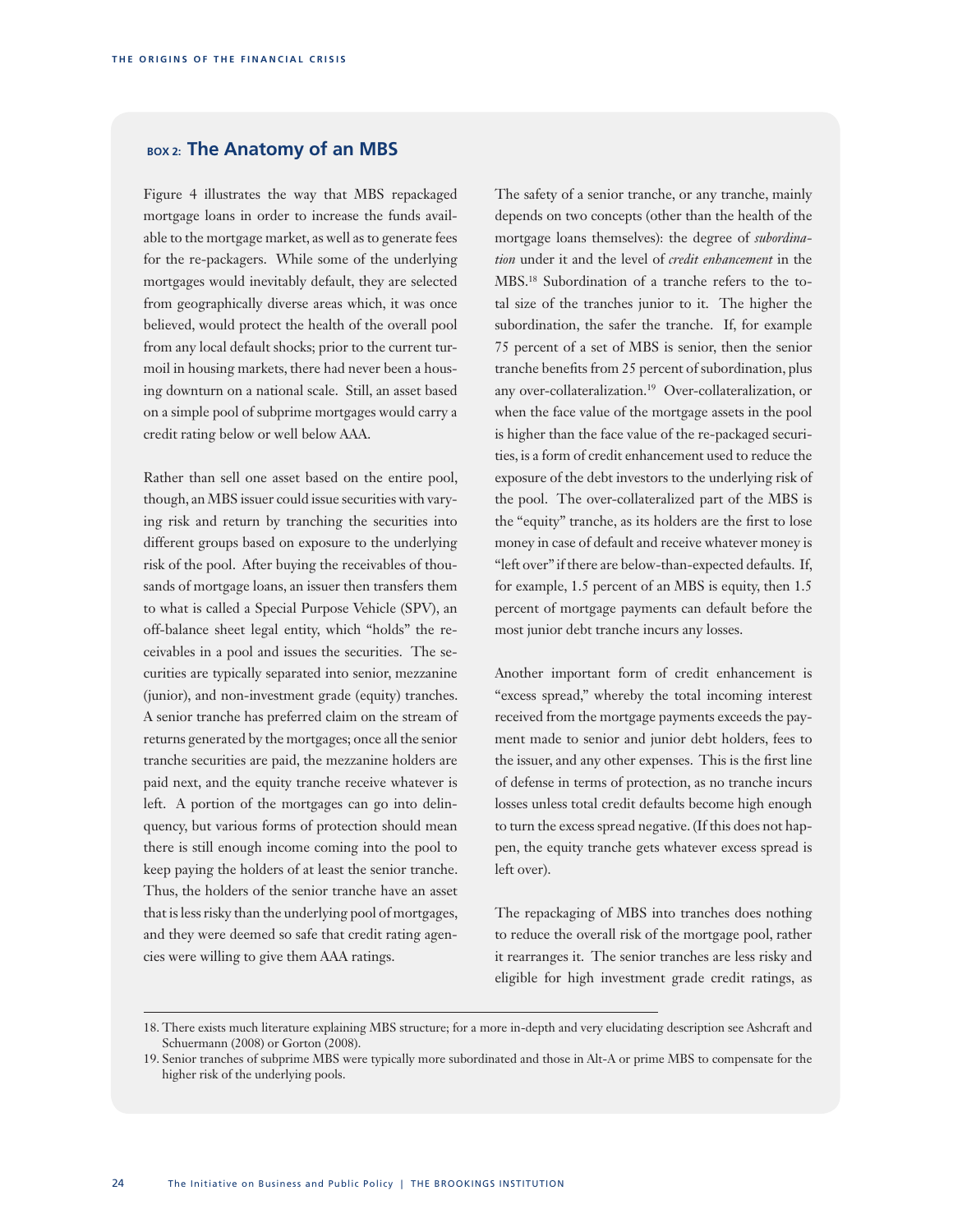### **Figure 4: Anatomy of a MBS**



mortgages, others only of subprime, or Alt-A, etc.

they are (theoretically) quite insulated from the default risk. On the other hand, the lower tranches are much more risky and can face losses very quickly; the equity tranche has the potential for huge returns when defaults are low but are also the first to be wiped out when the default rate hits even a small amount above what is expected. Tranching redistributes the risk according to risk appetite of investors: senior tranches pay a lower yield but are safer bets, and the junior tranches pay a higher yield and are riskier.

However, effective tranching of risk rests on the assumption that proper risk analysis is performed on the underlying assets. Since 2007, many previously AAArated securities have been downgraded, reflecting the fact that all stakeholders underestimated the true risk in these securities. As a result, many MBS holders that were previously considered relatively insulated are now getting wiped out.

The idea of taking risky assets and turning them into AAA-rated securities has been received with scorn by many as the mortgage market has slumped. And with good reason, in the sense that the riskiness of these securities was in fact much higher than their ratings suggested, because the overall market slump resulted in a correlated wave of defaults. But this financial alchemy is not as strange as it seems; in fact it has been around for a long time in other markets. A public company is an asset with an uncertain stream of returns. Typically, the claims on that income are assigned to two broad groups, the bond holders and the stock or equity holders. The company's bonds may well be of low risk and eligible for a high credit score. The bond holders get first dibs on the returns of the company and the equity holders get what is left over. Most large companies effectively tranche their liabilities into bonds with different seniorities in terms of claims on the company's income, and they may have different classes of equities, too. In short, the idea of different tranches of assets with differing risk levels is not at all new and there is nothing inherently wrong with it. The goal is to provide investors with different risk and return options and to let investors with an appetite for risk absorb that risk. The repackaging did not stop there, however. There were second and third rounds of securitization, and the trouble that emerged there was worse.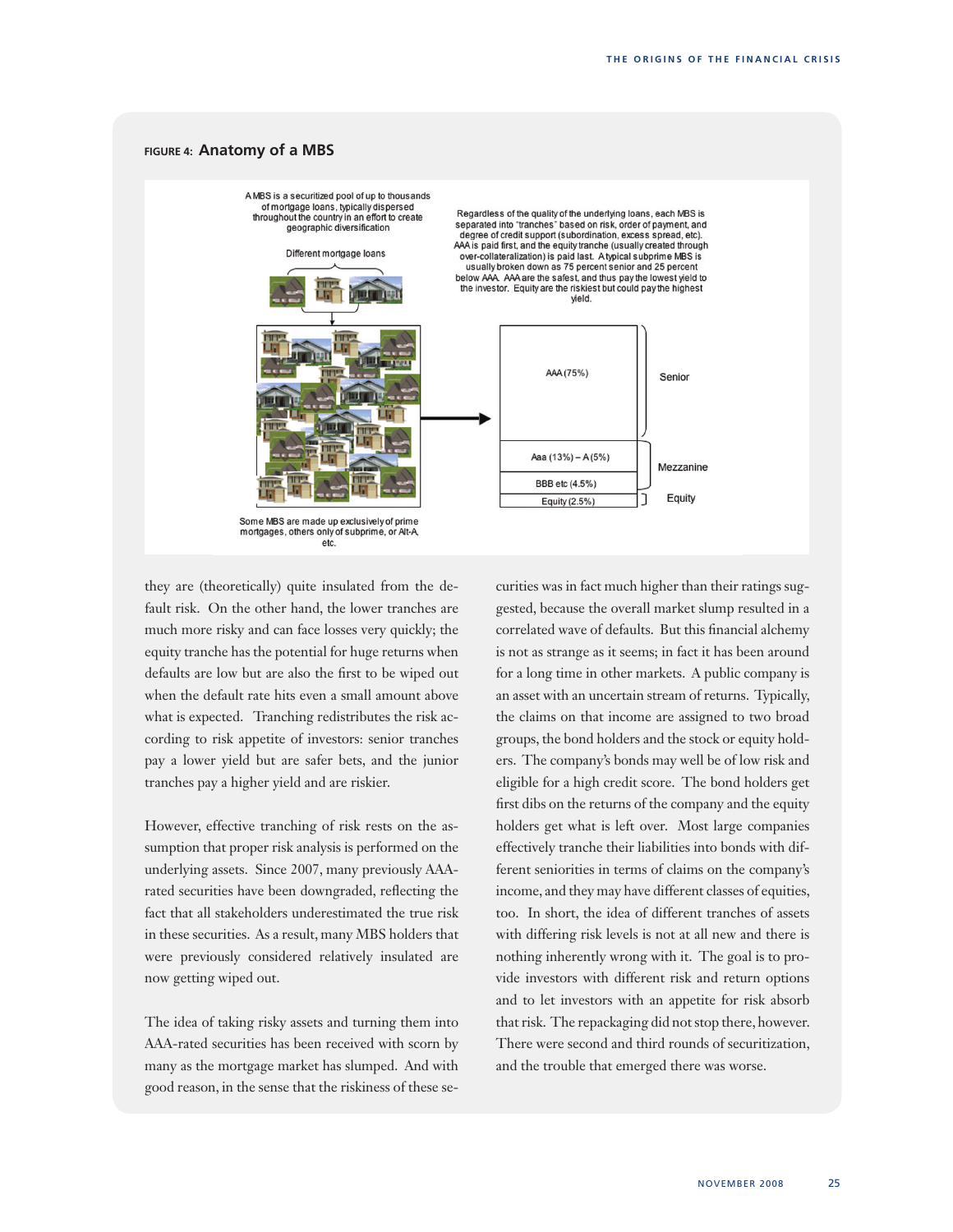Other financial institutions also issued MBS, but because of the capital advantage of the GSEs, these institutions operated in the "jumbo" market for loans that were for larger amounts than the GSEs were allowed to buy, and more recently especially in the subprime and Alt-A market. In the recent boom years since 2000, securitization through private financial institutions exploded, and the GSEs increasingly lost market share to "non-agency," or private, MBS issuers. To illustrate: in 2000 MBS issued by the GSEs made up 78 percent of total MBS issued in that year. By 2006 their share of MBS issuance had dropped to 44 percent.<sup>20</sup> The list of the top subprime and Alt-A MBS issuers in 2006 includes such ill-fated names as Lehman Brothers, Bear Stearns, Countrywide, Washington Mutual, and Merrill Lynch (whose fates, among others, we will return to in a future report). As securitization became more widespread, and as the subprime

mortgage market boomed, private banks, broker dealers, and other institutions increasingly dominated the MBS market.

Figure 5 illustrates the growing importance of securitization, showing the rates in 2006 for conforming, prime jumbo and subprime / Alt-A loans, for which securitization rates reached 81, 46 and 81 percent, respectively Securitization was already well established among conforming loans, as the GSEs had been securitizing them for two decades; 72 percent of conforming loans were securitized in 2001. The real boom in securitization since 2001 came from subprime and Alt-A loans, as the share of these loans that were securitized had jumped 75 percent since 2001. *By 2006, securitization was funding most of the mortgage loans in the lower rated categories — the loans that are in trouble now.*

### **Figure 5: Securitization Rates by Type of Mortgage, 2001 and 2006; percent**



Source: Inside Mortgage Finance

20. Inside Mortgage Finance 2008 Mortgage Market Statistical Annual; authors' calculations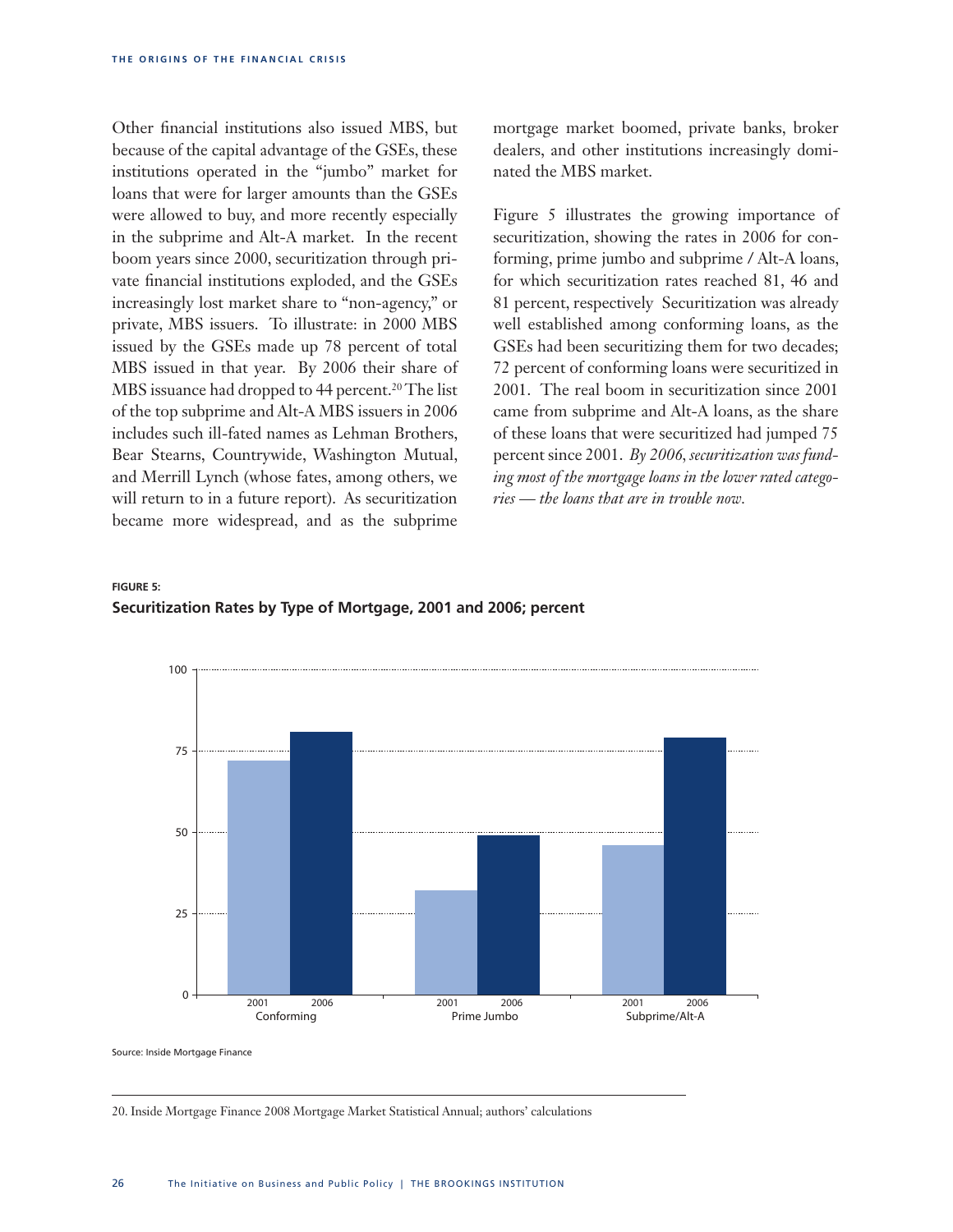# **More Securitization and More Leverage—CDOs, SIVs, and Short-Term Borrowing**

s noted, while the GSEs dominated the se-<br>curitization market during the 1980s and<br>1990s, by 2000 they began losing market curitization market during the 1980s and 1990s, by 2000 they began losing market share to private financial institutions as more and more subprime mortgages began to be securitized. As the securitization market came to be dominated by the financial sector, it grew more complex, and more opaque. Not only did the market become riskier and less transparent, but it shifted into a financial world that was unregulated and little understood. As banks, brokers, hedge funds, and other institutions utilized new financial innovations to maximize their exposure to these products, they fuelled the demand for risky mortgages and inflated the bubble that ultimately burst in August 2007.

As discussed above, securitization has been an extremely positive innovation for credit markets. By allowing banks to sell whole loans off their books, and by distributing risk according to the risk appetite of investors, it (presumably) has lowered the cost of lending for all and facilitated the extension of credit to new borrowers who otherwise would be shut out of credit markets.<sup>21</sup> However, as the market became increasingly opaque and complex, new instruments based on technical computer models were wildly traded by highly leveraged institutions, many of whom did not even understand the underlying models. In good times, these arcane instruments were sources of enormous profits, but their complexity and the lack of any serious infrastructure and public information about them created a massive panic in the financial system that began August 2007.

One of the central reasons the current crisis has been so severe (and that the bubble inflated so enormously) was that much of the subprime mortgage exposure has been concentrated in the leveraged financial sector. The term "leverage" typically refers to the use of borrowed funds to magnify returns on any given investment. If asset prices are rising, and

the cost of borrowing is low, then banks will naturally try to maximize their exposure to rising asset prices by borrowing as much as they can. While borrowed funds are central to the concept of "leverage," its definition can expand to any instrument through which a bank can magnify its exposure to a given asset. We discuss such instruments below.

# **Collateralized Debt Obligations**

As the securitization of mortgages increasingly became an affair of the private financial sector, it spurred further innovation in products that in good times generated large profits, but have also been the source of some of the biggest losses since the crisis unfolded in 2007. Collateralized Debt Obligations (CDOs) represented a further step into the brave new world of securitization that really exploded after 2000. CDO issuers purchased different tranches of MBS and pooled them together with other asset-backed securities (ABS). The other ABS were largely backed by credit card loans, auto loans, business loans and student loans. A "senior" CDO was made up predominantly of the highly rated tranches of MBS and other ABS, while "mezzanine" CDOs pooled together a higher share of junior tranches. Unlike an MBS, whose assets consisted of actual mortgage payments, a CDO's assets were the securities that collected those mortgage payments; in a sense CDO's "re-securitized" existing securities. Figure 4 would look very much the same to describe a CDO rather than an MBS. Indeed, a CDO essentially "re-applied" the structure of an MBS. A CDO could thus further re-distribute the risk of its assets by re-tranching and selling off new securities. In a seemingly miraculous form of "ratings arbitrage," a mezzanine CDO could pool together low-grade junior tranches of MBS and other ABS and could convert some of them into new senior AAA-rated securities. The payment stream of an AAA-rated tranche of a mezzanine CDO was thus based on junior-rated MBS and ABS.

21. For a more technical explanation of structured finance, see Ashcraft and Schermann (2008) or Gorton (2008).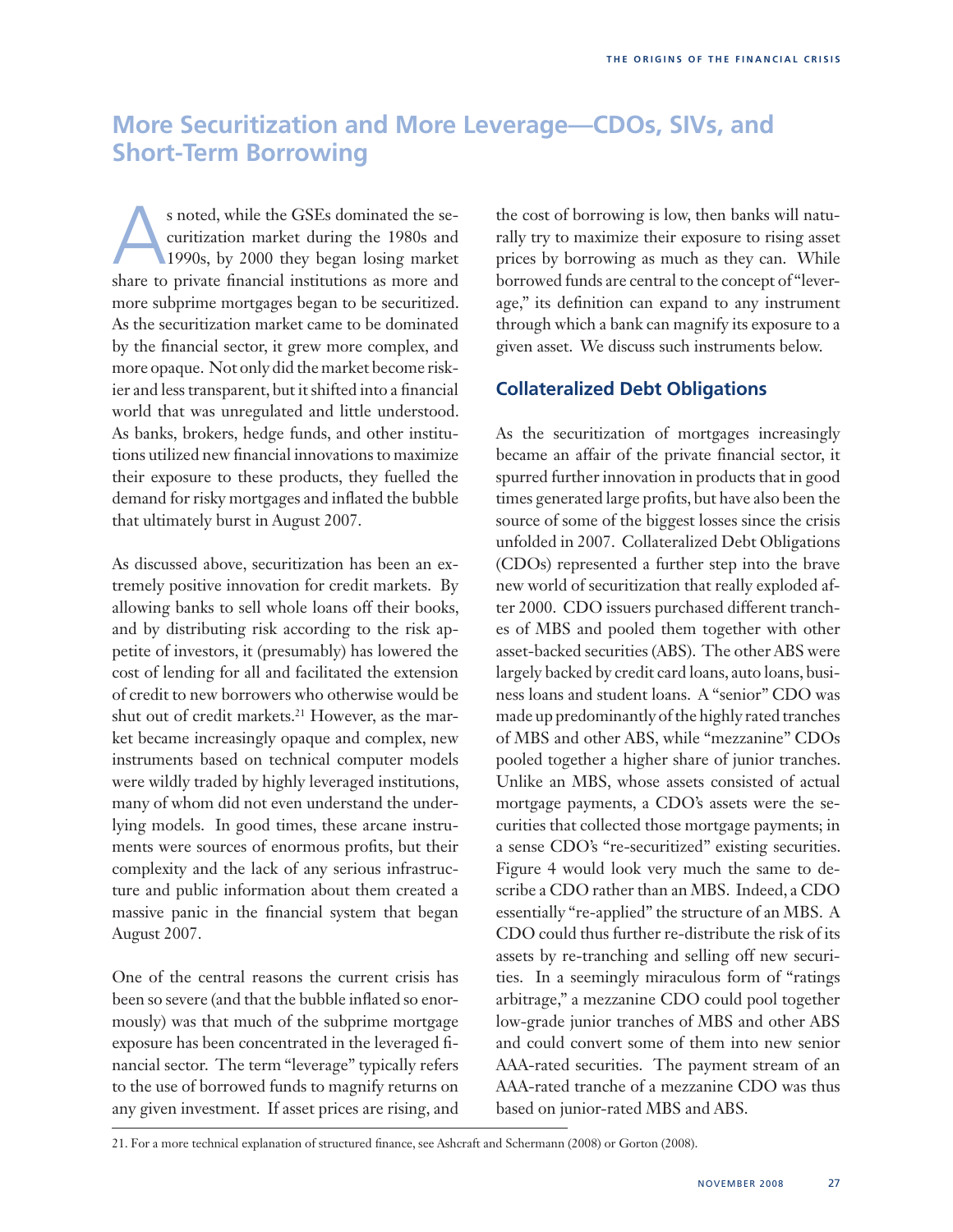The issuers worked directly with ratings agencies to structure the CDO tranches so that they could optimize the size of highly-rated tranches in order to lower the funding costs of the CDOs; since the coupon rate on AAAs is lower than those on A- or BBB, it costs less to issue a highly-rated security than a lower one. Naturally, an issuer wants to maximize the size of the senior tranche so as to lower the cost of funding. However, the higher the share of senior tranches, the lower the subordination and thus protection of those tranches. As an additional protection, CDO issuers would purchase credit default swaps (CDS) or credit insurance to raise ratings on the securities they issued and to shield the AAA tranches from the default risk (see discussion below). However, when a wave of CDO downgrades hit in 200722, many previously highly-rated tranches became exposed to losses. In practice, therefore, the reduced net risk exposure that CDOs appeared to embody was mostly illusory and, importantly, this second round of securitization made it even more difficult for investors to determine what risks they were actually taking.

The first CDO was created in 1987 by the nowdefunct Drexel Burnham Lambert, but this security structure was not widely used until the late 1990s when a banker at Canadian Imperial Bank of Commerce first developed a formula called a Gaussian Copula that theoretically could calculate the probability that a given set of loans could face correlated losses.23 Annual CDO issuances went from nearly zero in 1995 to over \$500 billion in 2006. As CDO issuances grew, so did the share of them that was devoted to mortgages: Mason and Rosner (2007) tell us that 81 percent of the collateral of CDO's issued in 2005 were made up of MBS, or about \$200 billion total Thus, during the last several years of the

housing bubble, CDOs increasingly funded mortgage loans, especially subprime ones.

Indeed, Mason and Rosner (2007) go even further to explain the insight that CDOs added significant liquidity to, and thus helped fuel the demand for, subprime mortgages and MBS. They estimate that in 2005, of the reported \$200 billion of CDO collateral comprised of subprime MBS assets issued in that year, roughly \$140 billion of that amount was in MBS rated below AAA (i.e. "junior" tranches). They then use figures from the Securities Industry and Financial Markets Association to estimate that roughly \$133 billion in "junior" tranche MBS were issued in 2005. Thus, CDOs purchased more "junior" tranche MBS in 2005 than were actually issued that year! While these estimates are not precise, they make the clear case that CDOs provided nearly all the demand for lower-grade subprime MBS during the later boom years, and in so doing provided a critical credit source for subprime mortgages, fueling demand and inflating the bubble.24

# **Structured Investment Vehicles and Off-Balance Sheet Entities**

One of the constraints on banks and some other institutions is that they must meet capital requirements, that is to say, they must fund a given percentage of their assets with shareholders' capital rather than with some form of debt. Capital requirements for banks are mandated jointly by the FDIC, the Comptroller of the Currency, and the Federal Reserve. As we will discuss in a forthcoming report, since 1989, when the international Basel Accord went into effect, U.S. banks have had to meet both the Basel requirement and a separate U.S. standard. Capital requirements lower the profitability of the

<sup>22.</sup> Moody's (2008a) reports that of the CDOs it rated, a record 1,655 were downgraded in 2007 – 10 times the amount downgraded in 2006.

<sup>23.</sup> For a very interesting discussion of this formula, and its implications for the recent explosion in CDO issuances, see Mark Whitehouse, "Slices of Risk: How a Formula Ignited Market that Burned Some Big Investors; *Wall Street Journal,* September 12, 2005.

<sup>24.</sup> A technical fact that further illustrates the degree to which CDOs fueled demand for subprime MBS comes from the financing structure for securitized products. Mason and Rosner (2007) explain that while a typical MBS consists of 90 percent senior tranches and only 10 percent junior tranches, the junior tranches must be sold first before any of the senior tranches can be sold. Thus, presumably an MBS issuer cannot sell any AAA-rated tranches from a pool of mortgages before it gets rid of the lower-grade tranches first. By seemingly providing the sole demand for junior tranches, CDOs thus added the liquidity necessary to sell the entire MBS structure.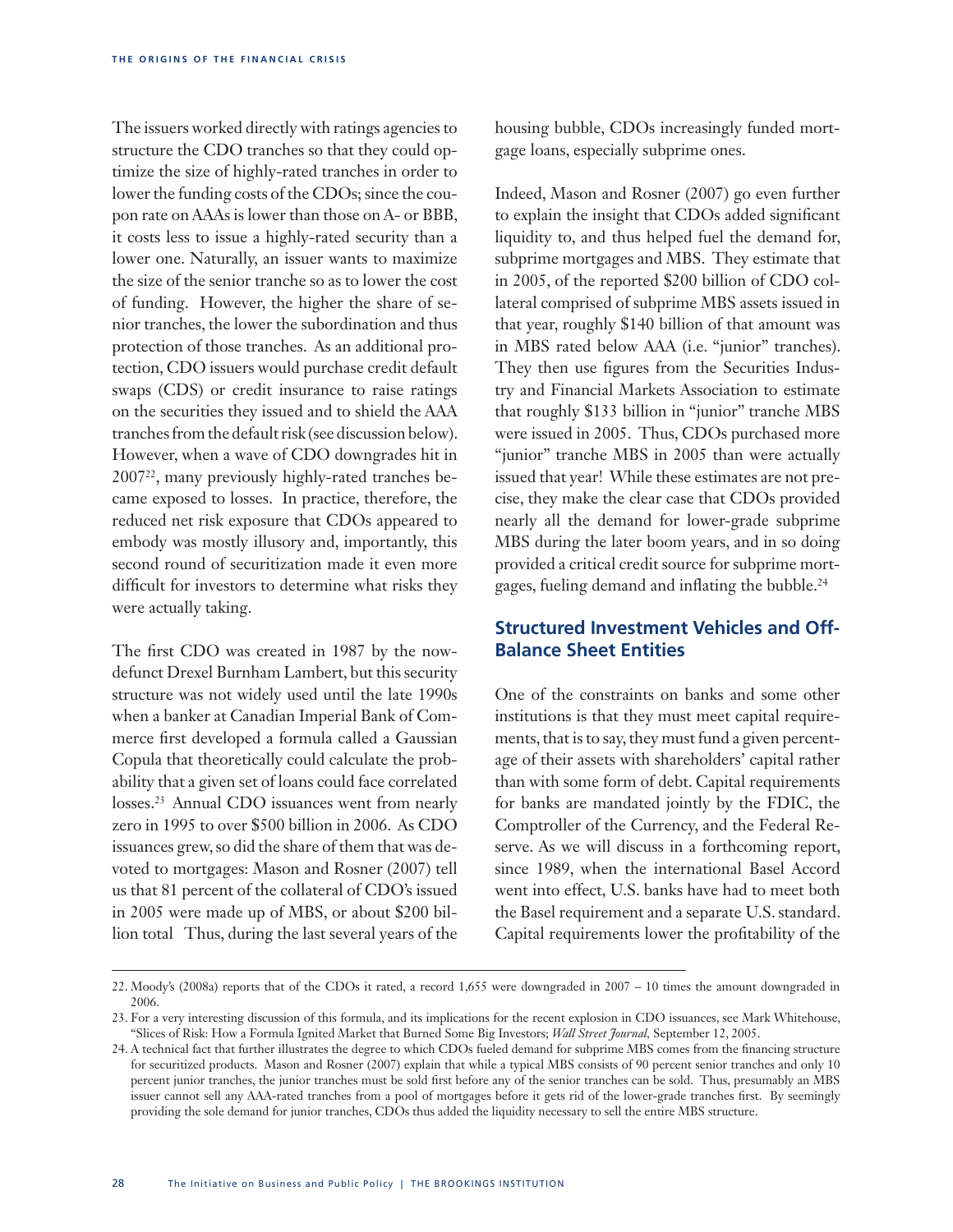banks, since they limit the extent to which banks can leverage any initial shareholder investment (plus accumulated retained earnings). Naturally, therefore, banks looked for ways to circumvent the requirements. The favored means of getting around these mandated capital requirements became what were known as Structured Investment Vehicles (SIVs), an off-balance sheet SPV set up by banks to hold MBS, CDOs and other long-term institutional debt as their assets.<sup>25</sup> By dodging capital requirements, SIVs allowed banks to leverage their holdings of these assets more than they could on their balance sheets. To fund these assets, the SIVs issued asset-backed commercial paper (ABCP) and medium term notes as their liabilities, mostly with very short-term maturity that needed to be rolled over constantly. Because they obtained the legal title of "bankruptcy remote," SIVs could obtain cheaper funding than banks could, and thus increased the spread between their short-term liabilities and long-term assets — and for awhile they earned high profits. SIV assets reached \$400 billion in July 2007 (Moody's 2008b).

Until the credit crunch hit in August 2007, this business model worked smoothly: a SIV could typically rollover its short term liabilities automatically. Liquidity risk was not perceived as a problem, as SIVs could consistently obtain cheap and reliable funding, even as they turned to shorter term borrowing (see Figure 6). Technically, the SIVs were separate from the banks, constituting as a "clean break" from a bank's balance sheet as defined by the Basel II Accord (an international agreement on bank supervision and capital reserve levels), and hence did not add to the banks' capital or reserve requirements. Once the SIVs ran into financial trouble, however, the banks took them back onto their balance sheets for reputational reasons, to avoid alienating investors and perhaps to avoid law suits.26

### **Leverage and the Push To Short-Term Borrowing**

The increase in leverage over the course of the subprime bubble was widespread, spanning across many financial institutions and across many forms of instruments. This increase in leverage, as well as the growth in aggregate liquidity, was linked to the prolonged rise in house prices and asset prices across the board. Adrian and Shin (2007) illustrate the perhaps counterintuitive, but extremely important, empirical insight that when financial institutions are forced to mark-to-market, meaning that they must assign a value to an asset based on its current market valuation, rising asset prices immediately show up on banks' balance sheets, which increases the banks' net worth and directly reduces their leverage ratio. If banks were passive, their total leverage would fall. However, financial institutions are far from passive; when asset prices are rising it is highly unprofitable for a bank to be "under-leveraged" and they will look for ways to utilize their new "surplus capital." This search to utilize surplus capital means banks will look to further expand their balance sheet and increase their leverage. This phenomenon, for which the authors provide empirical evidence, leads to an expansion in aggregate liquidity and aggregate leverage in the financial system. As the authors put it on page 31, "Aggregate liquidity can be seen as the rate of growth of aggregate balance sheets."

In the context of the housing bubble, a feedback loop was created as the sustained rise in asset prices in mortgage-related products increased the net worth of banks, which, in turn, fueled the search for more leverage and further increased the demand for these assets. When the crisis hit asset prices plummeted, and the feedback loop worked in the opposite direction as leveraged institutions

<sup>25.</sup> IMF (2008) cites Standard and Poor's to estimate that close to 30 percent of SIV assets were MBS as of October 2007, with 8.3 percent in Subprime MBS; 15.4 percent was in CDO's.

<sup>26.</sup> The seeming contradiction that a SIV could be considered a "clean break" from a bank's balance sheet, yet the bank could still act as the "bailout of last resort," was made possible by a legal footnote called "implicit recourse" outlined in the Basel II Accord that says a sponsoring bank may provide support to a SIV that exceeds its "contractual obligations" to preserve its "moral" standing and protect its reputation.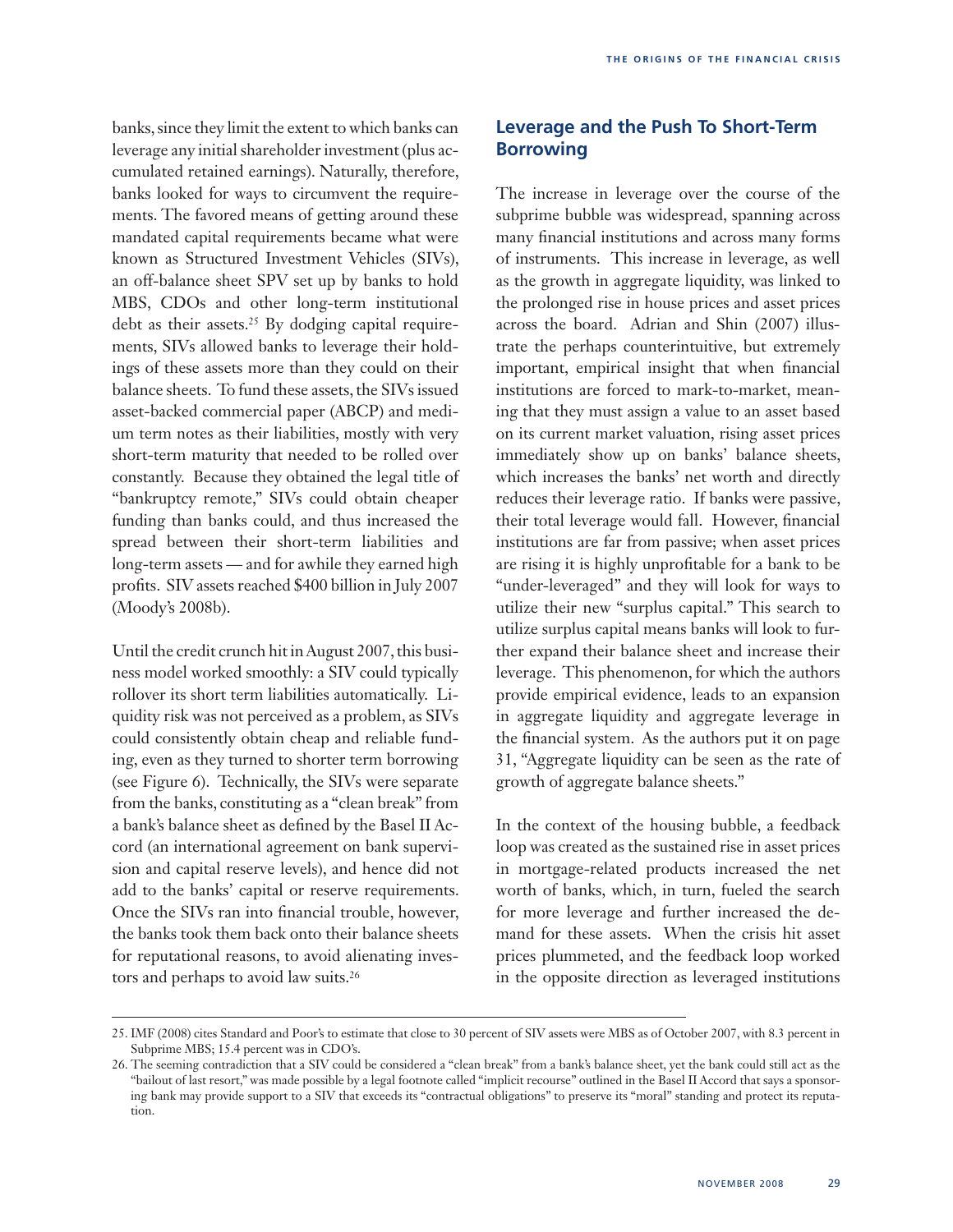found themselves exposed with very little capital and sharply increased leverage and were forced to shrink their balance sheets. This loop contributed to the "freezing up" of liquidity in credit markets.

Investment banks were not supervised like deposittaking commercial banks and did not have the same capital requirements, thus they were able to increase leverage to a greater extent. Nor were investment banks subject to the regulatory restrictions that accompany the capital requirements. Institutions such as Bear Stearns and Lehman Brothers borrowed at very short term and held risky longer-term assets, with low levels of capital or reserves to cover changing market conditions. Greenlaw et al (2008) calculate that while commercial banks are on average leveraged 9.8:1, broker/dealers and hedge funds are leveraged at nearly 32:1 (the GSEs were leveraged at 24:1 even though they were regulated).

One of the favorite instruments of short-term borrowing for investment banks became the overnight repurchase agreement, or "repo loan" (See Morris and Shin 2008 for an insightful discussion). Overnight repos are a form of "collateralized borrowing" whereby a bank pledges its assets as collateral in an overnight loan with another bank. To oversimplify, Bank 1 sells a portion of its assets to Bank 2, with the understanding that it will buy back the assets the next day at a slightly higher price. This process was deemed a low credit risk during the good times, but had profound systemic implications because it connected financial institutions to each other so that when one got into trouble, its problems spread to the other institutions with which it was trading. Overnight repos became an increasingly important

source of funding for investment banks. Brunnermeier (2008) shows that from 2001 to 2007, overnight repos as a share of total investment bank assets grew from roughly 12 percent to over 25 percent. That is, by 2007, investment banks were rolling over liabilities equal to *one quarter of their balance sheet* overnight.

Figure 6 shows another example of the rapid increases in short-term borrowing, with maturity as low as one day that occurred as the boom peaked in 2006 and early 2007 in Asset-Backed Commercial Paper markets. As discussed above, ABCP is issued by off-balance sheet entities like SIVs to fund long-term assets. Like repos, ABCP was a form of "collateralized borrowing," meaning that the issuer put up a certain value of its assets as collateral for the paper it issued. As many large banks set up offbalance sheet entities to escape regulatory scrutiny, ABCP became an important source of funding for many large institutions. Figure 6, though, illustrates the striking fact that the growth in ABCP issuance since around 2004 was nearly entirely in extremely short-term paper with maturity between 1 and 4 days. Overnight ABCP, like repos, increasingly became a way for banks to rely on shorter and shorter term borrowing to fund their assets. This source of funding was cheaper than longer-term borrowing, and until August 2007, it could be rolled over like clockwork. The drying up of these short-term funding markets has been an important element in the financial crisis since August 2007. When short-term liquidity funding like ABCP and repos suddenly dried up, financial institutions effectively faced a "run" and found themselves exposed with very little capital.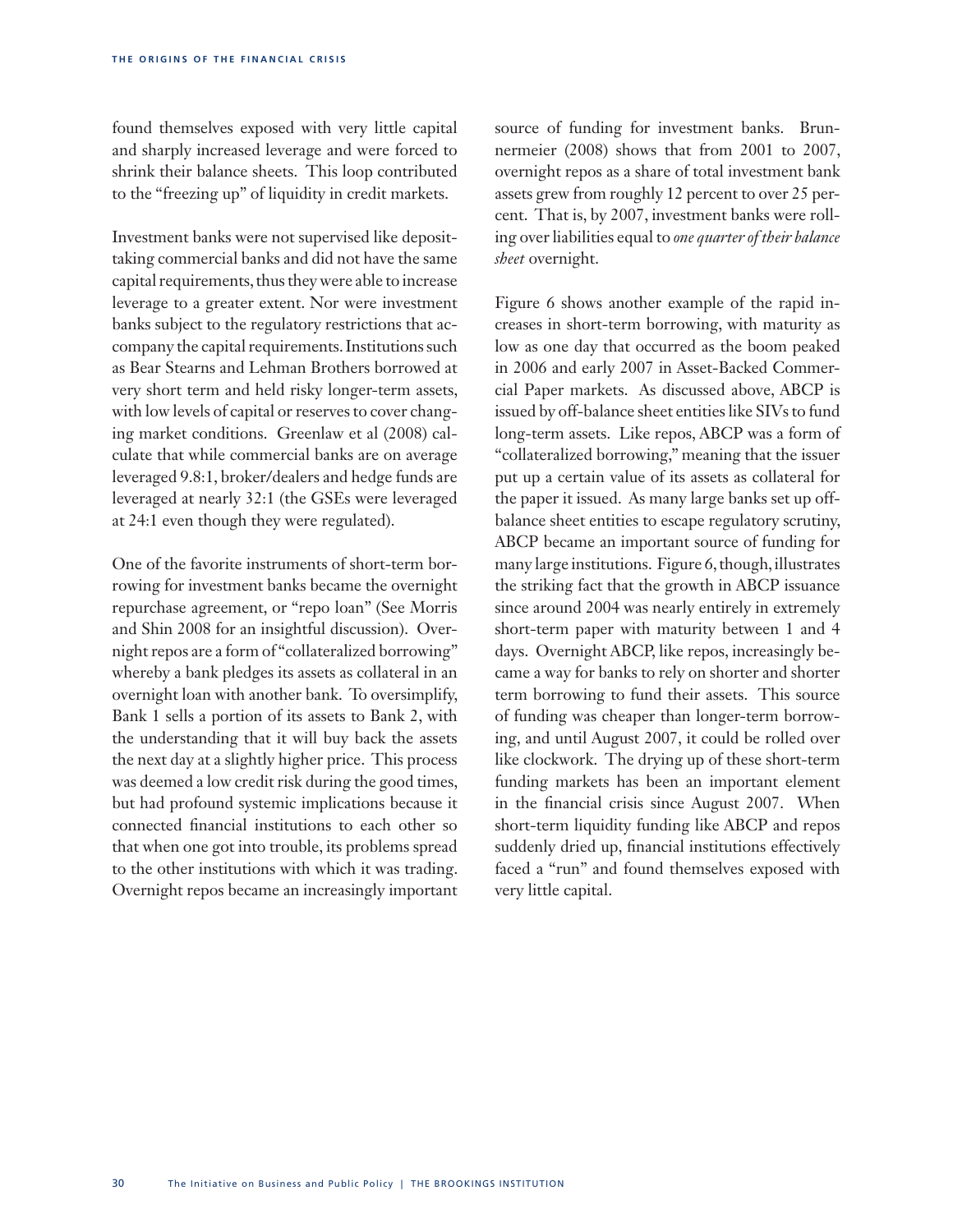### **Figure 6:**

**Total Value of Asset-Backed Commercial Paper Issuance by Date of Maturity, Daily 30-day Moving Average since February 2001 in billions**



Source: Federal Reserve

In summary: the potential advantages securitization offers are that it allows loanable funds to shift easily among regions and even countries; and it distributes risk to lenders most willing to bear it, which reduces the price of risk. It was also expected to shift risk out of the heart of the payments system and reduce the risk of financial crisis. The increased use of leverage and short-term borrowing complemented the rise in securitization, as institutions sought to magnify their exposure to rising asset prices. As we discuss in future reports, while securitization was meant to spread out risk away from the center of the financial system, exactly the opposite happened. When the credit crisis hit in August 2007, risk that was meant to be dispersed throughout the system was in fact heavily concentrated among leveraged institutions at the heart of the financial system.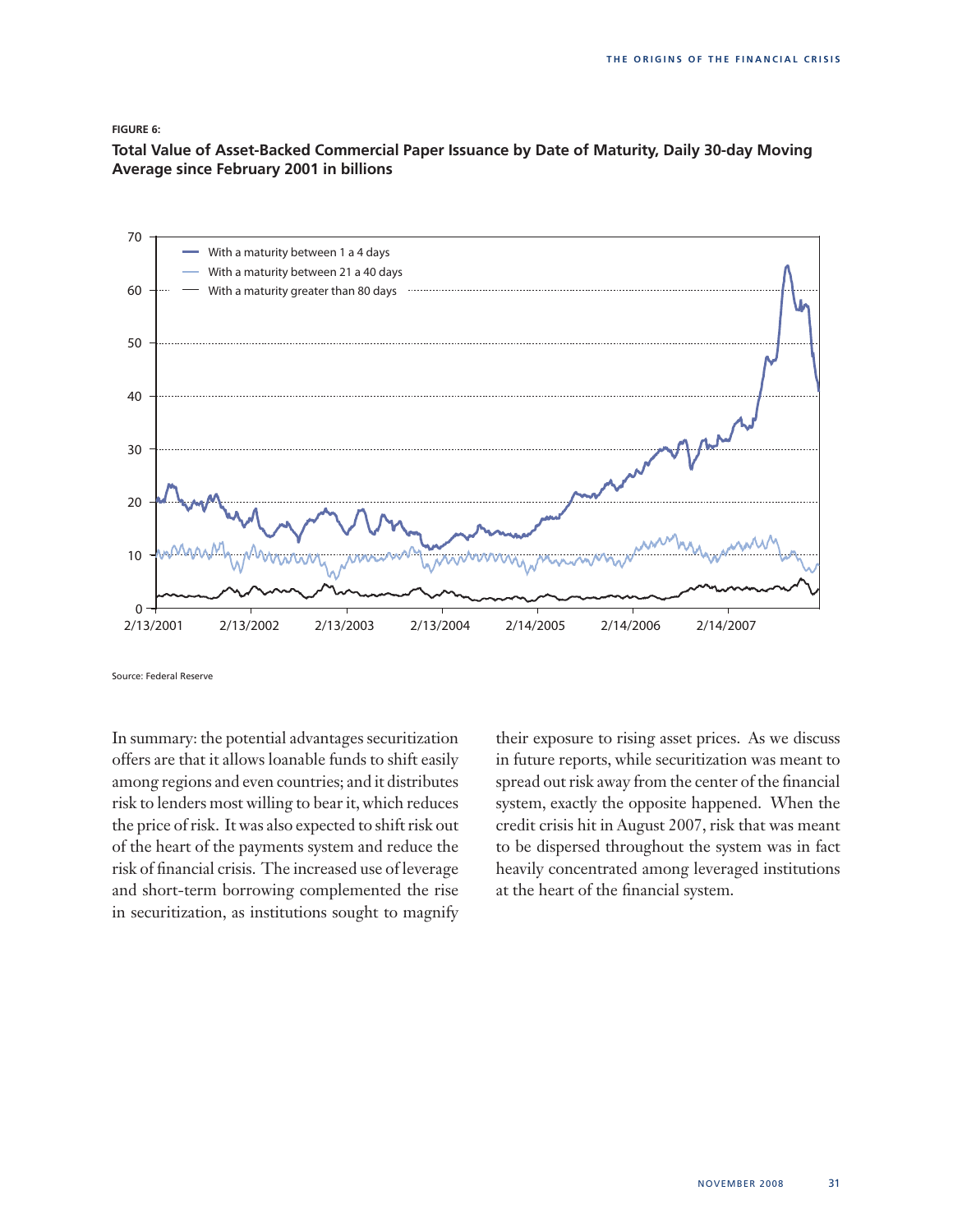# **Credit Insurance and Tremendous Growth in Credit Default Swaps**

he process of securitization was further aided<br>by the growth of credit insurers and deriva-<br>tives called Credit Default Swaps (CDS),<br>which in principle allowed the default risk to be he process of securitization was further aided by the growth of credit insurers and derivatives called Credit Default Swaps (CDS), taken out of mortgage-backed securities and CDOs before they were marketed to general investors. The first forms of credit insurance were developed by so-called mono-line insurers such as MBIA and Ambac, which had emerged in the early 1970s to back municipal bond issues. These insurance companies had very strong credit ratings and they sold default insurance to issuers of municipal bonds. By providing default insurance, the mono-lines allowed the municipalities to borrow at AAA rates, whereas without insurance they would have faced lower ratings and hence higher borrowing costs. The mono-lines collected fees and the municipal borrowers ended up with lower net costs even after paying the fees. This proved to be a good if not exciting line of business because defaults are rare on municipal bonds. The mono-lines were able to take advantage of "ratings arbitrage" and it worked out well because the rating agencies were overestimating the chances of defaults on municipal bonds—at least until now.

Having developed this line of business, the monoline companies, along with banks, hedge funds, and financial guarantors such as AIG expanded their business model into structured products related to the housing market, selling Credit Default Swaps to insure holders of MBS, CDOs and other assets against mortgage default risk. So, just as in the case of municipal bonds, the CDS was an instrument for a ratings arbitrage, providing an outside credit enhancement to the issuers of MBS and CDOs to obtain AAA ratings for their bonds – many of which would otherwise be considered lower-grade. Like credit insurance, a CDS transaction involves a "protection buyer" – a bond issuer trying to raise ratings and shield certain bonds from default risk – and a "protection seller," a counterparty who receives a fixed income stream in return for assuming the default risk. However, these transactions were not overseen by any regulatory body. They were done in Over the Counter (OTC) markets, so that no one other than the two parties knew the terms of the contract. Thus, there exists no public knowledge as to how many CDS transaction most institutions have made.

Furthermore, there are no minimum capital or asset requirements for the protection seller, so there is no guarantee that in the case of default the seller will have adequate funds to make full payment — an issue called "counterparty risk," which has especially become a concern since Bear Stearns, a giant derivatives trader, collapsed in March 2008. In good times, though, CDS were yet another way for financial institutions to leverage their exposure to the mortgage market. An AIG executive said as late as August 2007 that "It is hard for us, without being flippant, to even see a scenario within any kind of realm of reason that would see us losing one dollar in any of those [CDS] transactions."27 Just over a year later, the federal government provided AIG with an \$85 billion loan to cover losses it faced on its CDS contracts (then followed by an additional \$38 billion).

Especially since 2000, the business of insuring mortgage-related assets, along with corporate bonds and other assets, grew exponentially. Figure 7 illustrates the exponential growth in the CDS market since 2000. The size of outstanding CDS reached a staggering \$60 trillion in 2007. As of September 2008, AIG, a financial guarantor, had itself sold nearly \$500 billion worth of CDS — most of it insuring ill-fated CDOs. As the CDS market ballooned, so did the share of CDS sold by leveraged institutions

<sup>27.</sup> Gretchen Morgenson, "Behind Insurer's Crisis, Blind Eye to a Web of Risk." The New York Times; September 27, 2008.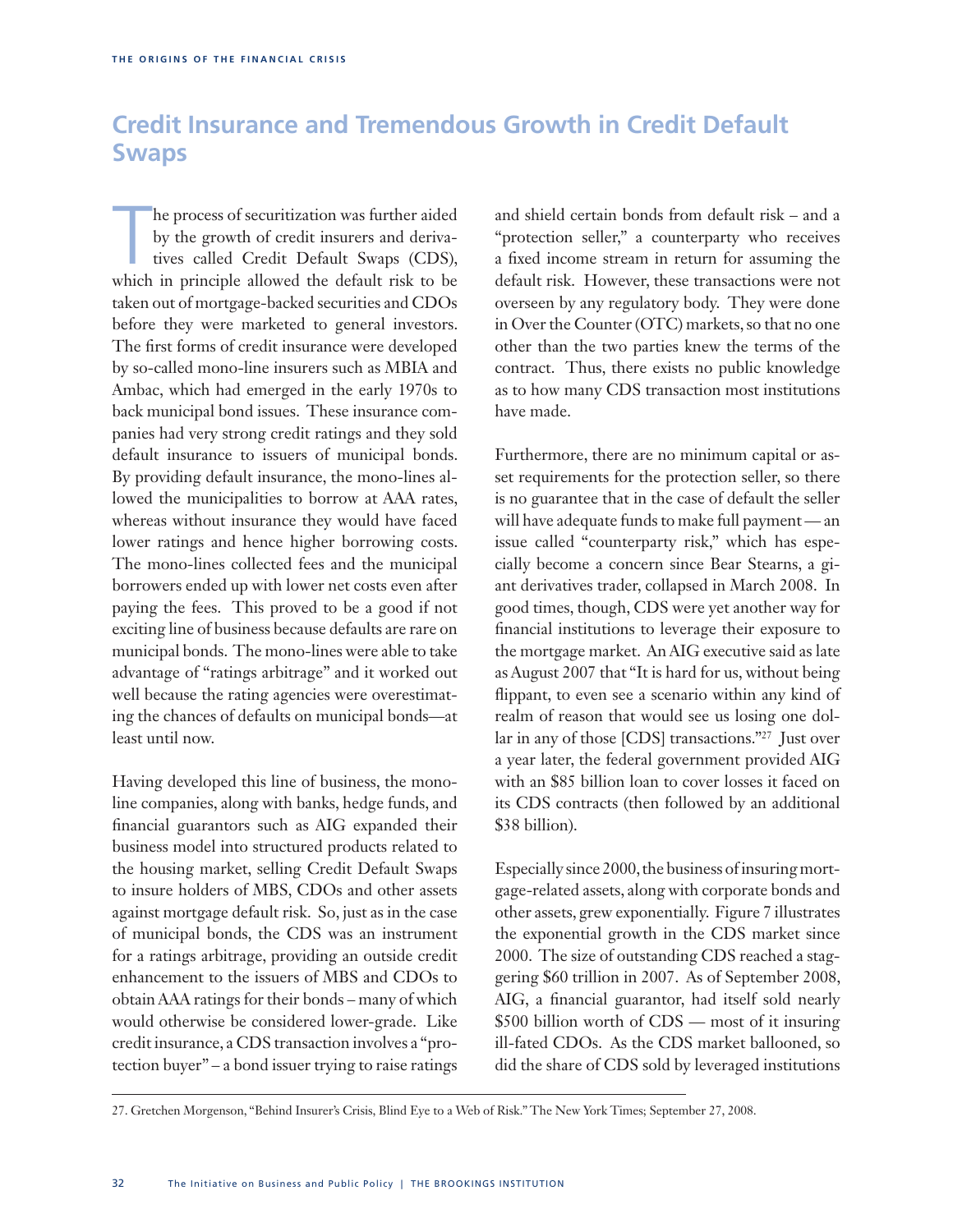

### **Figure 7: Value of Credit Default Swaps Outstanding; in trillions**

Source: International Securities and Derivatives Association

like hedge funds and investment banks, relative to more capital-intensive mono-line insurers. According to Fitch (2007), hedge funds drove nearly 60 percent of CDS trading volume in 2006. As the CDS market spread further into the unregulated, opaque financial world, its enormous scale and systemic implications went largely unnoticed until the crisis hit in August 2007.

Credit insurance and CDSs are valuable innovations because by assuming the default risk of a transaction, they facilitate lower funding costs and easier access to funding liquidity for institutions that may otherwise not have access to it. In May 2006 Alan Greenspan called them the "most important instrument in finance," adding, "What CDS did is layoff all the risk of highly leveraged institutions…on stable American and international institutions."28 However, this powerful tool became a big problem because of the enormous size of the market and because participants created an instrument which financial institutions used to leverage their exposure to an asset class and put very little capital on the line. Furthermore, contrary to Greenspan's 2006 comment, the biggest source of recent growth in the CDS market was not among "stable" institutions, but rather among unregulated "highly leveraged" institutions like hedge funds and investment banks. Insurance for life and property and casualty, on the other hand, are highly regulated and very capital intensive.

<sup>28.</sup> From remarks on May 18, 2006 to the Bond Market Association in New York.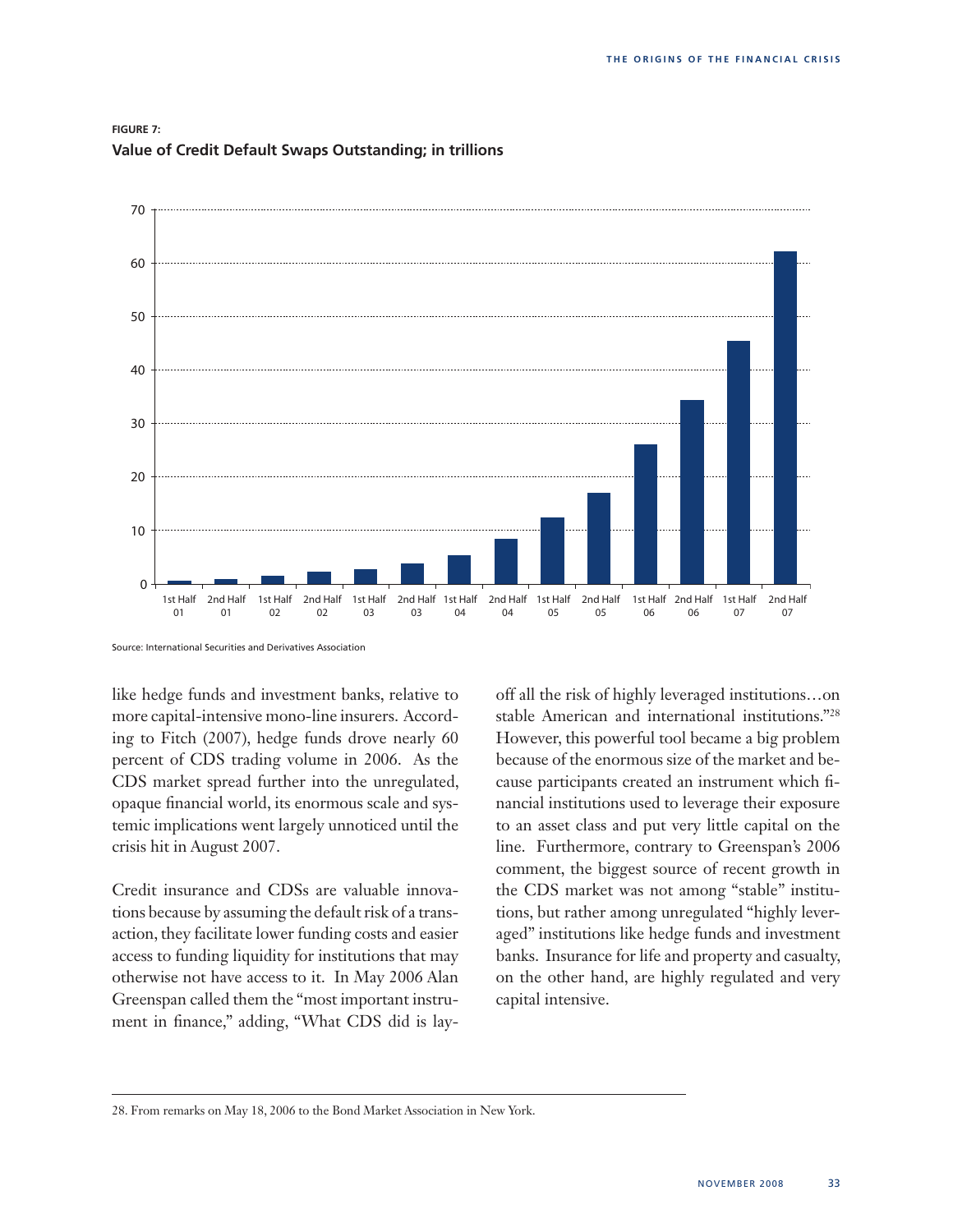# **The Credit Rating Agencies**

he lack of transparency of CDOs made the market reliant on the grades of ratings agencies as a signal of the risk of CDO assets.<br>Regulators were not involved in these markets, so he lack of transparency of CDOs made the market reliant on the grades of ratings agencies as a signal of the risk of CDO assets. rating agencies essentially acted as proxies for regulators; indeed, an office as high as the U.S. Office of the Comptroller of the Currency, which regulates nationally chartered banks, depended on rating agencies to assess CDO quality.29 Furthermore, CDOs are themselves such complex instruments that independent judgment of risk is very difficult.

The principal rating agencies – Moody's, Fitch and Standard & Poor's -- used complex quantitative statistical models called Monte Carlo simulations to predict the likely probability of default for the mortgages underlying the CDOs and eventually to structure the CDO (or MBS) in the way described in the previous section: separating the risk into the different tranches and calculating the required amount of subordination and credit enhancement for each tranche as computed by the model. The information fed into these models to calculate default probabilities consisted of the characteristics of the mortgage pool, in terms of credit scores of the borrowers, the cumulative loan-to-value (CLTV) ratio, documentation of income (or lack thereof), whether the mortgages were for the borrower's primary residence, as well as historical default rates on similar mortgages.

At the outset, this approach was problematic in that the historical default rates used in these models were largely from the years 1992 until the early 2000s<sup>30</sup>- a period when mortgage default rates were low and home prices were rising. By basing their estimates of default probabilities of newly issued CDOs on a historical period during a housing boom when home prices increased each year in both real and nominal terms, they did not factor in correctly the possibility of a general housing bust in which many mortgages are more susceptible to go into default. The reduction of risk in a pool of mortgages depends on the extent to which default probabilities within the pool are not correlated. If there is a general downturn in housing across the country (which no one at the time believed was possible), then the probabilities of default go up across the board.

Unlike the case of corporate bonds, where a ratings agency passively rates the risk of a company, with structured products the agencies "run the show.<sup>31"</sup> The ratings agencies advised CDO issuers on how to structure the CDO with the lowest funding possible. To do so, CDO issuers would work with the agencies to optimize the size of the tranches in order to maximize the size of highly-rated, lower yielding tranches. Since the agencies were receiving substantial payments for this service, it created a clear conflict of interest. If CDO issuers did not get the rating they

<sup>29.</sup> Richard Tomlinson and David Evans, "The Ratings Charade," *Bloomberg*, July 2007. As we discuss later, federal law requires or relies upon the use of credit ratings in many other contexts.

<sup>30.</sup> Ashcraft and Schuerman (2008)

<sup>31.</sup> Quote taken from Charles Calomiris, professor at Columbia, in Richard Tomlinson and David Evans, "The Ratings Charade," *Bloomberg*, July 2007.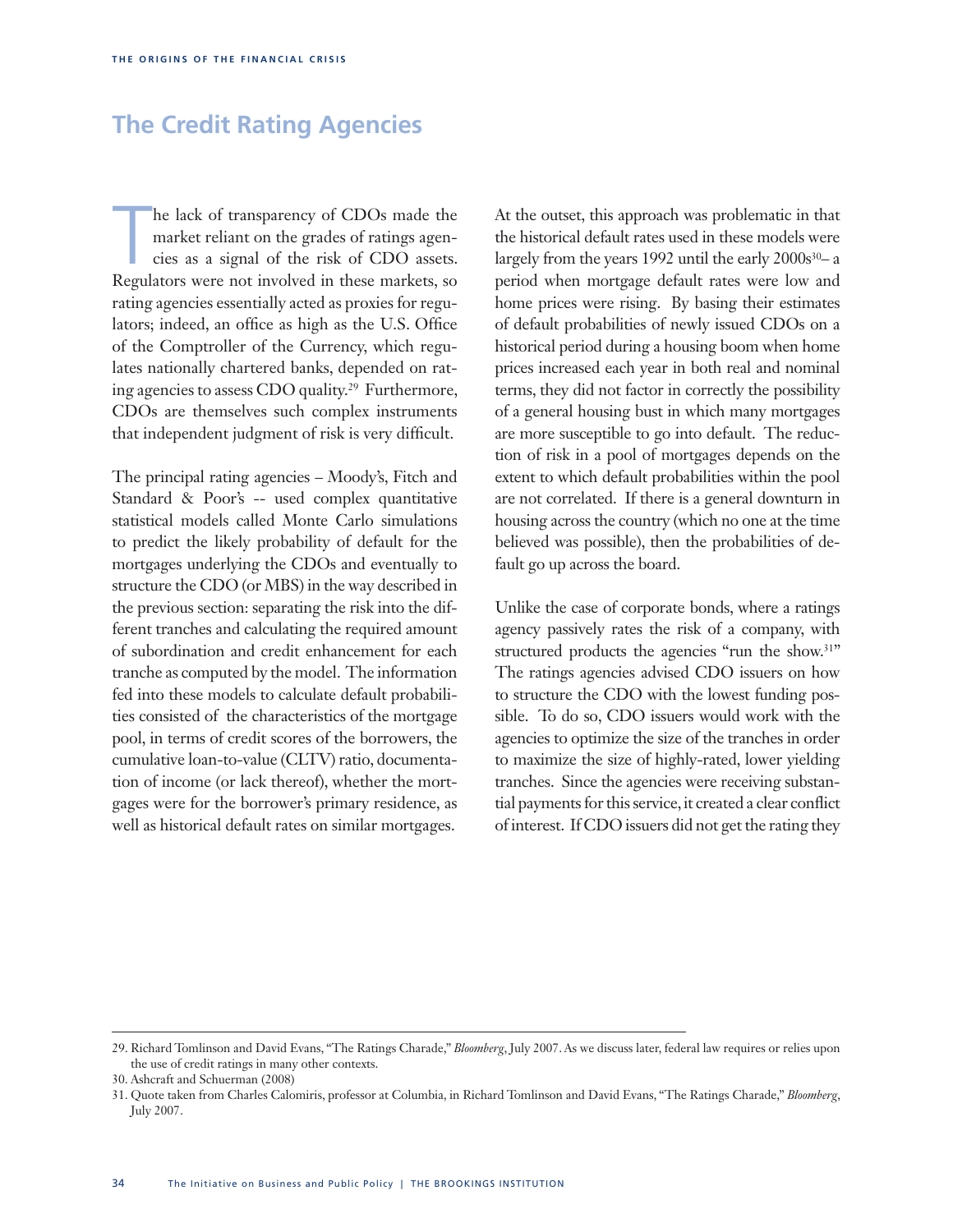wanted, they could try another agency, taking their fees with them – an act known as "ratings shopping." According to the *New York Times*, Moody's profits tripled between 2002 and 2006 to \$750 million, mostly because of the fees from structured finance products.<sup>32</sup> According to Coval et al (2008), fees from structured finance products made up 44 percent of Moody's revenue in 2006.

While the rating agencies appear to have faced perverse incentives, it was the opacity of the entire system that magnified the effect of their poor judgment and "ratings inflation." Not only did markets in CDOs and other structured products become so complex that ratings became the only way investors could judge risk, but most institutional investors face rules that only allow them to purchase investment-grade assets, as judged by the rating agencies. Thus the three agencies became the effective "arbiters of risk" for the entire market in structured finance products.

<sup>32.</sup> Roger Lowenstein, "Triple-A Failure, *New York Times* Magazine, April 27, 2008.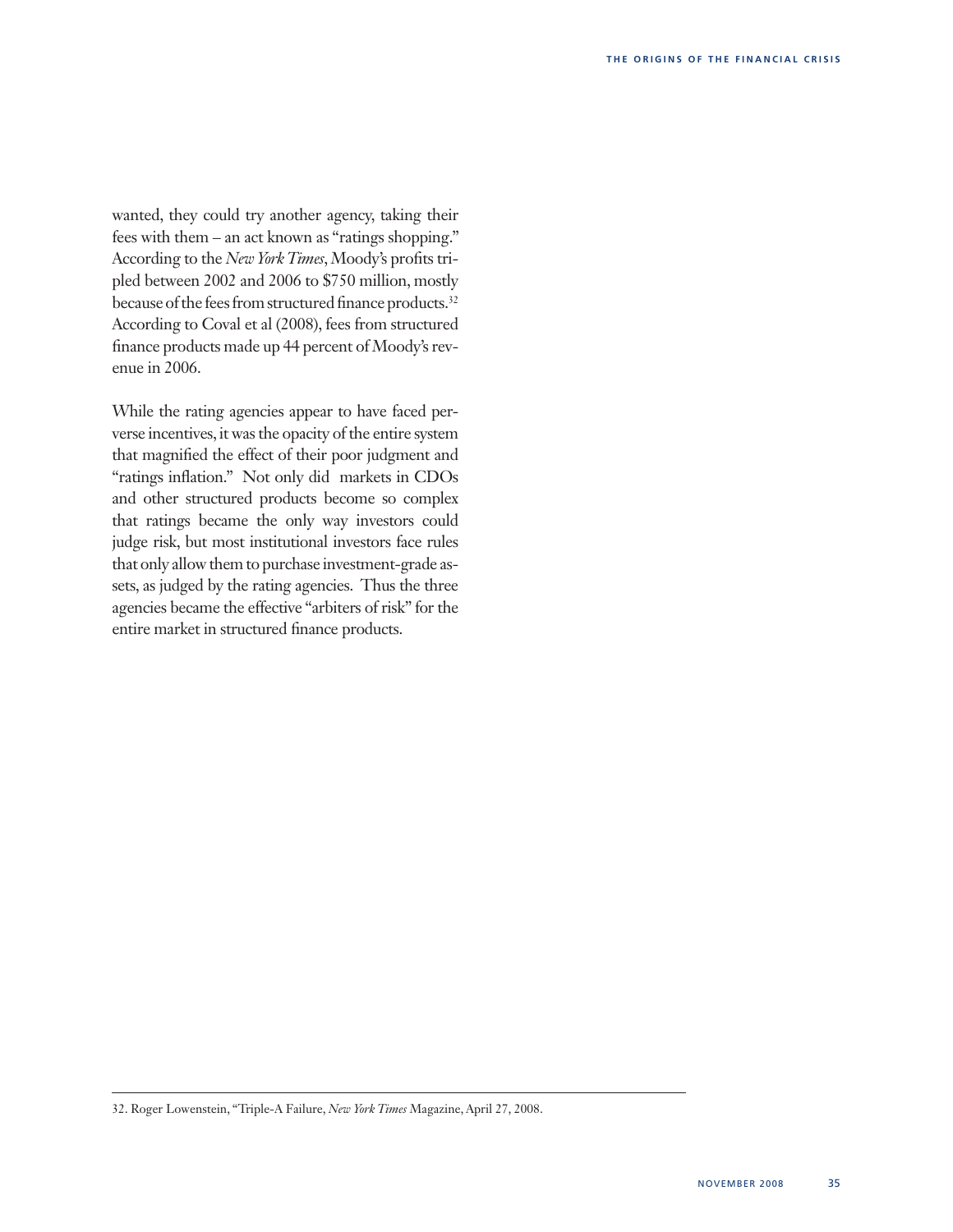# **Federal Reserve Policy, Foreign Borrowing and the Search for Yield**

The of the culprits often cited for the financial<br>crisis is the Federal Reserve's policy of keep-<br>ing interest rates low for a long time in order<br>to help the economy pull out of the 2001 recession crisis is the Federal Reserve's policy of keeping interest rates low for a long time in order to help the economy pull out of the 2001 recession. The unemployment rate was rising and inflation was falling (see the analysis in Taylor (2007)). The Federal Funds rate was moved down to 1 percent in mid 2003 and held at that level until mid 2004. With short term rates as low as 1 percent, many financial institutions struggled to earn returns they considered adequate. Money market mutual funds had trouble covering expenses and paying any return above zero to their investors, while other fund managers searched desperately for higher yielding assets without taking on undue risks. One fund manager described the situation to us as follows: he felt compelled to purchase mortgage and other asset-backed securities because they offered superior yields and were highly rated by the credit agencies. He knew that the risks might turn out to be larger than were being allowed for, but his clients would have pulled their money out of his funds had he not made the investments. Competing investment funds were advertising high returns and low risks. Because it kept short-term interest rates so low for so long, it is argued, the Fed encouraged this behavior.

Should the Federal Reserve have kept interest rates at a higher level, or raised them sooner in order avert the housing price bubble? Edwin Truman and Michael Mussa of the Peterson Institute have both argued that monetary policy should be adjusted when there are clear signs of developing asset price bubbles. See Mussa (2004) and Truman (2005). For example, equity prices moved very high in the late 1990s, especially technology stocks but the whole market also. The equity bubble then burst and many Americans were severely impacted. There had been overinvestment in technology capital stock in the 1990s, and the subsequent slump in technology investment after the tech bubble burst was instrumental in causing the 2001 recession. If interest rates had been moved up more quickly in the 1990s, perhaps this bubble could have been avoided or reduced in size. Again in the 2000s, the housing bubble resulted in a huge construction boom and associated spending on furniture, appliances and so on. Since the Federal Reserve is charged with keeping the economy on an even keel, there is a case that monetary policy should have become tighter sooner to counteract the overinvestment in housing. Some small amount of economic growth might have been sacrificed in 2003 to 2007, but to the benefit of economic growth later, if the slump had been avoided.

Our Brookings colleague Douglas Elmendorf (2007, 2008) has made the counter argument. He concluded that monetary policy was only a little too expansionary in the early part of this decade when judged by the outcomes of unemployment and inflation. Given the other forces affecting the aggregate economy, low interest rates were appropriate. He notes that countercyclical policy is a very blunt tool, and the impact on the overall economy would need to be very large to ensure that an asset price bubble was actually deflated.

He also points out that it is very hard ex ante to determine when asset price appreciation is really part of a bubble. For example, then-Fed Chairman Alan Greenspan warned about "irrational exuberance" in the stock market in 1996 when the Dow Jones index was only at 6,000. Anyone getting out of the market at that point, as some did, would have missed out on large and sustained capital gains. More recently, an article by Jonathan McCarthy and Richard W. Peach (2004) of the New York Federal Reserve Bank concluded that there was little evidence of a bubble in house prices at that time. Thus, counting on the Fed to accurately assess asset price bubbles is problematic.

Although in past writing we have found this argument persuasive, we now side with those favoring adjustments of monetary policy to ameliorate asset price bubbles. The housing bubble and collapse has been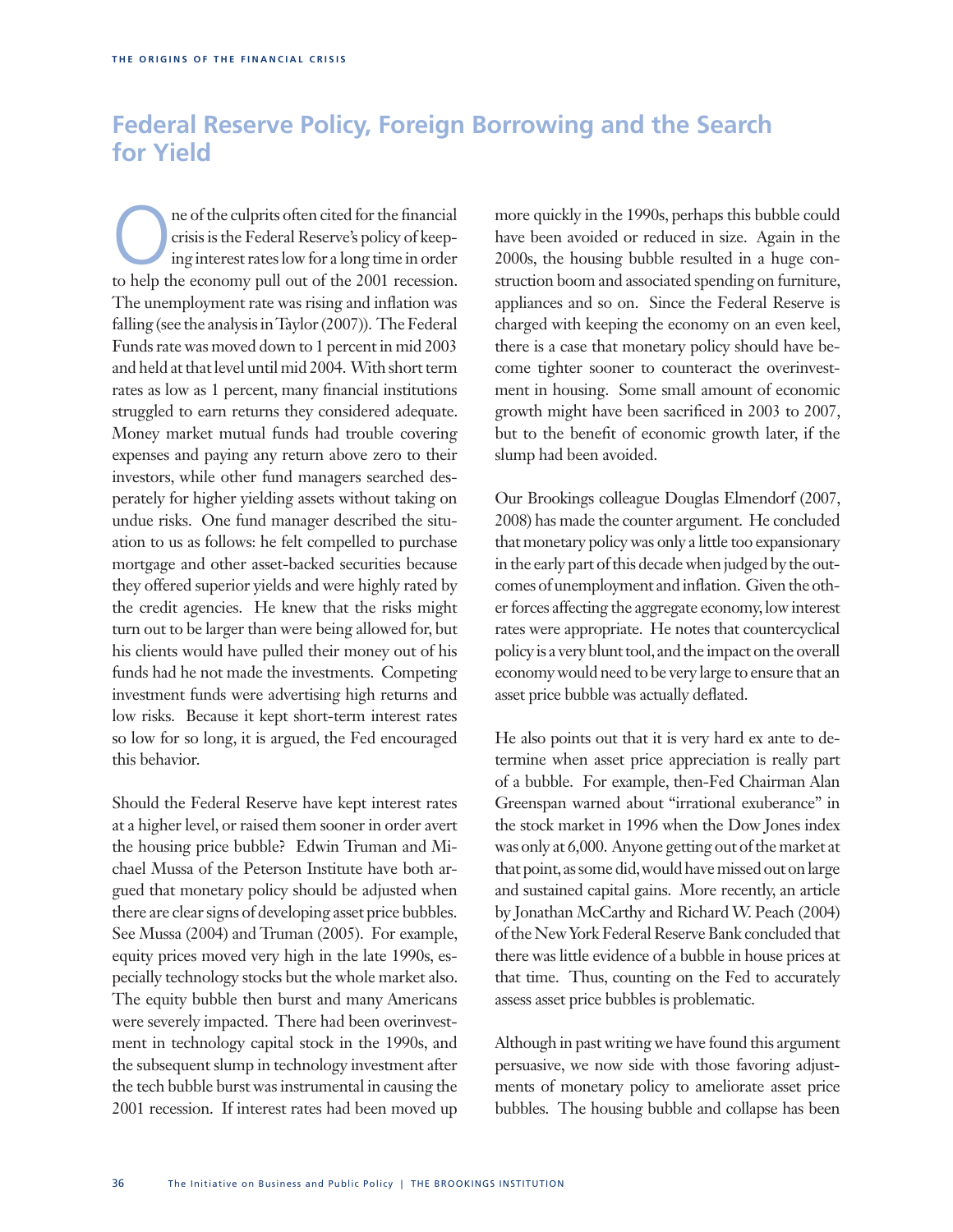so costly to taxpayers and the economy that it would have been worth the price in terms of slower economic growth 2004-2007 in order to lessen the collapse we are now going through. While it is difficult to know for sure if there is an asset price bubble when it is happening, there are situations where the probability of there being a bubble is high. Most careful observers of the housing market in 2006 knew that a collapse was very possible. Even if McCarthy and Peach were correct about there being no bubble in 2004, there sure was one a couple of years later. We now conclude that monetary policy, which kept interest rates so low, was one reason for the financial crisis.

Even so, it is a mistake to overstate the possible impact that might have resulted from a different path for the short-term Federal Funds rate. The Fed sets this rate but not the broad spectrum of interest rates, as can be seen back in Figure 1. The Fed tightened monetary policy starting in 2004 but the mortgage interest rate stayed very low compared to its past history.<sup>33</sup> Apart from Fed policy, one very important reason interest rates have remained low in the United States and around the world is because the supply of savings has been large relative to the demand for funds for investment.34 The United States is a low saving, high borrowing economy and has financed both its budget deficits and residential investment by foreign borrowing. In part, this has been direct funding by foreign institutions of U.S. companies and mortgage debt instruments. But since money is fungible, it does not matter greatly which assets foreigners were buying; the key is that they were willing to finance a very large capital inflow to the United States. The inflow of capital has as its counterpart the current account deficit and Figure 8 shows the very large and growing U.S. deficit in recent years. Because of the globalization of financial markets and because of all the money from around the world looking for returns, the U.S. economy was able to finance its housing boom at low interest rates.35

### **Figure 8:**





<sup>33.</sup> One important factor in the crisis is that institutions were borrowing short and lending long, as we noted earlier. To a degree, the low short-term interest rate policy of the Fed encouraged this, but importantly, this pattern persisted and even intensified even well after the Federal Funds rate was raised to 5¼ percent. The undoing of the short-term borrowers came when the risk premium increased sharply, as we describe in the following report.

34. Economists have not developed a consensus theory of the determination of interest rates and we do not intend to get into the middle of that debate. It is sufficient to note that both monetary policy and the global supply of and demand for savings are important.

35.There is another way of looking at this issue which says that it is not that the inflows allowed the U.S. to keep interest rates low; rather it is that capital inflows and the associated high dollar and weak demand for our net exports required us to keep interest rates low in order to generate enough aggregate demand to maintain full employment. If there had been no global savings glut many things would have different, with more US. net exports and the FED would have operated a different monetary policy with higher interest rates. A key issue is the composition of economic growth and whether an economic expansion is "balanced."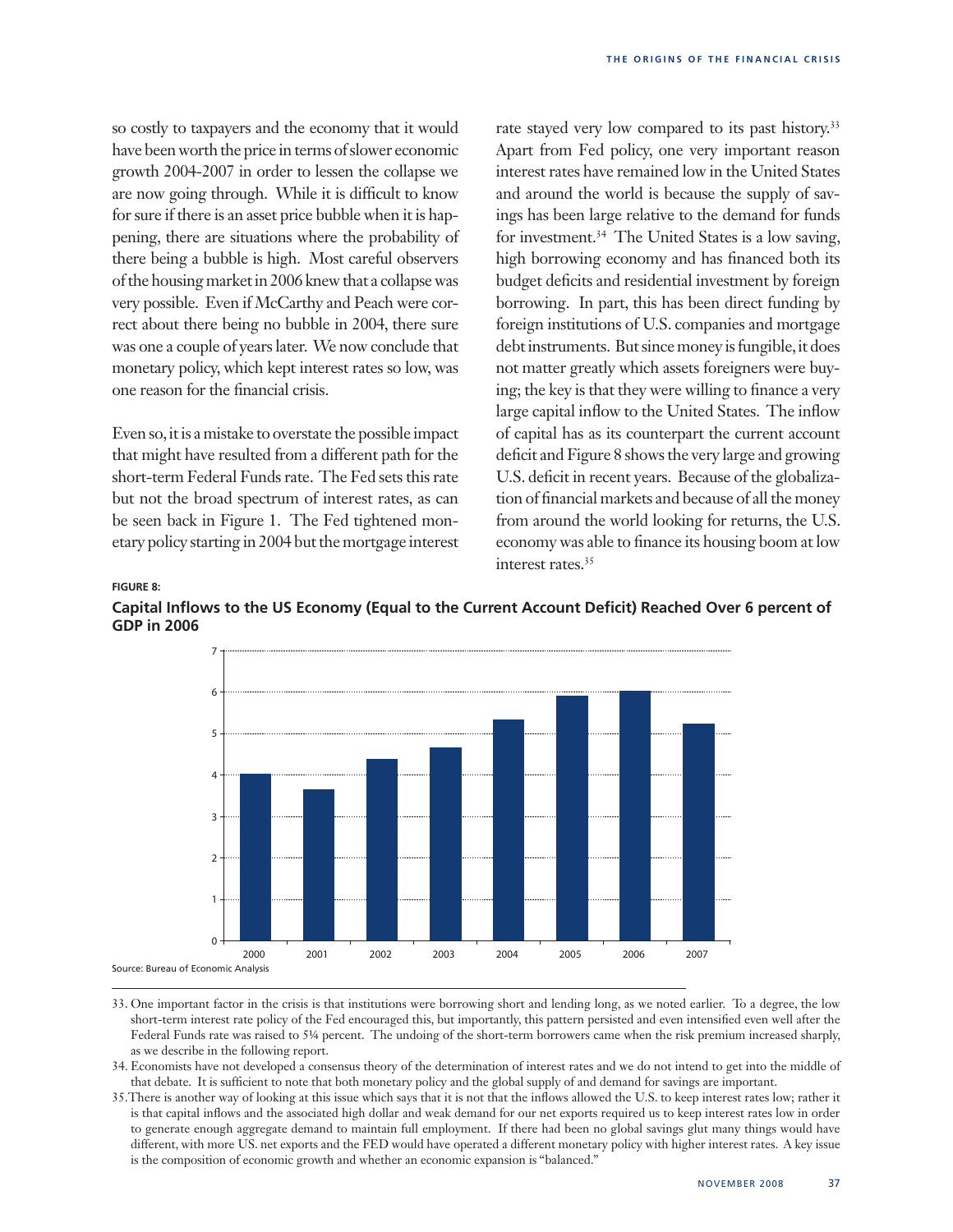We cannot know exactly the counterfactual of what the U.S. economy would have looked like if foreigners had not been willing to lend to the U.S. on such favorable terms. But it seems highly likely that there would have been higher U.S. interest rates and less of a housing boom. In some sense, therefore, one can assign a fraction of the "blame" for the housing bubble on those who sent capital to the U.S. economy. That is a tricky argument, however. An important policy goal for the U.S. has been to keep interest rates low on average to encourage investment and economic growth. The discipline in the federal budget developed in the 1990s was justified, correctly, on this basis. Generally, it is better to finance investment with savings generated at home, but if those savings are not forthcoming, it is better to keep investing productively and borrow the money. Without access to foreign funds, the U.S. economy would have invested less in all kinds of capital. The problem was the diversion of too much investment into housing that was not productive at the margin, a problem we should blame on ourselves more than on those who lent the money. Moreover, foreign investors have taken a big hit from their lending to us as banks all across the globe have faced heavy losses on their assets related to US mortgages.

### **Box 3: A Timeline of the Initial Wave of the Crisis**

### **December 2006**

• Ownit Mortgage Solutions files for bankruptcy. **February 8, 2007**

• HSBC Holdings, a large London-based bank, announces a \$10.5 billion charge for bad debt, topping analysts' estimates by over \$2 billion. The company claims that the 20 percent increase in the charge is due to its U.S. subprime mortgage portfolio.

### **February 28**

• Freddie Mac announces that they will no longer purchase subprime loans.

### **March 13**

• Mortgage. Banker Association data for the last three months of 2006 shows late or missed payments on mortgages rose to 4.95%, rising to 13.3% in the subprime market.

### **April 3**

• New Century Financial a large subprime mortgage lender files for Chapter 11 bankruptcy.

### **June 10-12**

• Moody's downgrades the ratings of \$5 billion worth of subprime RMBS and places 184 CDO tranches on review for downgrade. S&P places \$7.3 billion of 2006 vintage RMBS on downgrade watch and announces a review of CDO deals exposed to subprime RMBS bonds.

### **June 12**

• Bear Sterns announces trouble at two of its hedge funds, High-Grade Structured Credit Strategies Enhanced Leverage Fund and Bear Stearns High-Grade Structured Credit Strategies Master Fund, citing deterioration in the value of highly rated mortgage backed securities.

### **June 22**

• Bear Stearns attempts to bailout its hedge funds by injecting \$1.6 billion in liquidity in the "Enhanced" fund, which has lost nearly all its value.

### **July 31**

• The two troubled Bear Stearns hedge funds file for bankruptcy.

### **August 1**

• French insurer AXA SA's money-management unit has offered to cash out investors in a billion-dollar bond fund after the fund shrank in size by about 40% in the last month. Two of the AXA fund's subfunds had lost 13.5% and 12.6% of their value.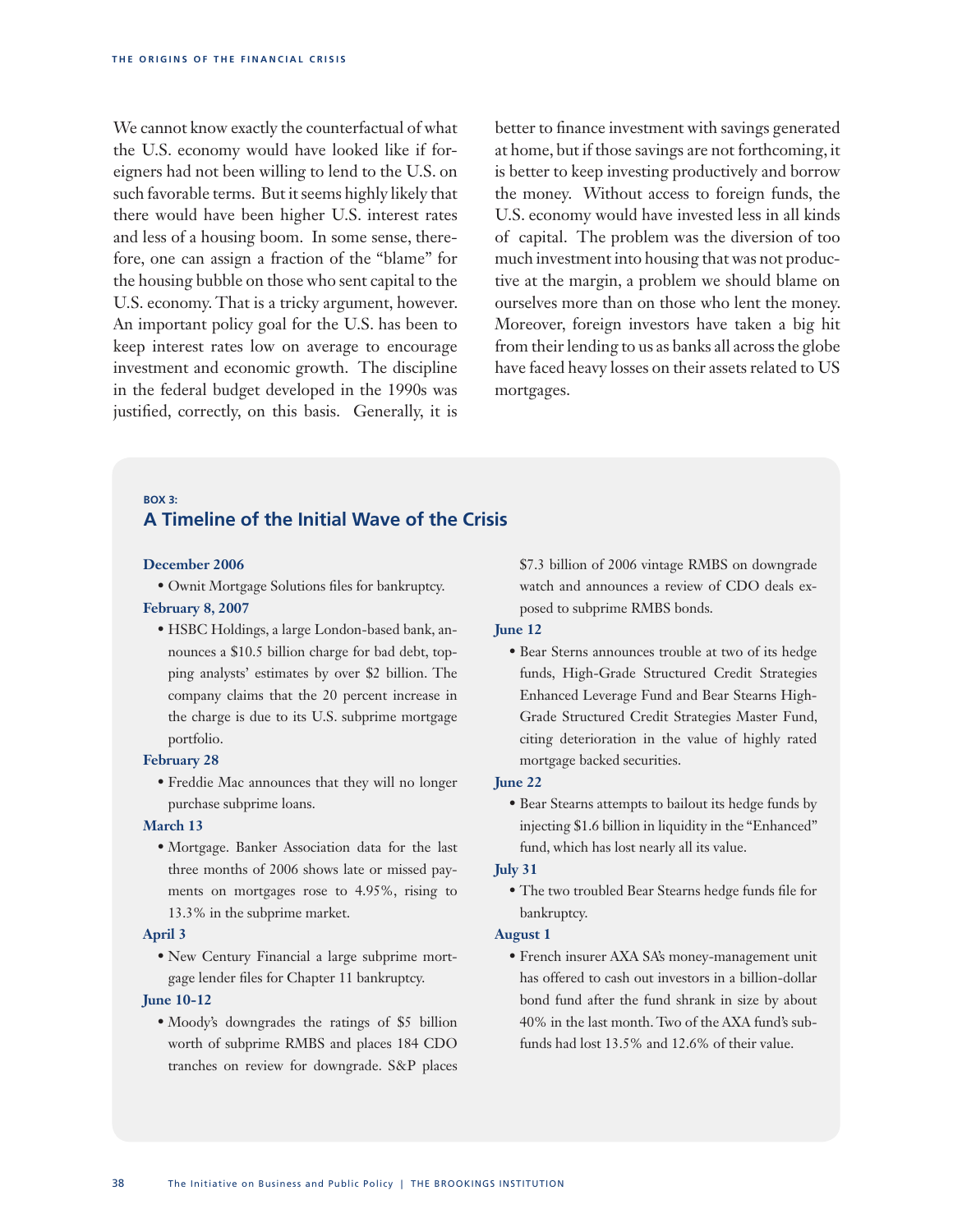### **Timeline,** *continued*

### **August 2**

• German bank IKB Deutche has to be bailed out by a German state-run bank due to troubles from exposure to U.S. Subprime loans.

### **August 6**

• American Home. Mortgage Investment Corp files for Chapter 11 bankruptcy.

### **August 9**

- French bank BNP Paribas said it was freezing three funds due to subprime-related losses.
- The European Central Bank and the Federal Reserve expanded funds for lending to banks in response to a widespread liquidity shortage.
- For the first time in years, the amount of Asset-Backed Commercial Paper (ABCP) outstanding falls, signaling a seizing up of credit markets.

### **August 16**

• The Fed announced a half-percentage point cut of its discount rate to 5.75 percent.

### **August 17**

• Countrywide draws down its entire \$11.5 billion line of credit and faces a run.

### **August 23**

• Countrywide receives a \$2 billion liquidity injection from Bank of America.

### **September 14**

• British bank and mortgage lender Northern Rock faces a run on its deposits and receives a liquidity injection from the Bank of England.

### **September 18**

• Federal Reserve lowered the Federal Funds rate by half a percentage point, to 4.75%.

### **October 15**

• Citibank announces a \$6.4 billion write-down.

### **October 24**

• Merrill Lynch & Co. announces an \$8.4 billion write-down.

### **October 31**

• The Fed cuts its target for the Federal Funds rate by a quarter point, to 4.50 percent.

### **November 4**

• Citigroup increases its write-down to \$11 billion and its CEO resigns.

### **November 7**

- Morgan Stanley takes an additional \$3.7 billion write-down.
- Rating agency Fitch says it will review the ratings on CDOs insured by guarantors including Ambac and MBIA.

### **November 14**

- HSBC takes a higher-than-expected \$3.4 billion charge and takes \$41 billion in SIV assets onto its balance sheet.
- Bear Stearns takes a \$1.2 billion write-down for the fourth quarter.

### **December 11**

• Fed announces a quarter percentage-point cut in the Federal Funds rate.

### **December 12**

• In coordination with four other central banks, Fed extends up to \$40 billion in special loans in the next eight days to banks.

### **December 13**

• Citigroup Inc. brings \$49 billion in distressed assets onto its balance sheet.

### **January 18, 2008**

- Washington Mutual Inc reports a \$1.87 billion loss in the fourth quarter.
- Fitch Ratings downgrades Ambac.

### **January 21**

• While U.S. markets were closed for the Martin Luther King Jr. holiday, major worldwide indexes fell, including drops of 7.2% in Germany, 7.4% in India and 5.5% in Britain.

### **January 22**

• Fed cuts Federal Funds rate by three quarters of a percentage point.

### **March 16**

• It is announced that Bear Stearns is to be sold to J.P. Morgan Chase for \$2 a share under an agreement brokered by the Federal Reserve and the Treasury, and enhanced by a \$30 billion loan guarantee from the Fed. This was to forestall the impending bankruptcy of Bear Stearns. This is the first time that the Federal Reserve has provided support to an investment bank.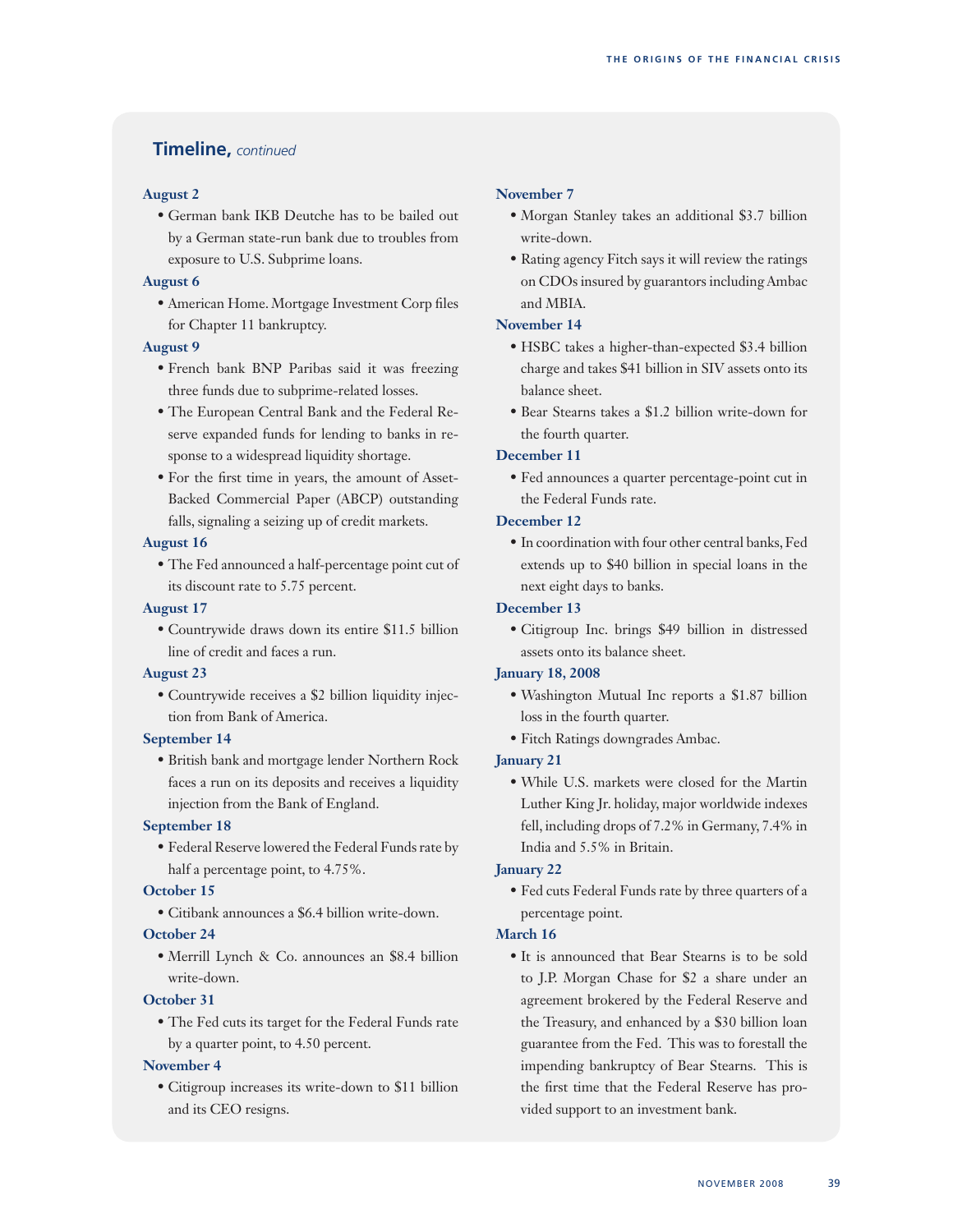# **Regulation and Supervision**

or over 30 years there has been a thrust in U.S.<br>policy towards reduced regulation of private<br>markets. Airlines and trucking were deregu-<br>lated in the 1970s; President Reagan was a supporter or over 30 years there has been a thrust in U.S. policy towards reduced regulation of private markets. Airlines and trucking were dereguof deregulation, as was his philosophical ally, Mrs. Thatcher, in the U.K. Financial markets have also gradually been deregulated, going back to the ability of money market mutual funds to issue interestbearing checking accounts, through the ending of Glass-Steagall prohibitions on banks. Determining how much deregulation is optimal is tricky, however, as we have seen in the electric power industry. The financial sector is just as tricky, or more so.

In order to prevent bank runs, there has been deposit insurance in the United States since the 1930s that has parallels in other advanced economies. If depositors know their funds are protected, they do not have to rush to withdraw money at the first rumor of trouble. Recently the U.K. bank Northern Rock got into trouble and depositors were lining the streets outside Northern Rock branches because the deposit insurance program in the U.K. did not provide adequate coverage. In addition, the Federal Reserve, like other central banks, stands as the lender of last resort to provide additional liquidity to banks in difficulty, a role that was extended to the investment bank Bear Stearns in March 2008, and since then has effectively been extended to the entire financial system.<sup>36</sup> The Federal government has taken on the role of protecting individual bank depositors and the role of protecting the financial sector as a whole.

Given that the Fed and U.S. taxpayers are on the hook to insure deposits and preserve the stability of the financial system, it is appropriate to have regulators that make sure the institutions are behaving

responsibly. In addition, there is a further case for supervision of the mortgage market because buying a house is usually the largest investment a family makes in their lifetime and requires a level of sophistication in financial matters that many or most households do not possess. Markets do not work well when there are information asymmetries and this is such a market.

There is a clear case, therefore, for better regulation in mortgage and financial markets. And in practice, there was still an extensive regulatory apparatus in place in financial markets. As described by a senior executive at one of the large U.S. banks, there were "roomfuls of regulators" going over the books. On the consumer side, anyone who has taken out a mortgage knows that there is a stack of papers to sign created by state and federal (RESPA and TILA) regulators with the goal of protecting borrowers. Why did this level of regulation not work?

This is an issue that will be explored more fully in future papers in this series as we look at what should be done to avoid the same problems in the future, but a couple of points here are notable. There is no unified system of bank supervision, rather a patchwork of state and federal regulators. In researching this paper we have been struck by the complexity of SIVs and CDOs, but also astounded by the byzantine complexity of the U.S. regulatory structure. The FED supervises all bank holding companies and banks that are members of the Federal Reserve System. The Federal Deposit Insurance Corporation provides \$100,000 (recently boosted to \$250,000) of deposit insurance and is the federal regulator of about 6,500 state-chartered banks that are not in the FED system. The Office of the Comptroller of the Currency charters and regulates 1600 national

<sup>36.</sup> At the time, the Federal Reserve could not provide funds to Bear Stearns directly because it was not a deposit-taking bank, which is why it had to step in through JP Morgan, which was a deposit-taking institution.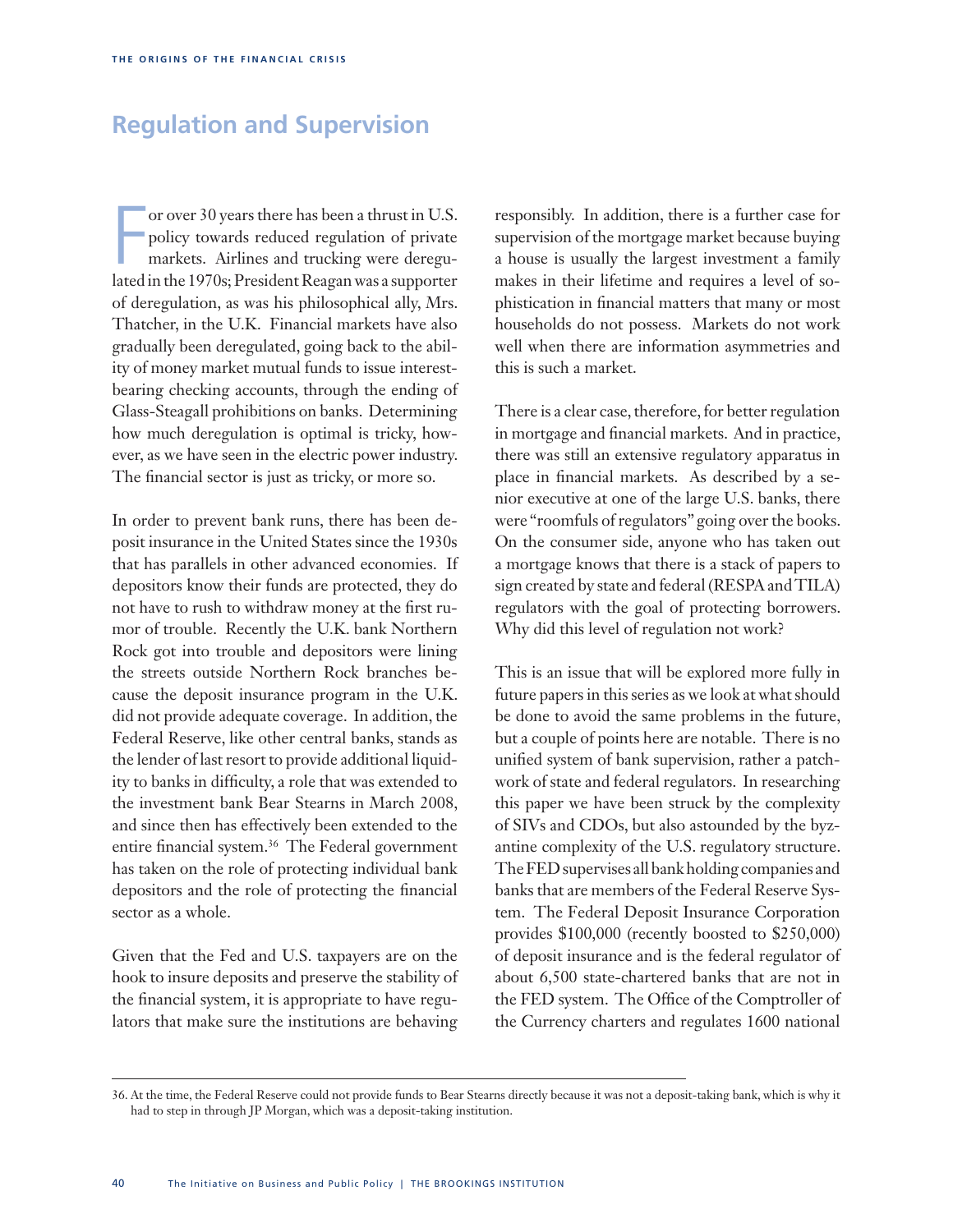banks while 50 state banking departments charter and regulate state banks. Membership in the Federal Reserve System is required for national banks. The Office of Thrift Supervision supervises what is left of the S&Ls. The Financial Standards Accounting Board regulates accounting rules and the SEC regulates corporations, including the investment banks and ratings agencies. No one has clear authority. We have developed a national mortgage market with global connections and yet we have no national, uniform regulatory authority.

Along with the byzantine nature of the federal regulatory system, a significant share of the subprime mortgages — those that are at the root of the current financial crisis — were originated by institutions outside the purview of federal regulation in the first place. Indeed, it is estimated that over half of subprime loans originated in 2004 and 2005 were originated by independent mortgage companies — non-depository companies unaffiliated with any bank (see Cole (2007)). These independent companies were not covered by the FDIC, Federal Reserve, or federal regulation, but rather only by state regulation.

Looking at the kinds of loans that are delinquent now, and thus at the root of the current financial turmoil, it is clear then that a significant share of now delinquent loans were originated "under the radar" of federal regulation. Data from the Mortgage Bankers Association says that 6.4 percent of all mortgage loans were delinquent as of 2008Q2, and we estimate that about one quarter of those were originated outside of the federal regulatory system. The same is true of roughly 30 percent of mortgages that entered foreclosure in 2008Q2.37 Thus, even if they were willing and apt enough to rein in on lax lending standards, federal regulators did not have the direct authority to do so for a sizeable share of the market.

The fact that much of subprime lending occurred outside the purview of federal regulators does not exonerate them. Despite the limitations of its authority, the Federal Reserve should have done much more to slow or stop the erosion of mortgage lending standards. Then-Fed governor Edward M. Gramlich warned his colleagues of the decline of lending standards and the dangers that this posed as early as 2000. There is a consumer advisory board that briefs the Fed on its views and its concerns. The minutes of this group's meeting in 2005 reveal that they were aware of the problems emerging in the mortgage markets and warned the Fed about them. The Federal Reserve had the stature to change things and to influence state regulators. Appropriate warnings given privately or publicly could have significantly reduced the amount of bad lending even in markets where the Fed had no direct legal power. And of course state and federal regulators should have done better also.

<sup>37.</sup> We estimate these numbers as follows. MBA data shows that as of 2008Q2, 6.41 percent of mortgages were delinquent. Subprime ARMs made up 6.8 percent of all outstanding loans, and 33 percent of them were delinquent. Subprime FRMs made up 6.3 percent of all loans, and 12 percent of them were delinquent. We calculate  $(.068) * (.33) + (.063) * (.12) = .03$ . Thus subprime loans that are delinquent make up 3 percent of all loans. We said above that roughly half of subprime loans were originated by independent mortgage companies, so delinquent subprime loans originated by independent companies make up 1.5 percent of all loans, or (.015 / .0641 = .23) 23 percent of all currently delinquent loans. The calculation for foreclosure starts in 2008Q2 is similar.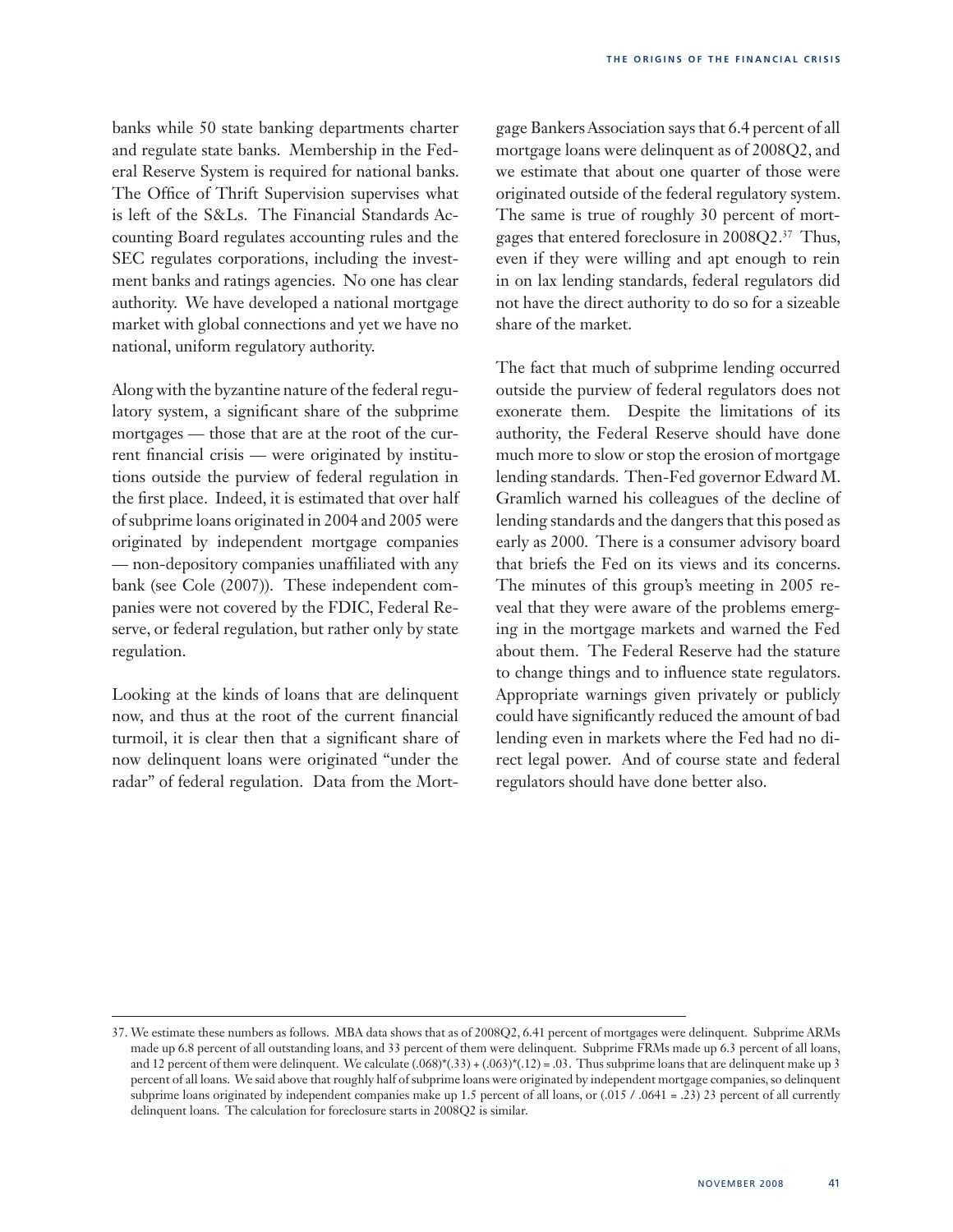# **The Failure of Company Risk Management Practices**

any financial companies have lost huge<br>amount of money in the aftermath of<br>the crisis is not just or even primarily a follure of amount of money in the aftermath of the crisis and CEOs have lost their jobs. The crisis is not just or even primarily a failure of regulation; it reflects poor internal corporate governance, poor infrastructure in and oversight of opaque financial markets, and most of all, mistakes made by decision-makers in the private sector.

There have been two important assessments made of the failures (and successes) of risk management practices at financial institutions in the wake of the crisis. On March 6, 2008 the Senior Supervisors Group of the Financial Stability Forum issued a report "Observations on Risk Management Practices During the Recent Market Turbulence." This report was based on a survey of eleven of the largest banking and securities firms (plus there was a roundtable meeting that included five additional firms). The report identifies risk management practices that helped some of these institutions avoid the worst of the losses and the practices that led to failures.

On April 18, the Swiss bank UBS issued a "Shareholder Report on UBS's Write-Downs" at the request of Swiss banking authorities. It is a lengthy and extraordinary *mea culpa* detailing the problems that resulted in the very large losses that UBS experienced in the mortgage security market.

Readers are referred to the reports themselves for the detailed analysis of best and worst practices, but a couple of points emerge that are the most important. The biggest problems occurred where top managers failed to monitor and control the parts of their companies that were trading in CDOs and related securities. Financial institutions had in place risk management rules, but they were not followed, largely because so much money was being generated during the boom times. Without exercising adequate supervision, senior managers believed that the risky assets were simply being sold in the marketplace and not held on the balance sheets of the banks. In fact, large amounts were being held, partly because there was a lag between the issuance of the securities and their sale, and partly because holding the securities was (for a time) so profitable.

As we have noted earlier, a major problem was that the credit ratings provided by the agencies were accepted without adequate knowledge of the risks of the underlying mortgage portfolios. And there was not adequate stress testing of the portfolios against a correlated shock (a broad market decline), nor did the institutions take a complete view of their risks. Different parts of the businesses were considered separately, rather than as part of larger companywide portfolios.

Faced with low interest rates and competitive pressures to generate high returns for investors and high profits for shareholders, several of the financial institutions failed to apply the risk management practices that they already had in place. They have now learned a lesson and doubtless will behave differently in the future, at least for a while. This is a discouraging story, however, because the Sarbanes-Oxley Act of 2002 was intended to beef up risk management practices and make senior managers take full responsibility for avoiding this kind of crisis.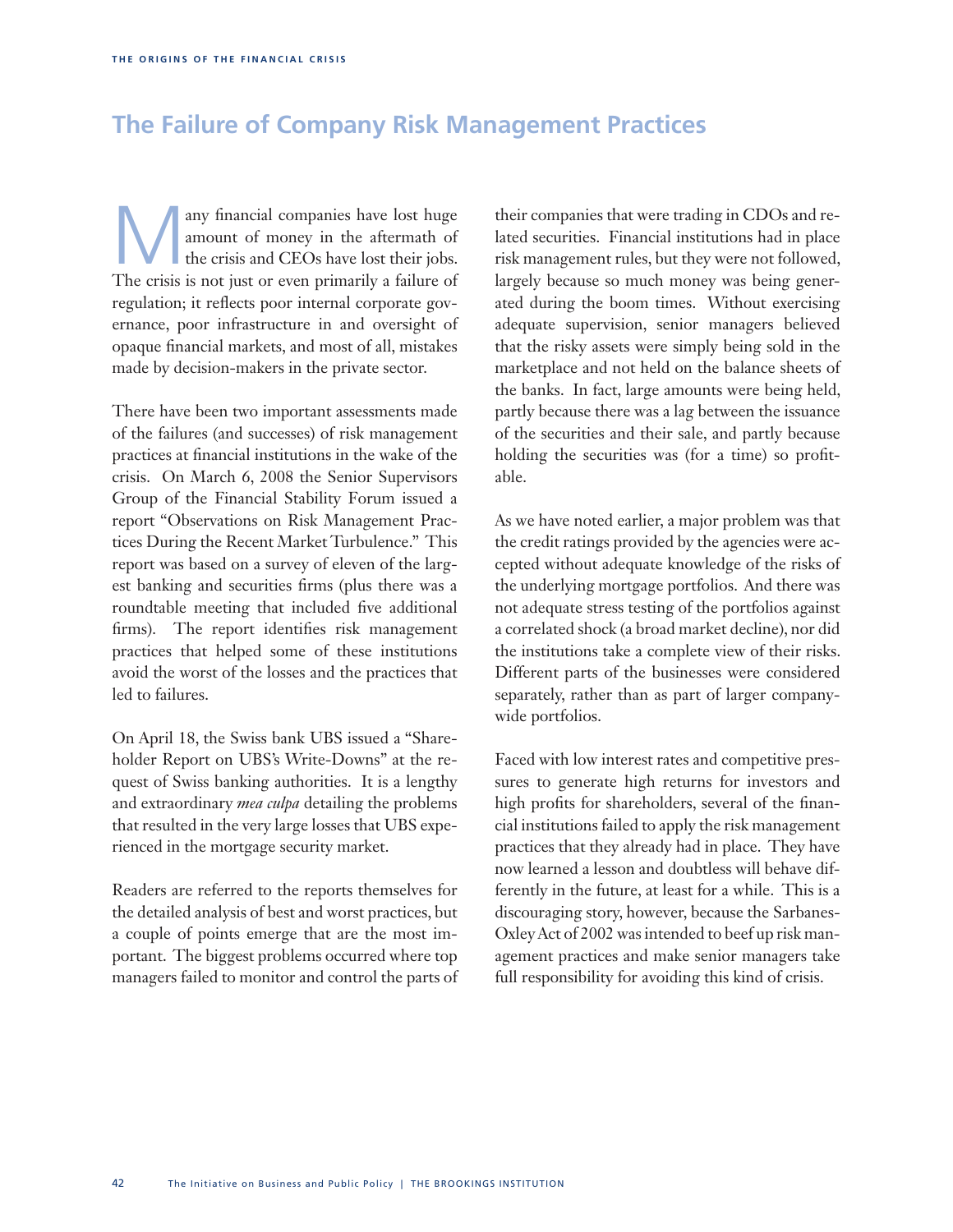# **The Impact of Mark to Market**

The of the changes in accounting rules that<br>has been introduced gradually into cor-<br>porate reporting standards is the prac-<br>tice of marking assets on the belonge sheet to the has been introduced gradually into corporate reporting standards is the practice of marking assets on the balance sheet to the value they would have if sold in the marketplace. For many economists this is a common sense move in which companies can no longer carry on their books assets that no longer hold the value being calculated through historical cost and depreciation. Assets that have become more valuable can also be recognized by this approach.

Mark to Market was introduced in 1993 after the S&L crisis, when then backward-looking GAAP accounting standards prolonged the crisis by allowing many thrifts to appear solvent on their books, even though their equity had effectively been wiped out. Because book value of assets was calculated based on the cost at which the thrift bought it, rather than its current market price, bank balance sheets appeared unaffected as asset values plummeted. This opacity allowed banks that should have been shut down to linger on and prolong the crisis. Mark to Market was seen as the solution to bring greater transparency to balance sheets and prevent an S&L type debacle from happening again.

There are two problems that can arise with mark to market accounting, however. The first is that many assets are unique and are not traded regularly in markets. There really is no market price readily available at which to value them. And second, market prices are very volatile and can overshoot on the upside when a bubble is forming, but may overshoot on the downside when the bubble bursts. Both kinds of overshooting can be problematic. On the upside, company asset values become overstated when marked to market and, as we described earlier, this rise in asset prices can tempt companies to expand lending and over-leverage. When the bubble bursts, asset prices fall too much and banks are forced to contract lending sharply and they may become insolvent if liabilities exceed the value of assets when marked to market. If the institutions were allowed to hold the assets to maturity, in this case, they would realize a greater present value of their cash flow than the short term market valuation would indicate.

An important rationale for the TARP program proposed by Treasury as part of its response to the crisis was to try and restore more accurate and transparent pricing to bank assets. The reverse auction that they proposed was designed to work as a "price discovery" mechanism, allowing markets to find out what some of the distressed assets were really worth when evaluated in terms of their "hold to maturity" value, rather than at the fire sale prices that had prevailed in the atmosphere of the crisis.

There are observers who conclude that mark to market accounting bears a great responsibility for the crisis, forcing institutions into bankruptcy when they had positive net worth, if evaluated on a longterm value basis. At this point in the crisis, the jury is still out on that issue. We just do not know yet what the true value of some of the assets will be.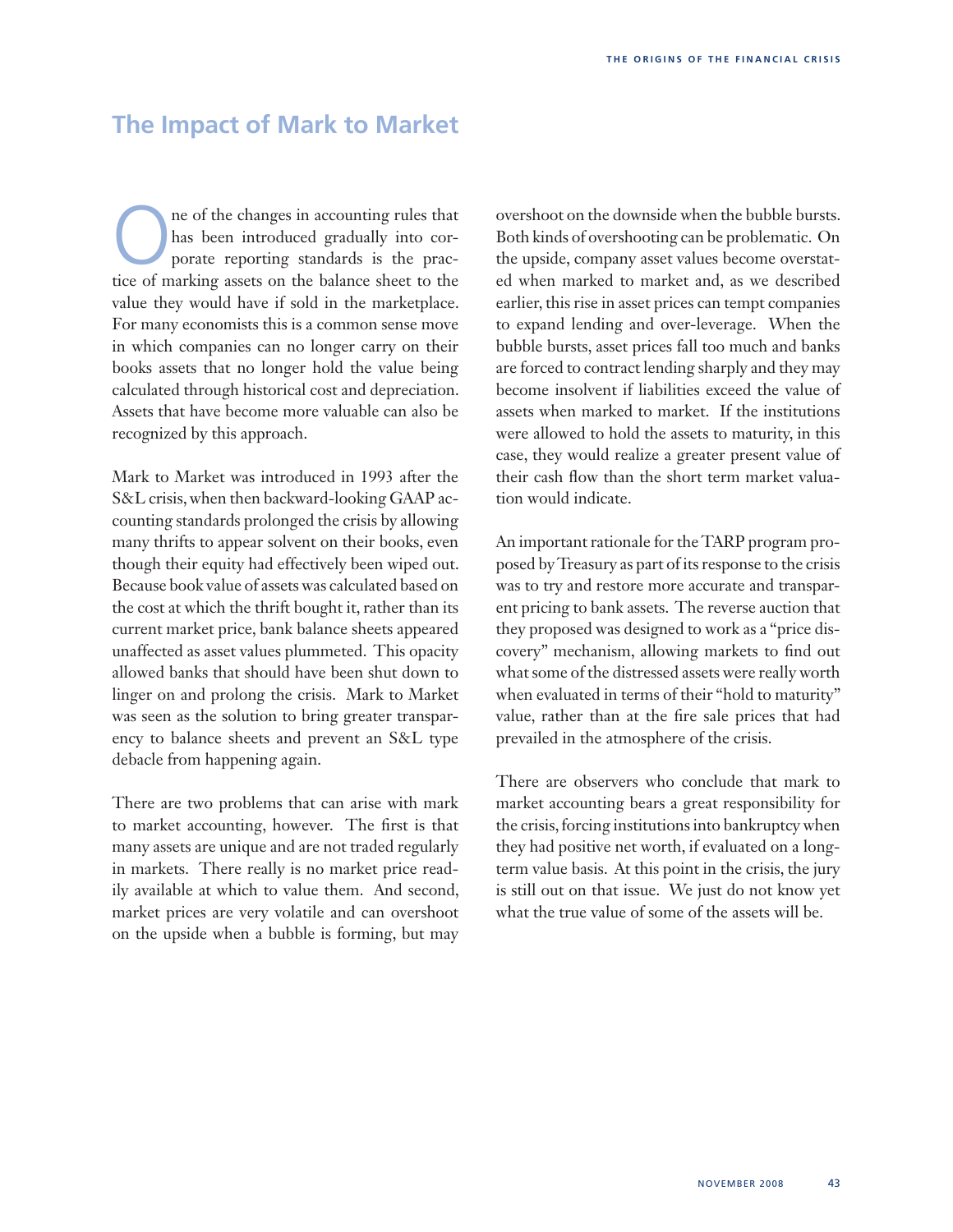# **Lessons from Studying the Origins of the Crisis**

his concludes the discussion of the origins<br>of the crisis. We include a timeline of the<br>initial wave of the crisis in Box 3, starting in<br>late 2006 and up to the collapse of Bear Stearns in his concludes the discussion of the origins of the crisis. We include a timeline of the initial wave of the crisis in Box 3, starting in March 2008. This final section presents a few lessons from the story so far. The next piece in the Fixing Finance series will discuss the spread of the crisis to global markets, the response by regulators, and how it has played out in the Main Street economy.

- Some factors that contributed to the crisis are ones that are not amenable to change, except at unacceptable cost. For example, the housing boom would surely not have continued as it did if funds had not been available on a large scale from foreign lenders. But closing off the U.S. borders to foreign capital is not acceptable. The price would be too high and, given the integration of U.S. companies with the rest of the world, it would be infeasible.
- A more aggressive tightening of monetary policy earlier in the cycle might have constrained the housing boom. We think this would have been a good idea, but there are limits to how much could have been done this way. There were better ways to avoid crisis than pushing the economy into stagnation in 2004 or 2005.
- The erosion of mortgage lending standards stands out as something that could and should have been stopped, especially when there were fears of a housing bubble. The challenge going forward is either to create an incentive structure within the "originate to distribute" model that leads to the outcome we want, or to provide a better and more integrated force of regulators to make sure that there is not too much bad behavior. Or to use a combination of the two.
- Securitization of mortgage assets went beyond the point of value and created assets that were not transparent. We know from economic theory that markets with information asymmetries are trouble and the compounding layers of securitization seem to have been designed to exacerbate this problem.
- The infrastructure of the financial system needs to be overhauled. While complex derivatives like CDS have grown exponentially, no one knows how exposed any one institution is to these products because each CDS transaction is done Over the Counter (OTC) rather than on an exchange. This lack of transparency further exacerbates the problem of asymmetric information and magnified the potential for systemic risk.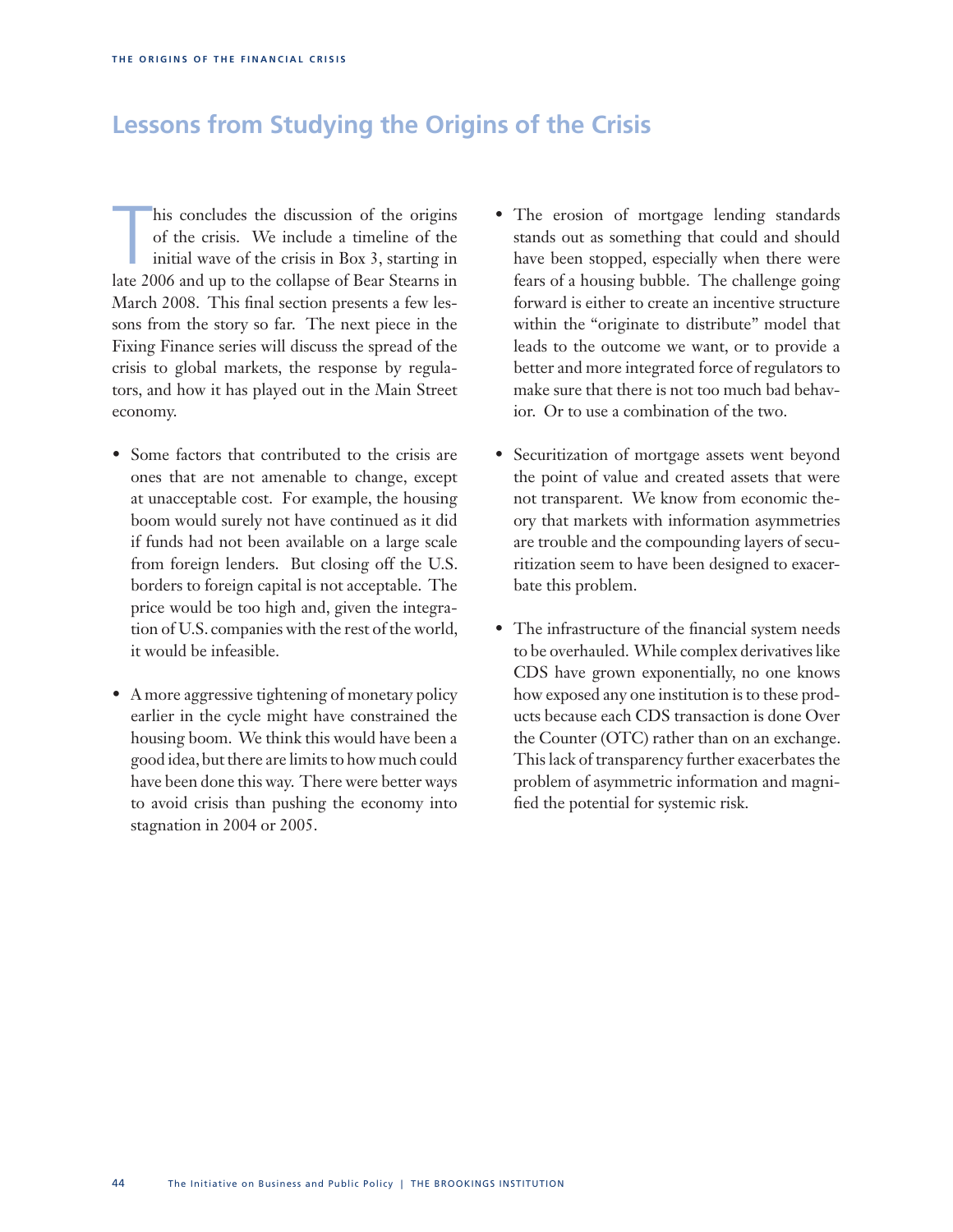- Credit Rating Agencies failed to accurately assess the risk of the securitized assets they graded. They faced a conflict of interest in their fee structure. A big part of the credit ratings problem is that the system got so opaque that rating agencies became the de facto "arbiters of risk," as everyone — even regulators — came to utterly rely on their opinion of risk assessment. There should be reforms in the credit ratings structure and perhaps less reliance on agency ratings.
- Financial institutions did not follow their own best practices for risk management. In the short run, they will surely make internal changes, but experience suggests that some years from now there will be another problem. Is this problem amenable to policy change or not? Sarbanes-Oxley is already creating competitiveness problems for U.S. financial markets and did not work to forestall this crisis. One important issue in this area is determining whether banks were over leveraged and had inadequate capital. Apparently, Basel II rules did not work either.
- The "pro-cyclicality" of liquidity and leverage in the financial system must be addressed in future regulatory discussions.
- The general public was not given adequate warning of the emerging dangers in the mortgage market. We cannot expect policymakers to second guess markets or to know when assets are overvalued. But we can and should expect policymakers to warn of the growing riskiness of certain assets that might generate large rewards but that could also lead to large losses. Households should have been warned that continuing large increases in house prices were not a sure thing.
- Why did Federal and state regulators not do more? An important issue is that they believed that less regulation was better and that the market would take care of any problems. The push to deregulate of the past thirty years has led to a lack of discrimination in policy. We need to get rid of bad regulation that stifles competition and inhibits innovation, but we need to improve regulation where it can make markets work better and avoid crises.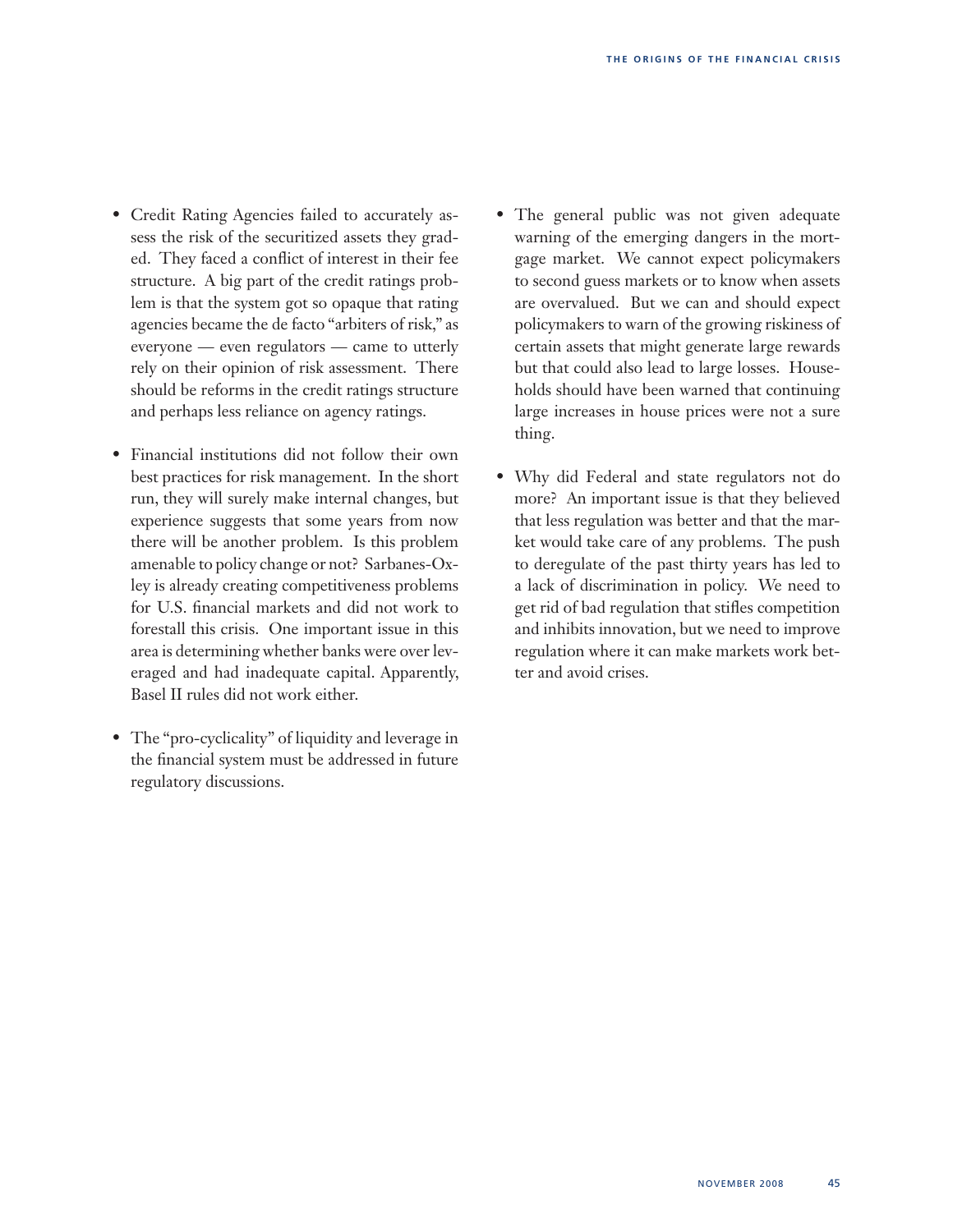# REFERENCES

Adrian, Tobias and Hyun Song Shin. 2007. "Liquidity and Leverage." Unpublished paper, Federal Reserve Bank of New York and Princeton University. (September).

Ashcraft, Adam B. and Til Schuerman. 2008. "Understanding the Securitization of Subrpime Mortgage Credit." Staff Report no. 318, Federal Reserve Bank of New York. (March).

Barth, James R. and Glenn Yago. 2008. Demystifying the Mortgage Meltdown: What it Means for Main Street, Wall Street and the US Financial System. Presentation at The Milken Institute; October 2.

Basel Committee on Banking Supervision. 2001. The New Basel Capital Accord. Bank for International Settlements (May).

Bikhchandani, Sushil; David Hirshleifer and Ivo Welch. 1992. A Theory of Fads, Fashion, Custom, and Cultural Change as Informational Cascades. The Journal of Political Economy, Vol. 100, No. 5 (Oct., 1992), pp. 992-1026.

Brunnermeier, Markus. 2008. Thoughts on a New Financial Architecture. Remarks from "Crisis on Wall Street" Panel held at Princeton University; September 23.

Case, Karl E., Katharine Coman and A. Barton Hepburn. 2008. "The Central Role of House Prices in the Current Crisis: How Will the Market Clear?" Brookings Papers on Economic Activity 2:2008.

Case, Karl E. and Robert J. Shiller. 2003. "Is There A Bubble in the Housing Market?" Brookings Papers on Economic Activity 2:2003: 299-342.

Cole, Roger T. 2007. "Subprime Mortgage Market." Testimony before the U.S. Senate Committee on Banking, Housing, and Urban Affairs (March 22).

Coval, Joshua D., Jakub Jurek, and Erik Staffurd. 2008. The Economics of Structured Finance. Harvard Business School Working Paper; Cambridge, MA.

Credit Suisse. 2007. "Mortgage Liquidity du Jour: Underestimated No More." Equity Research. (March).

Demyanyk, Yuliya and Otto Van Hemert (2008). "Understanding the Subprime Mortgage Crisis." Unpublished paper, Federal Reserve Bank of St. Louis and New York University. (February).

Elmendorf, Douglas W. 2008. "Financial Innovation and Housing: Implications for Monetary Policy." Unpublished paper; The Brookings Institution (April 21). Available at <http://www.brookings.edu/papers/2008/0421\_monetary\_ policy\_elmendorf.aspx>

Elmendorf, Douglas W. 2007. "Was the Fed Too Easy for Too Long?" Unpublished paper, the Brookings Institution. (November 9). Available at <http://www.brookings.edu/ opinions/2007/11\_fed\_elmendorf.aspx>

Fitch Ratings. 2007. "Special Report: CDx Survey — Market Volumes Continue Growing While New Concerns Emerge." (July 16). Available at <u><www.fitchratings.com></u>.

Gallin, Joshua. 2004. "The Long-Run Relationship between House Prices and Rents." Finance and Economics Discussion Paper no. 2004-50, Washington, DC: Board of Governors of the Federal Reserve System. (September).

Gerardi, Kristopher, Adam Hale Shapiro, and Paul Willen. 2007. "Subprime Outcomes: Risky Mortgages, Homeownership Experiences, and Foreclosures." Working Paper no. 07-15, Federal Reserve Bank of Boston. (December).

Gorton, Gary B. 2008. The Subprime Panic. NBER Working Paper 14398. National Bureau of Economic Research; Cambridge, MA.

Gramlich, Edward. 2007a. "Booms and Busts: The Case of Subprime Mortgages." Paper presented at the Federal Reserve Bank of Kansas City Symposium, Jackson Hole, Wyo., August 31-September 1.

Gramlich, Edward M. 2007b. Subprime Mortgages: America's Latest Boom and Bust. Washington, D.C.: The Urban Institute.

Green, Richard K. and Susan M. Wachter. 2007. "The Housing Finance Revolution." Paper presented at the Federal Reserve Bank of Kansas City Symposium, Jackson Hole, Wyo. (August 31-September 1.)

Greenlaw, David, Jan Hatzius, Anil K Kashyap, and Hyun Song Shin. 2008."Leveraged Losses: Lessons from the Mortgage Market Meltdown." Paper prepared for the U.S. Monetary Policy Forum, University of Chicago and the Rosenberg Institute for Global Finance at Brandeis University. (February 29).

Greenspan, Alan and James Kennedy. 2007. "Sources and Uses of Equity Extracted From Homes." Finance and Economics Discussion Paper no. 2007-20, Board of Governors of the Federal Reserve System. (March.)

International Monetary Fund. 2008. Global Financial Stability Report: Containing Systemic Risks and Restoring Financial Soundness. Washington DC. (April).

JP Morgan. 2005. "ABCP Market Dynamics and Trends." Global Structured Finance Research. (June 6).

Mason, Joseph R. and Joshua Rosner (2007). "How Resilient are Mortgage Backed Securities to Collateralized Debt Obligation Disruptions?" (February 15). Available at SSRN: <http://ssrn.com/abstract=1027472>

McCarthy, Jonathan and Richard W. Peach. 2004. "Are Home Prices the Next Bubble?" Federal Reserve Bank of New York Economic Policy Review. 10(3): 1-17.

Mian, Atif and Amir Sufi. 2008. "The Consequences of Mortgage Credit Expansion: Evidence from the 2007 Mortgage Default Crisis." Unpublished paper, University of Chicago. (January).

Minsky, Hyman. 1992. The Financial Instability Hypothesis. The Jerome Levy Economic Institute of Bard College; Working Paper No. 74 (May).

Moody's Investor Services. 2008a. "2008 U.S. CDO Outlook and 2007 Review." Structured Finance Special Report. (March.)

Moody's Investor Services/ 2008b. "Moody's Update on Structured Investment Vehicles." International Structured Finance Special Report. (January.)

Mussa, Michael. 2004. "Global Economic Prospects: Bright for 2004 but with Questions Thereafter." Presentation at The Institute for International Economics; Washington DC (April 1).

Office of Federal Housing Enterprise Oversight. 2008. Report to Congress.

Passmore, Wayne; Shane M. Sherlund, and Gillian Burgess. 2005. The Effect of Housing Government-Sponsored Enterprises on Mortgage Rates. Real Estate Economics 33 (Fall 2005), 427-63.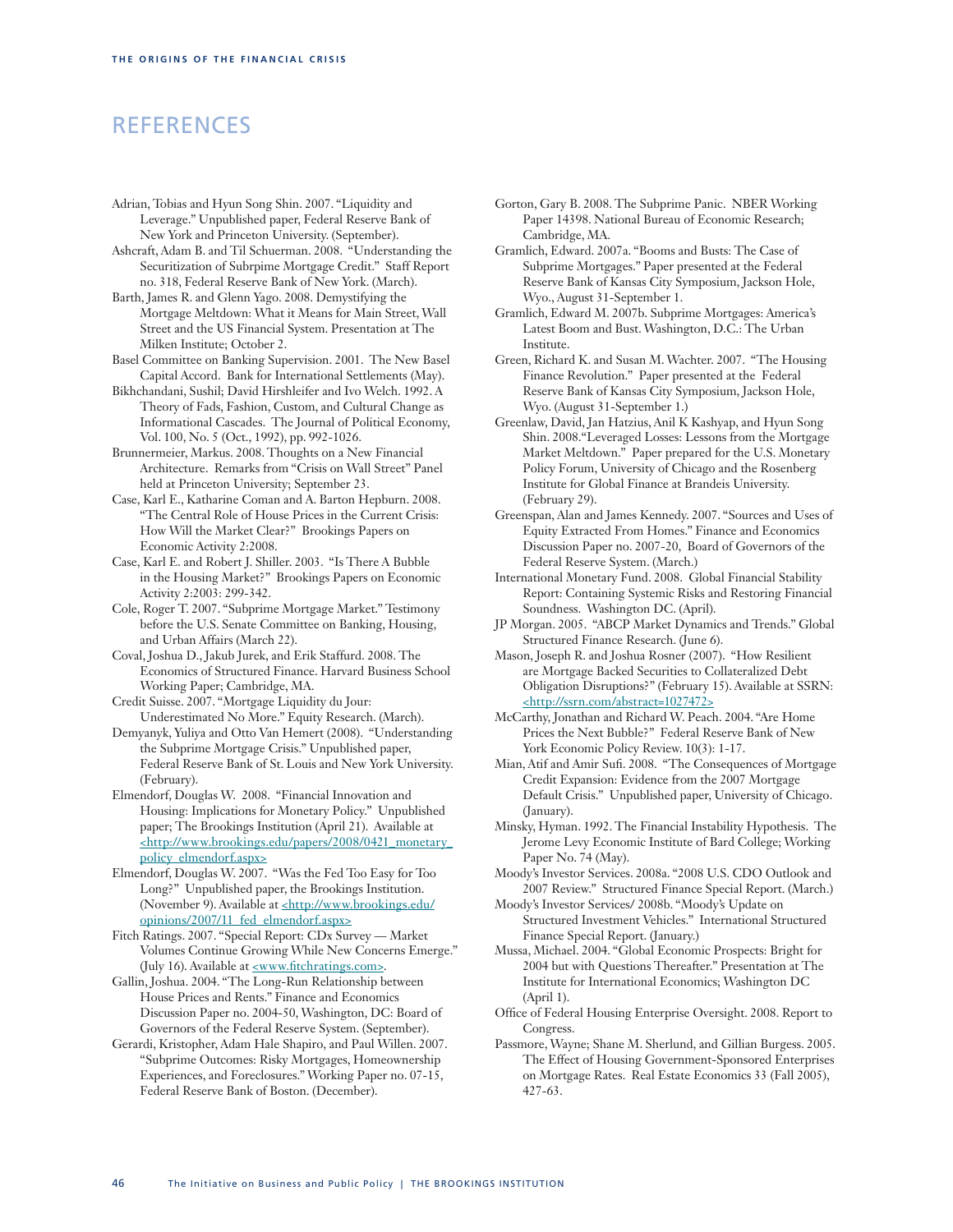Shiller, Robert. 2008. The Subprime Solution: How Today's Global Financial Crisis Happened, and What to Do About It. Princeton University Press; Princeton, NJ.

Taylor, John. 2007. "Housing and Monetary Policy." Paper presented at the Federal Reserve Bank of Kansas City Symposium, Jackson Hole, Wyo., August 31-September 1.

Truman, Edwin. 2004. Postponing Global Adjustment: An Analysis of the Pending Adjustment of Global Imbalances. Working Paper: The Institute for International Economics; Washington DC.

# ABOUT THE AUTHORS

MARTIN NEIL BAILY is a Senior Fellow in Economic Studies at the Brookings Institution and the director of the Initiative on Business and Public Policy.

ROBERT E. LITAN is a Senior Fellow in Economic Studies at the Brookings Institution.

MATTHEW S. JOHNSON is a Senior Research Assistant in the Economic Studies Program at the Brookings Institution.